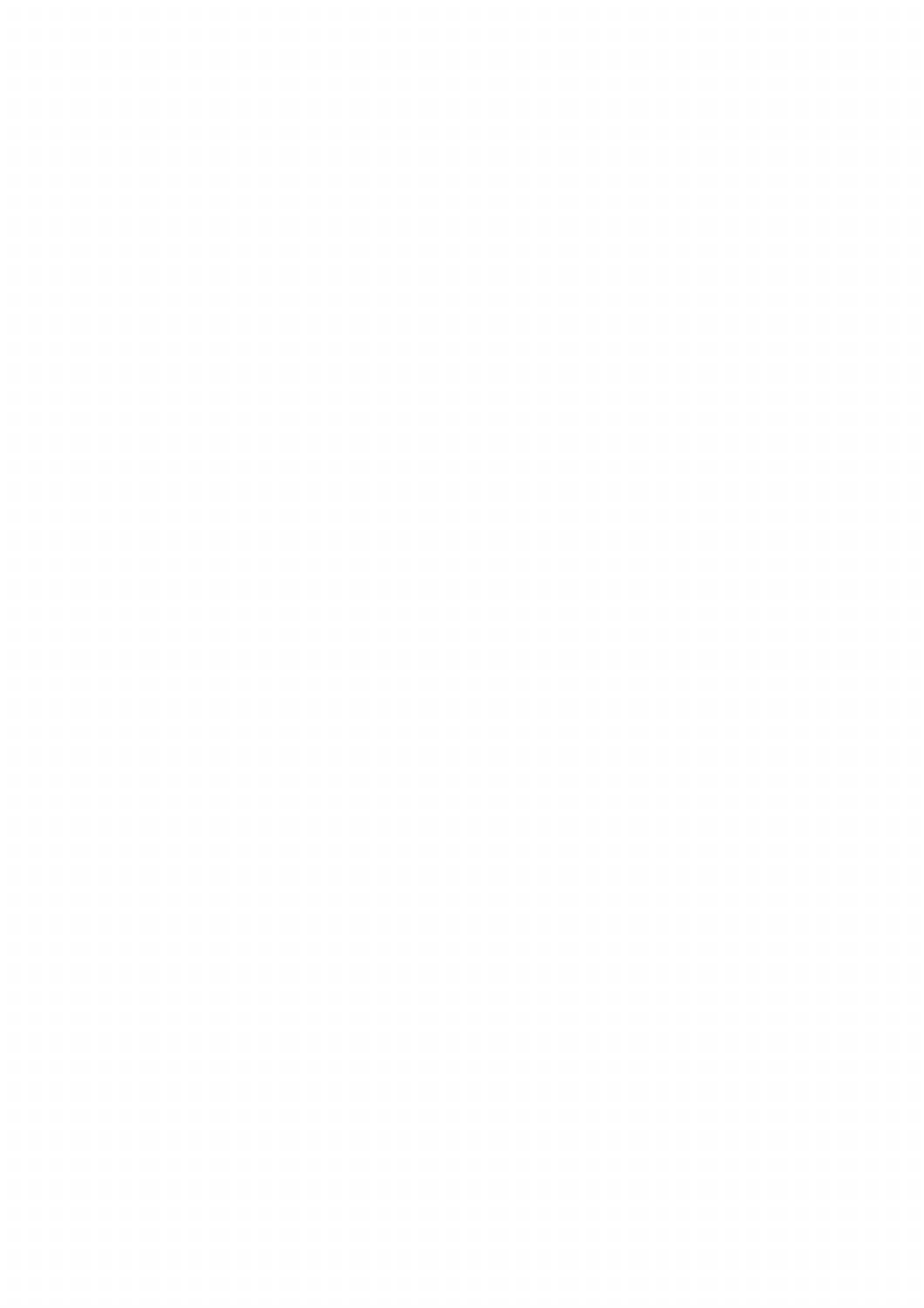

## Employment Act 1989

## CHAPTER 38

## ARRANGEMENT OF SECTIONS

Overriding of provisions requiring discrimination as respects employment or training

- Section
	- 1. Overriding of statutory requirements which conflict with certain provisions of 1975 Act.
	- 2. Power of Secretary of State to repeal statutory provisions requiring discrimination as respects employment or training.

Circumstances where discrimination as respects employment or training is permissible

- 3. Restriction of exemption for discrimination required by or under statute.
- 4. Exemption for discrimination under certain provisions concerned with the protection of women at work.
- 5. Exemption for discrimination in connection with certain educational appointments.
- 6. Power of Secretary of State to exempt particular acts of discrimination required by or under statute.

## Discrimination as respects training

- 7. Prohibition of discrimination in connection with provision of training.
- 8. Power to exempt discrimination in favour of lone parents in connection with training.

## Removal of restrictions and other requirements relating to employment

- 9. Repeal or modification of provisions requiring different treatment of different categories of employees.
- 10. Removal of restrictions relating to employment of young persons.
- 11. Exemption of Sikhs from requirements as to wearing of safety helmets on construction sites.
- 12. Protection of Sikhs from racial discrimination in connection with requirements as to wearing of safety helmets.

## Written statements of terms of employment

13. Provision of particulars of disciplinary procedures.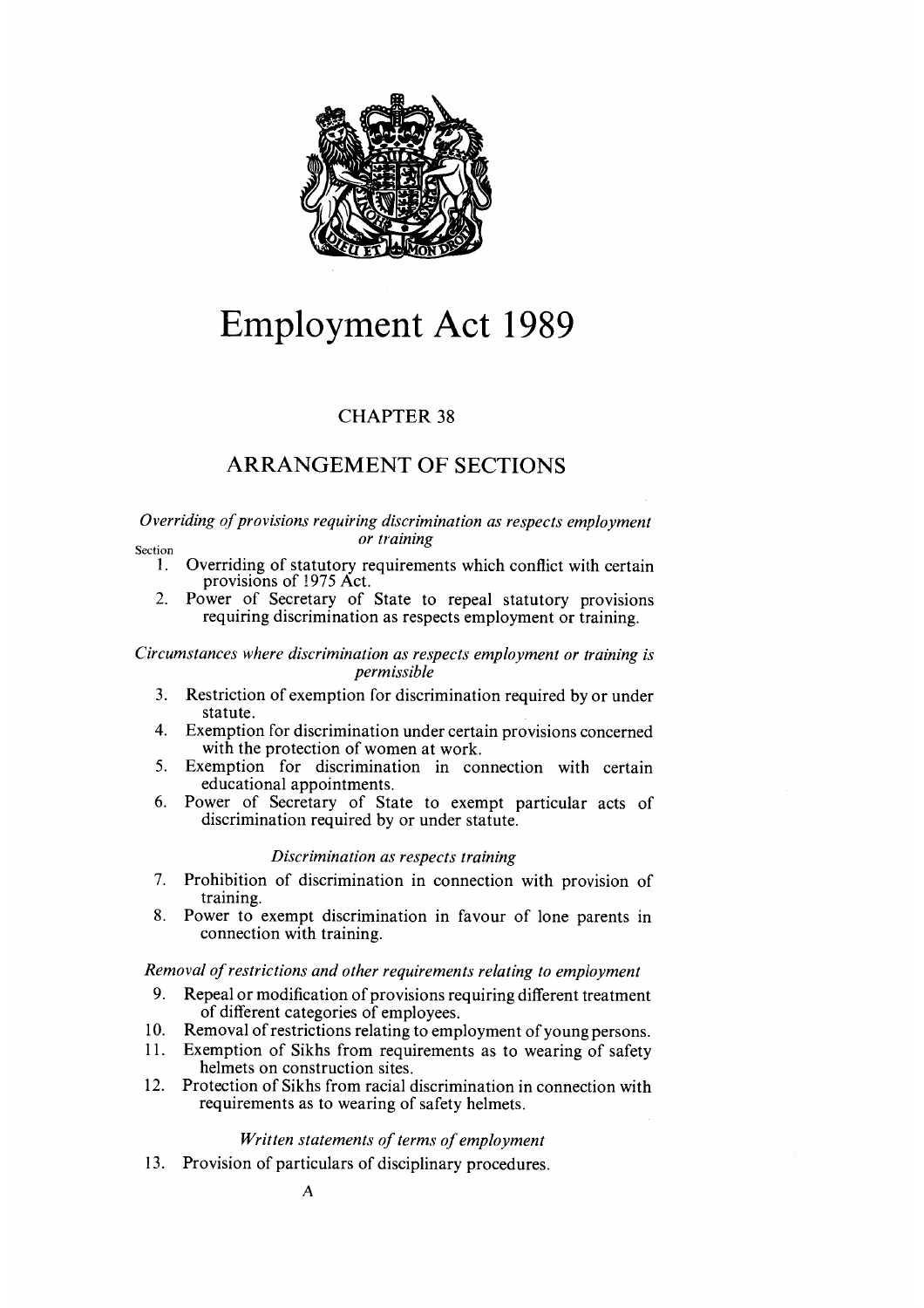Section

## Time off for trade union duties

14. Trade union duties for which time off must be allowed by employer.

#### Reasons for dismissal

15. Period of employment necessary to qualify for statement of reasons for dismissal.

#### Redundancy

- 16. Redundancy payments: assimilation of age limits for men and women.
- 17. Abolition of redundancy rebates.

#### **Insolvency**

- 18. Quantification of amounts for purposes of insolvency payments.
- 19. Recovery of insolvency payments made in respect of preferential or preferred debts.

#### Pre-hearing reviews

20. Pre-hearing review of proceedings before industrial tribunal.

#### Removal of requirement to register storage of film

21. Removal of requirement to notify local authority of storage of celluloid film.

## Dissolution of Training Commission

22. Dissolution of Training Commission.

## Industrial training boards

- 23. Consultation in connection with industrial training orders.<br>24. Transfer of assets or staff of industrial training boards.
- 24. Transfer of assets or staff of industrial training boards.<br>25. Constitution of industrial training boards.
- Constitution of industrial training boards.

#### Transfer of staff employed in Skills Training Agency

26. Transfer of staff employed in Skills Training Agency.

#### General

- 27. Power to make corresponding provision for Northern Ireland.
- 28. Orders.
- 29. Interpretation, minor and consequential amendments, repeals, etc.
- 30. Short title, commencement and extent.

#### SCHEDULES:

Schedule 1—Provisions concerned with protection of women at work.

- Schedule 2—Revocation etc. of subordinate legislation requiring different treatment of certain employees.
	- Part I—Provisions revoked.

Part Il—Amendments.

ii.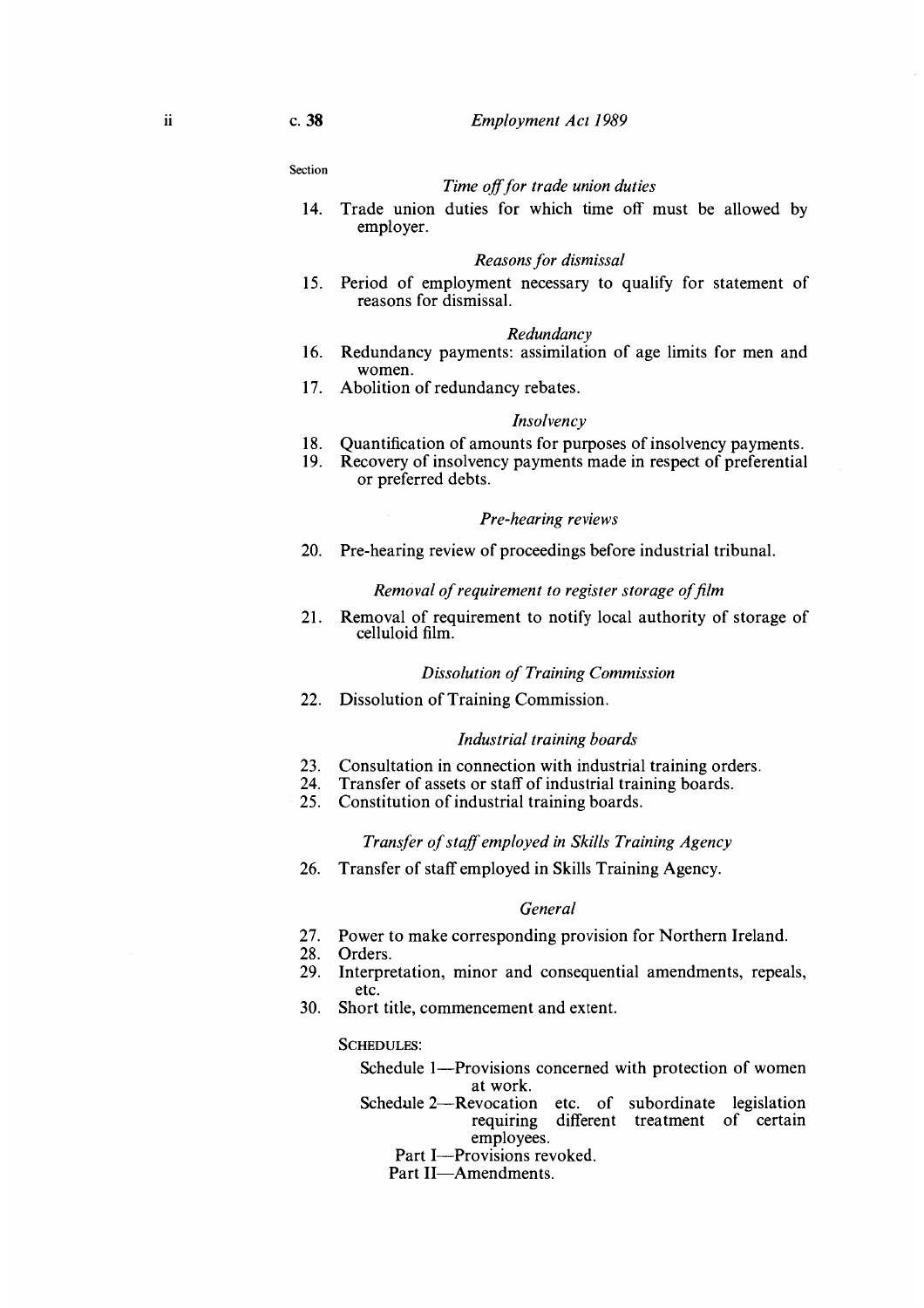- Schedule 3—Removal of restrictions relating to employment of young persons.
	- Part I—Repeals relating to restrictions with respect to hours of employment and holidays.
	- Part Il—Repeals relating to other requirements.

Part III—Amendment of certain age limits.<br>hedule 4—Dissolution of Training

- Schedule 4—Dissolution of Training Commission: amendments of the Industrial Training Act 1982.
- Schedule 5—Dissolution of Training Commission: supplementary provisions.

Schedule 6—Minor and consequential amendments.

Schedule 7—Repeals.

Part I—Repeals coming into force on Royal Assent.

- Part II—Repeals coming into force two months after Royal Assent.
- Part Ill—Repeals coming into force on a day appointed under s.  $30(4)$ .

Schedule 8—Instruments revoked.

Schedule 9—Transitional provisions and savings.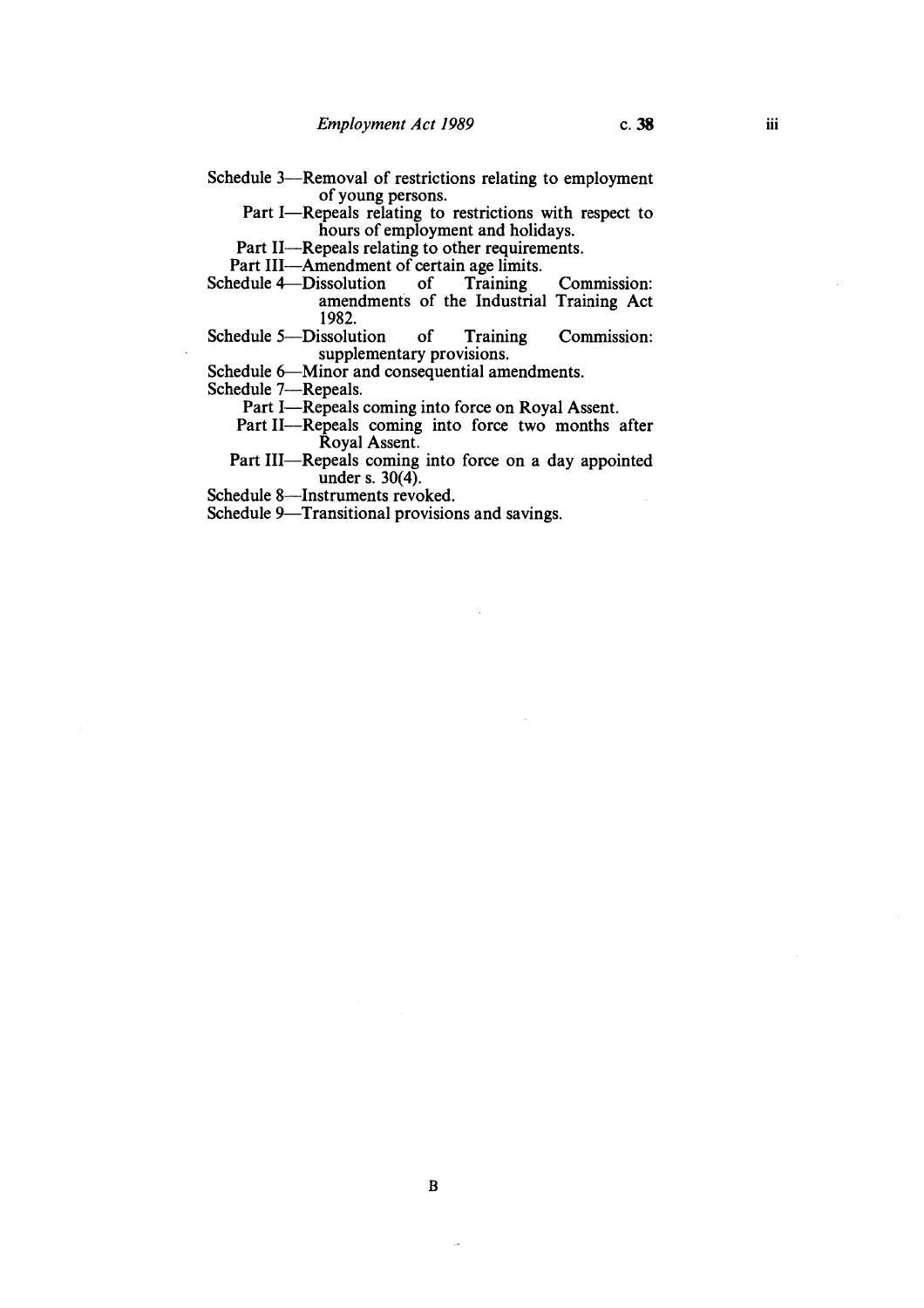$\label{eq:2.1} \frac{1}{\sqrt{2}}\left(\frac{1}{\sqrt{2}}\right)^{2} \left(\frac{1}{\sqrt{2}}\right)^{2} \left(\frac{1}{\sqrt{2}}\right)^{2} \left(\frac{1}{\sqrt{2}}\right)^{2} \left(\frac{1}{\sqrt{2}}\right)^{2} \left(\frac{1}{\sqrt{2}}\right)^{2} \left(\frac{1}{\sqrt{2}}\right)^{2} \left(\frac{1}{\sqrt{2}}\right)^{2} \left(\frac{1}{\sqrt{2}}\right)^{2} \left(\frac{1}{\sqrt{2}}\right)^{2} \left(\frac{1}{\sqrt{2}}\right)^{2} \left(\$ 

 $\label{eq:2.1} \frac{1}{\sqrt{2}}\int_{\mathbb{R}^3}\frac{1}{\sqrt{2}}\left(\frac{1}{\sqrt{2}}\right)^2\left(\frac{1}{\sqrt{2}}\right)^2\left(\frac{1}{\sqrt{2}}\right)^2\left(\frac{1}{\sqrt{2}}\right)^2\left(\frac{1}{\sqrt{2}}\right)^2\left(\frac{1}{\sqrt{2}}\right)^2\left(\frac{1}{\sqrt{2}}\right)^2\left(\frac{1}{\sqrt{2}}\right)^2\left(\frac{1}{\sqrt{2}}\right)^2\left(\frac{1}{\sqrt{2}}\right)^2\left(\frac{1}{\sqrt{2}}\right)^2\left(\frac$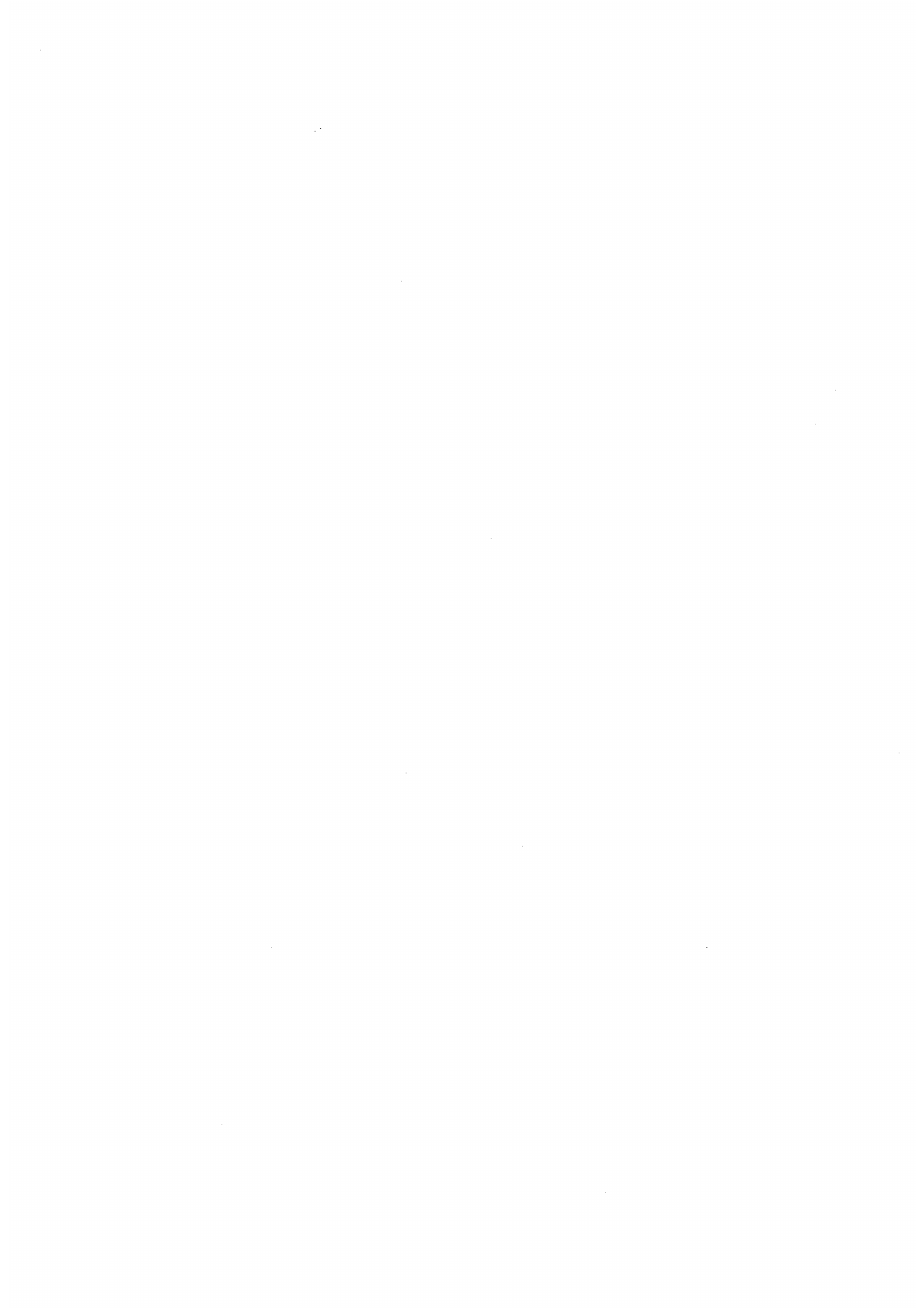

## Employment Act 1989

## 1989 CHAPTER 38

An Act to amend the Sex Discrimination Act 1975 in pursuance of the Directive of the Council of the European Communities, dated 9th February 1976, (No.76/207/EEC) on the implementation of the principle of equal treatment for men and women as regards access to employment, vocational training and promotion, and working conditions; to repeal or amend prohibitions or requirements relating to the employment of young persons and other categories of employees; to make other amendments of the law relating to employment and training; to repeal section  $1(1)(a)$  of the Celluloid and Cinematograph Film Act 1922; to dissolve the Training Commission; to make further provision with respect to industrial training boards; to make provision with respect to the transfer of staff employed in the Skills Training Agency; and for connected purposes.

[16th November 1989]

**BURE IT ENACTED by the Queen's most Excellent Majesty, by and with the advice and consent of the Lords Spiritual and Temporal, and Commons, in this present Parliament assembled, and by the authority of the same as follows** E IT ENACTED by the Queen's most Excellent Majesty, by and with the advice and consent of the Lords Spiritual and Temporal, authority of the same, as follows:—

Overriding of provisions requiring discrimination as respects employment or training

1.—(1) Any provision of—

- (a) an Act passed before the Sex Discrimination Act 1975, or
- (b) an instrument approved or made by or under such an Act (including one approved or made after the passing of the 1975 Act),

shall be of no effect in so far as it imposes a requirement to do an act which would be rendered unlawful by any of the provisions of that Act referred to in subsection (2).

Overriding of statutory requirements which conflict with certain provisions of 1975 Act. 1975 c. 65.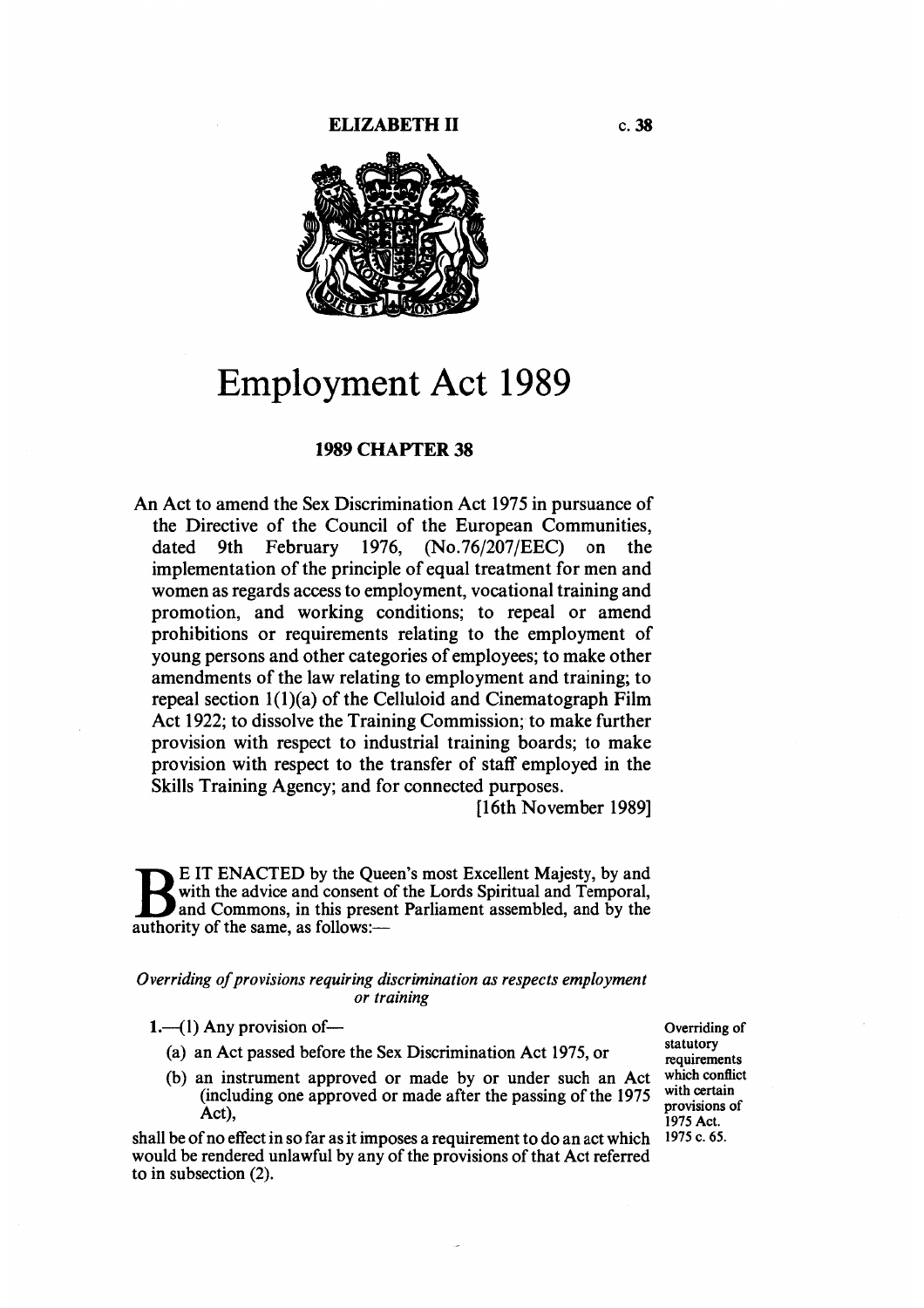(2) Those provisions are—

- (a) Part II (discrimination as respects employment);
- (b) Part III (discrimination as respects education etc.) so far as it applies to vocational training; and
- (c) Part IV (other unlawful acts) so far as it has effect in relation to the provisions mentioned in paragraphs (a) and (b) above.

(3) Where in any legal proceedings (of whatever nature) there falls to be determined the question whether subsection (1) operates to negative the effect of any provision in so far as it requires the application by any person of a requirement or condition falling within subsection  $(1)(b)(i)$  of section 1 or 3 of the 1975 Act (indirect discrimination on grounds of sex or marital status>—

- (a) it shall be for any party to the proceedings who claims that subsection (1) does not so operate in relation to that provision to show the requirement or condition in question to be justifiable as mentioned in subsection  $(1)(b)(ii)$  of that section; and
- (b) the said subsection (1)(b)(ii) shall accordingly have effect in relation to the requirement or condition as if the reference to the person applying it were a reference to any such party to the proceedings.

(4) Where an Act passed after the 1975 Act, whether before or after the passing of this Act, re-enacts (with or without modification) a provision of an Act passed before the 1975 Act, that provision as re-enacted shall be treated for the purposes of subsection (1) as if it continued to be contained in an Act passed before the 1975 Act.

Power of 2.—(1) Where it appears to the Secretary of State that a relevant Secretary of provision, namely any provision of— Secretary of provision, namely any provision of—-<br>State to repeal

- (a) an Act passed before this Act, or
- provisions (b) an instrument approved or made by or under such an Act discrimination as<br>
(including one approved or made after the passing of this Act),<br>
requires the doing of an act which would (within the meaning of the 1975)

respects requires the doing of an act which would (within the meaning of the 1975 employment or  $A$  at) constitute an act of discrimination in giroumataneos relays to the employment or Act) constitute an act of discrimination in circumstances relevant for the training. purposes of any of the provisions of that Act falling within section 1(2) above, he may by order make such provision (whether by amending, repealing or revoking the relevant provision or otherwise) as he considers appropriate for removing any such requirement.

> (2) Subsection (1) shall have effect in relation to a provision to which section 1(1) above applies as if the reference to a relevant provision requiring the doing of an act were a reference to its so requiring but for the operation of section 1(1).

> (3) Any order under this section which makes any amendment, repeal or revocation of a relevant provision within the meaning of subsection (1) may (without prejudice to the generality of section  $28(5)$  below) amend or repeal any provision of this Act by virtue of which acts done in pursuance of the relevant provision are not to be unlawful for the purposes of provisions of the 1975 Act.

statutory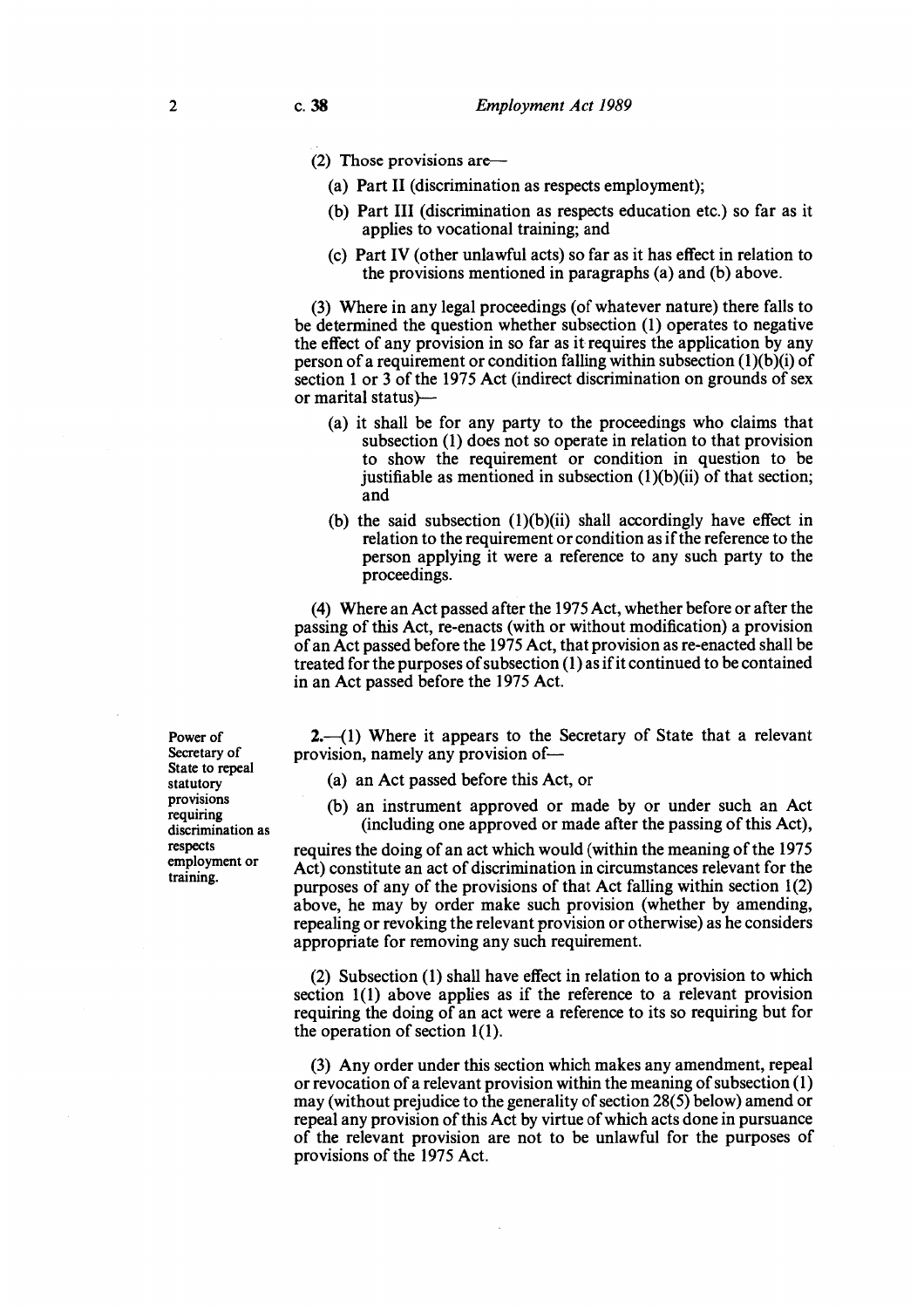(4) Where an Act passed after this Act re-enacts (with or without modification) a provision of an Act passed before this Act, that provision as re-enacted shall be treated for the purposes of subsection (1) as if it continued to be contained in an Act passed before this Act.

#### Circumstances where discrimination as respects employment or training is permissible

3.—(1) The 1975 Act shall be amended as follows. Restriction of

(2) Section  $7(2)(f)$  (exception for jobs held by men because of statutory discrimination strictions on employment of women) shall be omitted. restrictions on employment of women) shall be omitted.

(3) The following sections shall be substituted for section 51—

| purposes of   |
|---------------|
| protection of |
| women.        |

- $51 (1)$  Nothing in the following provisions, namely—
	- $(a)$  Part II.
	- (b) Part III so far as it applies to vocational training, or
	- (c) Part IV so far as it has effect in relation to the provisions mentioned in paragraphs (a) and (b),

shall render unlawful any act done by a person in relation to a woman if—

- (i) it was necessary for that person to do it in order to comply with a requirement of an existing statutory provision concerning the protection of women, or
- (ii) it was necessary for that person to do it in order to comply with a requirement of a relevant statutory provision (within the meaning of Part I of the Health and Safety at Work etc. Act 1974 c. 37. 1974) and it was done by that person for the purpose of the protection of the woman in question (or of any class of women that included that woman).
- (2) In subsection  $(1)$ 
	- (a) the reference in paragraph (i) of that subsection to an existing statutory provision concerning the protection of women is a reference to any such provision having effect for the purpose of protecting women as regards—

(i) pregnancy or maternity, or

(ii) other circumstances giving rise to risks specifically affecting women,

whether the provision relates only to such protection or to the protection of any other class of persons as well; and

(b) the reference in paragraph (ii) of that subsection to the protection of a particular woman or class of women is a reference to the protection of that woman or those women as regards any circumstances falling within paragraph (a)(i) or (ii) above.

exemption for under statute.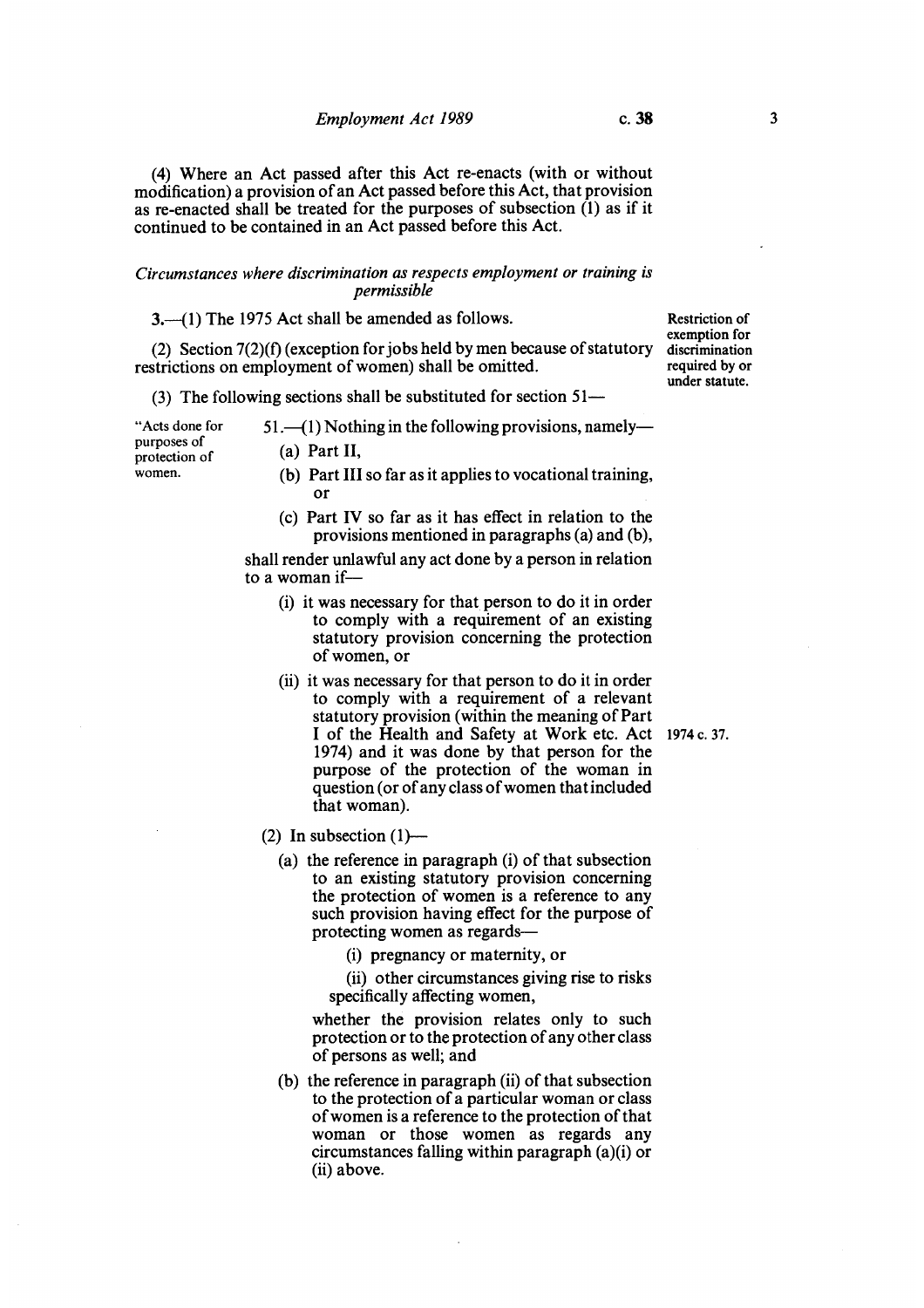#### 4 c. 38 Employment Act 1989

(3) In this section "existing statutory provision" means (subject to subsection (4)) any provision of—

- (a) an Act passed before this Act, or
- (b) an instrument approved or made by or under such an Act (including one approved or made after the passing of this Act).

(4) Where an Act passed after this Act re-enacts (with or without modification) a provision of an Act passed before this Act, that provision as re-enacted shall be treated for the purposes of subsection (3) as if it continued to be contained in an Act passed before this Act.

Acts done under  $51A$ .—(1) Nothing in—<br>statutory provisions of<br>Part III

- 
- $\frac{\text{statuity}}{\text{authority to be}}$  (a) the relevant provisions of Part III, or
- exempt from (b) Part IV so far as it has effect in relation to those<br>extain **provisions** provisions,

shall render unlawful any act done by a person if it was necessary for that person to do it in order to comply with a requirement of an existing statutory provision within the meaning of section 51.

(2) In subsection (1) "the relevant provisions of Part III" means the provisions of that Part except so far as they apply to vocational training."

(4) The following section shall be inserted after section 52—

references to<br>vocational

"Construction of 52A. In the following provisions, namely—

vocational (a) sections 51 and 51A, and<br>training. (b) the provisions of any

(b) the provisions of any Order in Council modifying the effect of section 52,

"vocational training" includes advanced vocational training and retraining; and any reference to vocational training in those provisions shall be construed as including a reference to vocational guidance."

Exemption for  $\mathbf{4}$ . (1) Without prejudice to the operation of section 51 of the 1975 Act discrimination (as substituted by section 3(3) above), nothing in  $\overline{\phantom{a}}$ (as substituted by section 3(3) above), nothing in—

- 
- concerned with (b) Part III of that Act so far as it applies to vocational training, or the protection of (c) Part IV of that Act so far as it has effect in relation to the women at work. (c) Part IV of that Act so far as it has effect in relation to the provisions mentioned in paragraphs (a) and (b) above,

shall render unlawful any act done by a person in relation to a woman if it was necessary for that person to do that act in order to comply with any requirement of any of the provisions specified in Schedule 1 to this Act (which are concerned with the protection of women at work).

(2) Each of the last two entries in that Schedule shall be construed as including a reference to any provision or provisions for the time being having effect in place of the provision or provisions specified in that entry.

(3) In this section "woman" means a female person of any age.

under certain provisions (a) Part II of that Act,<br>concerned with  $\left( \begin{array}{cc} A \end{array} \right)$  Part III of that A of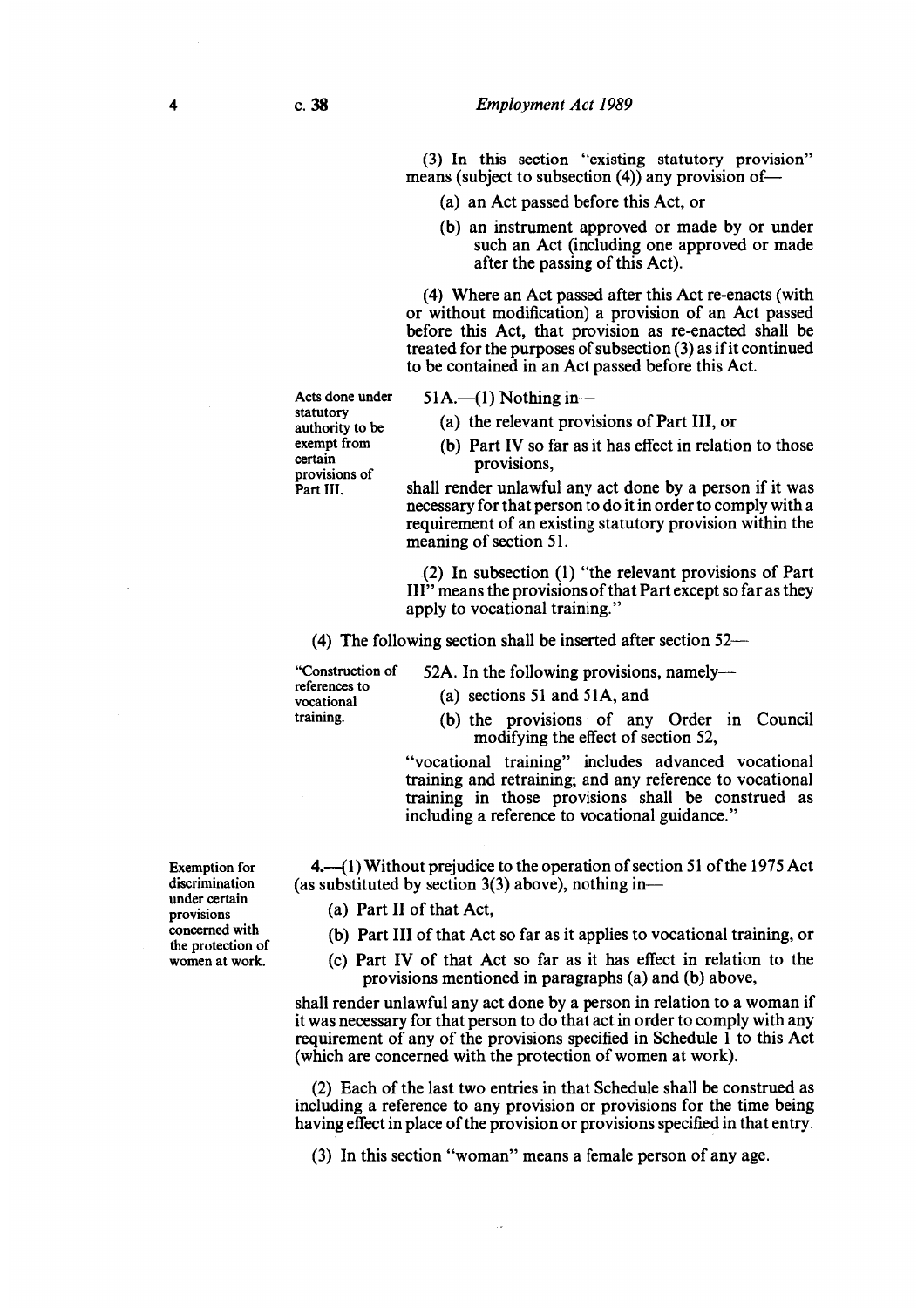5.—(1) Nothing in Parts II to IV of the 1975 Act shall render unlawful Exemption for<br>the act done by a person in connection with the employment of another discrimination any act done by a person in connection with the employment of another discrimination<br>negative as the head too short or principal of any educational establishment in connection person as the head teacher or principal of any educational establishment  $\frac{1}{2}$  in connection if it was necessary for that person to do that act in order to comply with If it was necessary for that person to do that act in order to compry with educational<br>any requirement of any instrument relating to the establishment that its appointments. head teacher or principal should be a member of a particular religious order.

(2) Nothing in—

(a) Part II of the 1975 Act, or

(b) Part IV of that Act so far as it has effect in relation to Part II,

shall render unlawful any act done by a person in connection with the employment of another person as a professor in any university if the professorship in question is, in accordance with any Act or instrument relating to the university, either a canon professorship or one to which a canonry is annexed.

(3) Nothing in the provisions of the 1975 Act referred to in subsection  $(2)(a)$  or (b) shall render unlawful any act done by a person in connection with the employment of another person as the head, a fellow or any other member of the academic staff of any college, or institution in the nature of a college, in a university if it was necessary for that person to do that act in order to comply with any requirement of any instrument relating to the college or institution that the holder of the position in question should be a woman.

(4) Subsection (3) shall not apply in relation to instruments taking effect after the commencement of that subsection; and section 6(b) of the Interpretation Act 1978 (words importing the feminine gender to include 1978 c. 30. the masculine) shall not apply to that subsection.

(5) The Secretary of State may by order provide that any provision of subsections (1) to (3) shall not have effect in relation to—

- (a) any educational establishment or university specified in the order; or
- (b) any class or description of educational establishments so specified.

(6) In this section "educational establishment" means—

- (a) any school within the meaning of the Education Act 1944 or the 1944 c. 31.<br>Education (Scotland) Act 1980:  $\frac{44}{1980 \text{ c}}$ Education (Scotland) Act 1980;
- (b) any college, or institution in the nature of a college, in a university; or
- (c) any institution to which section 156 of the Education Reform 1988 c. 40. Act 1988 applies (further and higher education institutions) or any constituent institution of an institution to which that section applies.

(7) Nothing in this section shall be construed as prejudicing the operation of section 19 of the 1975 Act (exemption for discrimination in relation to employment of ministers of religion).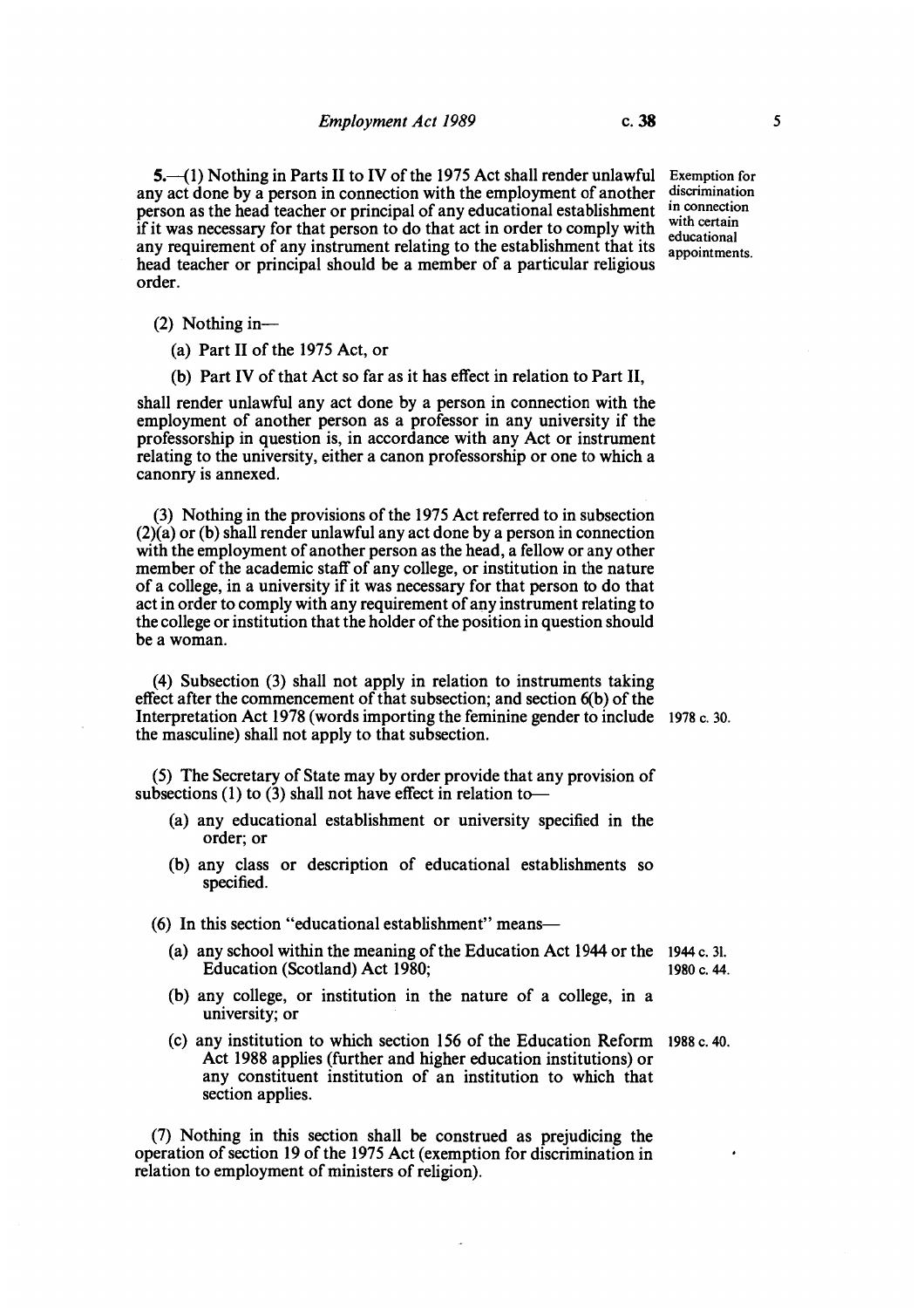Secretary of considers appropriate—<br>State to exempt  $\left(\cdot\right)$  for disconsider

Power of 6.—(1) The Secretary of State may by order make such provision as he Secretary of considers appropriate—

- state to exempt<br>
particular acts of (a) for disapplying subsection (1) of section 1 above in the case of<br>
discrimination any provision to which it appears to him that that subsection particular acts of<br>discrimination<br>required by or would otherwise apply; required by or would otherwise apply;<br>under statute.
	- (b) for rendering lawful under any of the provisions of the 1975 Act falling within section 1(2) above acts done in order to comply with any requirement—

(i) of a provision whose effect is preserved by virtue of paragraph (a) above, or

(ii) of an instrument approved or made by or under an Act passed after the 1975 Act but before this Act (including one approved or made after the passing of this Act).

(2) Where an Act passed after this Act re-enacts (with or without modification) a provision of an Act passed as mentioned in subparagraph (ii) of subsection  $(1)(b)$ , that provision as re-enacted shall be treated for the purposes of that sub-paragraph as if it continued to be contained in an Act passed as mentioned in that sub-paragraph.

#### Discrimination as respects training

in connection<br>with provision of

Prohibition of 7.—(1) The following section shall be substituted for section 14 of the discrimination 1975 Act— 1975  $Act$ —

with provision of "Persons  $14. - (1)$  It is unlawful, in the case of a woman seeking training. concerned with or undergoing training which would help fit her for any<br>provision of any partner who provides or makes provision of employment, for any person who provides, or makes vocational arrangements for the provision of, facilities for such training to discriminate against her—

- (a) in the terms on which that person affords her access to any training course or other facilities concerned with such training, or
- (b) by refusing or deliberately omitting to afford her such access, or
- (c) by terminating her training, or
- (d) by subjecting her to any detriment during the course of her training.

(2) Subsection (1) does not apply to—

- (a) discrimination which is rendered unlawful by section  $6(1)$  or (2) or section 22 or 23, or
- (b) discrimination which would be rendered unlawful by any of those provisions but for the operation of any other provision of this Act."

<sup>1976</sup>c. 74. (2) The following section shall be substituted for section 13 of the Race Relations Act 1976—

"Persons  $13.$ —(1) It is unlawful, in the case of an individual concerned with seeking or undergoing training which would help fit him concerned with seeking or undergoing training which would help fit him provision of for any employment, for any person who provides, or vocational makes arrangements for the provision of, facilities for such training to discriminate against him—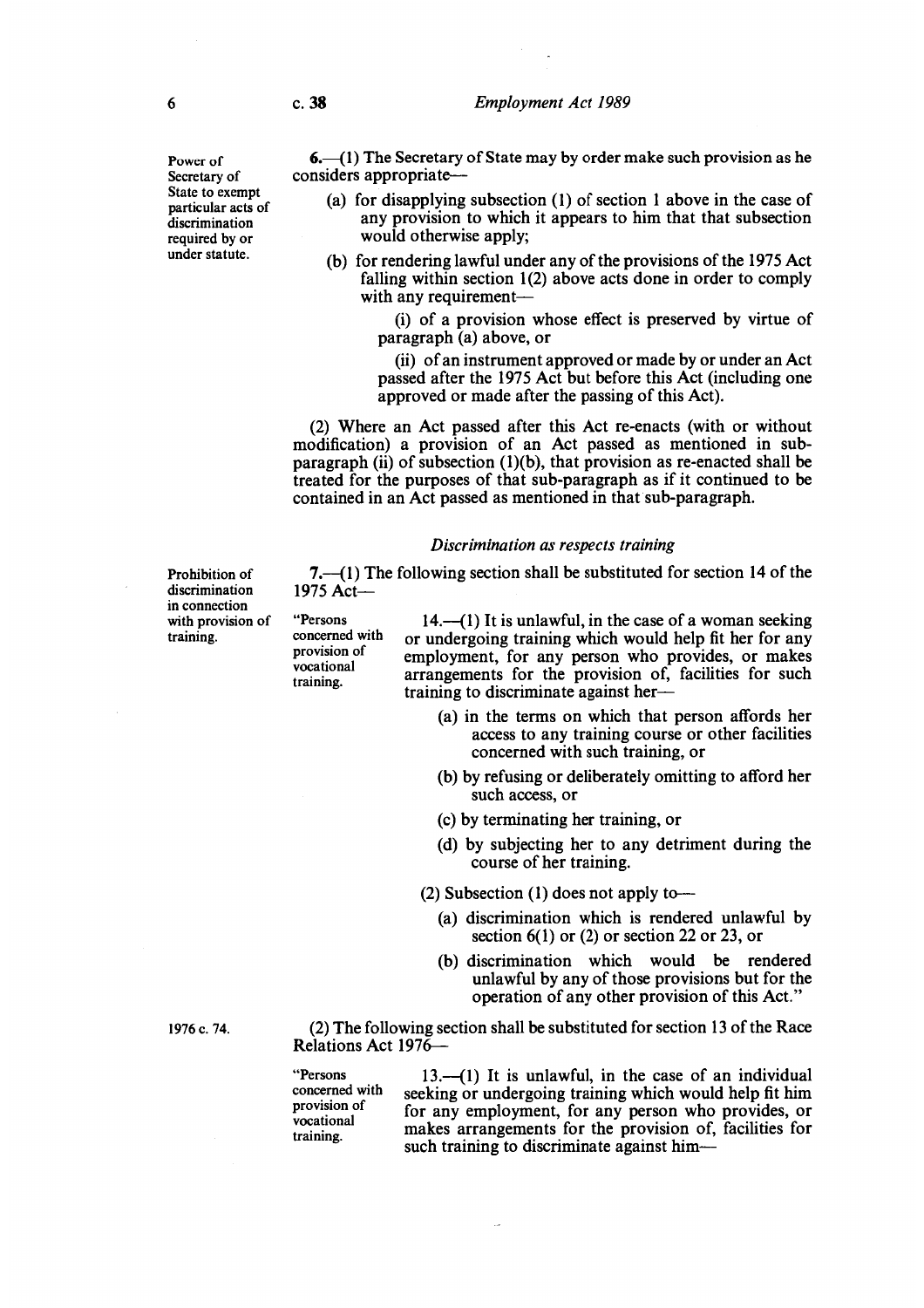- (a) in the terms on which that person affords him access to any training course or other facilities concerned with such training; or
- (b) by refusing or deliberately omitting to afford him such access; or
- (c) by terminating his training; or
- (d) by subjecting him to any detriment during the course of his training.

(2) Subsection (1) does not apply to—

- (a) discrimination which is rendered unlawful by section  $4(1)$  or  $(2)$  or section 17 or 18; or
- (b) discrimination which would be rendered unlawful by any of those provisions but for the operation of any other provision of this Act."

(3) In section 37 of the Race Relations Act 1976 (discriminatory 1976 c. 74. training by certain bodies)—--

- (a) in subsection (1), for "a training body" and "it appears to the training body" there shall be substituted "any person" and "it reasonably appears to that person" respectively;
- (b) in subsection (2), for "it appears to a training body" and "the training body" there shall be substituted "it reasonably appears to any person" and "that person" respectively; and
- (c) the following subsection shall be substituted for subsection (3)—

"(3) The preceding provisions of this section shall not apply to any discrimination which is rendered unlawful by section  $4(1)$  or  $(2)$ ."

8.—(1) The Secretary of State may by order provide with respect to— Power to exempt

- (a) any specified arrangements made under section 2 of the  $\frac{1}{\ln x}$  in favour of lone Employment and Training Act 1973 (functions of the Secretary parents in Employment and Training Act 1973 (functions of the Secretary parents in<br>of State as respects employment and training), or connection with of State as respects employment and training), or connection connection with training.
- (b) any specified class or description of training for employment  $1973 \text{ c. } 50$ . provided otherwise than in pursuance of that section, or
- (c) any specified scheme set up under section 1 of the Employment 1978 c. 6. Subsidies Act 1978 (schemes for financing employment),

that this section shall apply to such special treatment afforded to or in respect of lone parents in connection with their participation in those arrangements, or in that training or scheme, as is specified or referred to in the order.

(2) Where this section applies to any treatment afforded to or in respect of lone parents, neither the treatment so afforded nor any act done in the implementation of any such treatment shall be regarded for the purposes of the 1975 Act as giving rise to any discrimination falling within section <sup>3</sup>of that Act (discrimination against married persons for purposes of Part II of that Act).

discrimination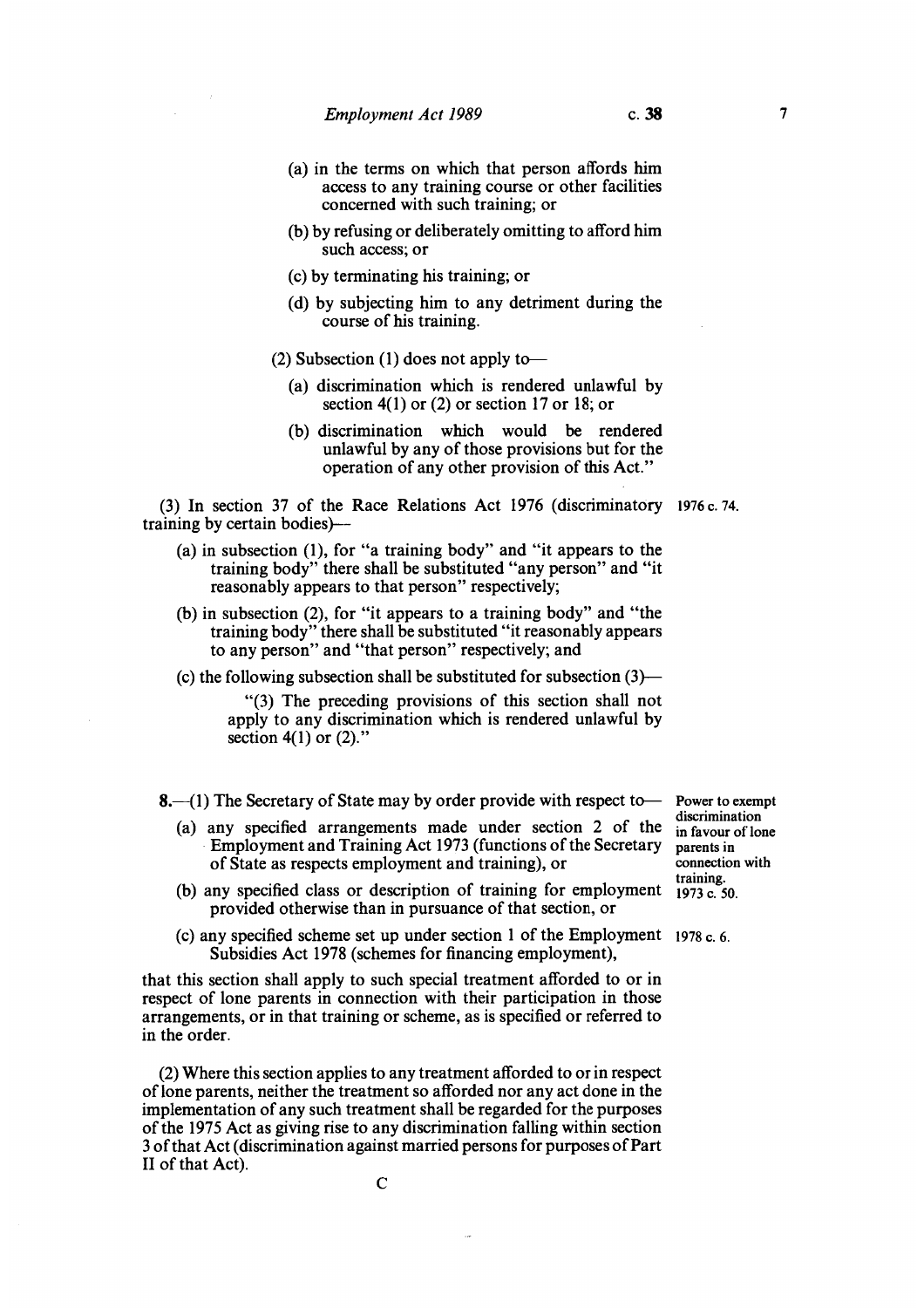(3) An order under subsection (1) above may specify or refer to special treatment afforded as mentioned in that subsection—

- (a) whether it is afforded by the making of any payment or by the fixing of special conditions for participation in the arrangements, training or scheme in question, or otherwise, and
- (b) whether it is afforded by the Secretary of State or by some other person;

and, without prejudice to the generality of paragraph (b) of that subsection, any class or description of training for employment specified in such an order by virtue of that paragraph may be framed by reference to the person, or the class or description of persons, by whom the training is provided.

- (4) In this section—
- (a) "employment" and "training" have the same meaning as in the <sup>1973</sup>c. 50. Employment and Training Act 1973; and
- (b) "lone parent" has the same meaning as it has for the purposes of any regulations made in pursuance of section  $20(1)(a)$  of the 1986 c. 50. Social Security Act 1986 (income support).

#### Removal of restrictions and other requirements relating to employment

Repeal or 9.—(1) In sections 42(1), 43 and 44 of the Mines and Quarries Act 1954 modification of (under which winding and rope haulage apparatus and conveyors are to modification of (under which winding and rope haulage apparatus and conveyors are to<br>provisions be operated by or under the supervision of competent male persons who provisions be operated by or under the supervision of competent male persons who<br>requiring hove attained the ages there specified), the word "male" shall be omitted requiring have attained the ages there specified), the word "male" shall be omitted different treatment of wherever occurring.

different (2) In section 93 of that Act (prohibition on heavy work by any woman<br>categories of categories of or young person), the words "woman or young" shall be omitted in both employees. 1954 c.  $70.$  places where they occur.

> (3) Section 124(1) of that Act (prohibition on employment of woman in job requiring a significant proportion of the employee's time to be spent underground) shall cease to have effect.

<sup>1961</sup>c. 34. (4) In section 20 of the Factories Act 1961 (prohibition on cleaning of machinery by any woman or young person), the words "woman or" shall be omitted in both places where they occur.

1963 c. 41. (5) In section 17 of the Offices, Shops and Railway Premises Act 1963 (fencing of exposed parts of machinery)—

- (a) subsection (3),
- (b) in subsection (4), the words from ", except when any" onwards, and
- (c) subsection (5),

shall cease to have effect.

(6) In Schedule 2 to this Act—

- (a) the provisions of subordinate legislation listed in Part I (which require different treatment of different categories of employees) shall cease to have effect; and
- (b) the provisions of such legislation mentioned in Part II shall have effect subject to the amendments there specified (which assimilate the treatment of different categories of employees).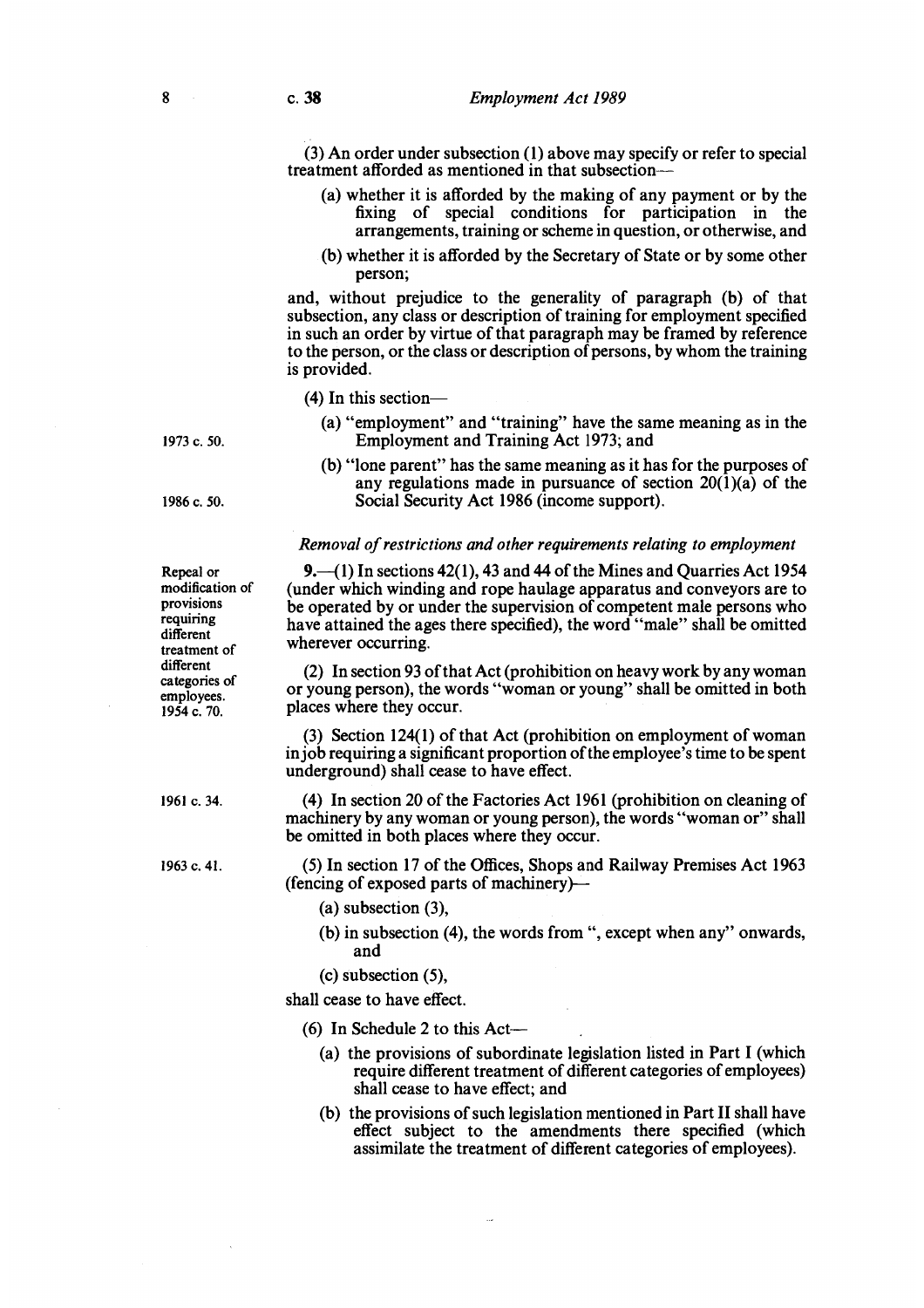10.—(1) The following enactments, namely— $\overline{\phantom{a}}$  Removal of restrictions

- (a) the enactments listed in Part I of Schedule 3 (which impose relating to prohibitions or requirements with respect to the hours of employment of prohibitions or requirements with respect to the hours of employment of employment and holidays of young persons and with respect to young persons. employment and holidays of young persons and with respect to related matters), and
- (b) the enactments listed in Part II of that Schedule (which impose other prohibitions or requirements for, or in connection with, regulating the employment of young persons),

shall cease to have effect.

(2) The enactments mentioned in Part III of Schedule 3 shall have effect subject to the amendments there specified (which include amendments by virtue of which certain occupations, instead of being restricted to persons who are 16 or older, are restricted to persons over school-leaving age).

(3) If the Secretary of State considers it appropriate to do so, he may by order—

- (a) repeal or amend any statutory provision in consequence of subsection  $(1)$  or  $(2)$ ;
- (b) repeal any statutory provision relating to the employment of persons, or any class of persons, who have not attained the age of 18 or (as the case may be) some specified lower age of not less than 16;
- (c) amend any statutory provision falling within paragraph (b) and framed by reference to a specified age expressed as a number of years so that it is instead framed by reference to school-leaving age;
- (d) repeal any statutory provision appearing to the Secretary of State to be unnecessary in view of any other such provision, being a provision relating to the employment of persons under school-leaving age.

(4) Nothing in any order under subsection (3) (apart from a repeal effected by virtue of paragraph (d) of that subsection) shall affect any statutory provision relating to the employment of persons under schoolleaving age.

(5) Any reference in subsection  $(3)(d)$  or  $(4)$  to a statutory provision relating to the employment of persons under school-leaving age shall be construed, in relation to a statutory provision which relates to both—

- (a) the employment of such persons, and
- (b) the employment of persons over that age,

as a reference to so much of that provision as relates to the employment of persons under that age.

(6) In this section—

"school-leaving age" means—

- (a) in relation to England and Wales, the upper limit of compulsory school age for the purposes of the Education 1944 c. 31. Act 1944;
- (b) in relation to Scotland, the upper limit of school age for the purposes of the Education (Scotland) Act 1980; and 1980 c. 44.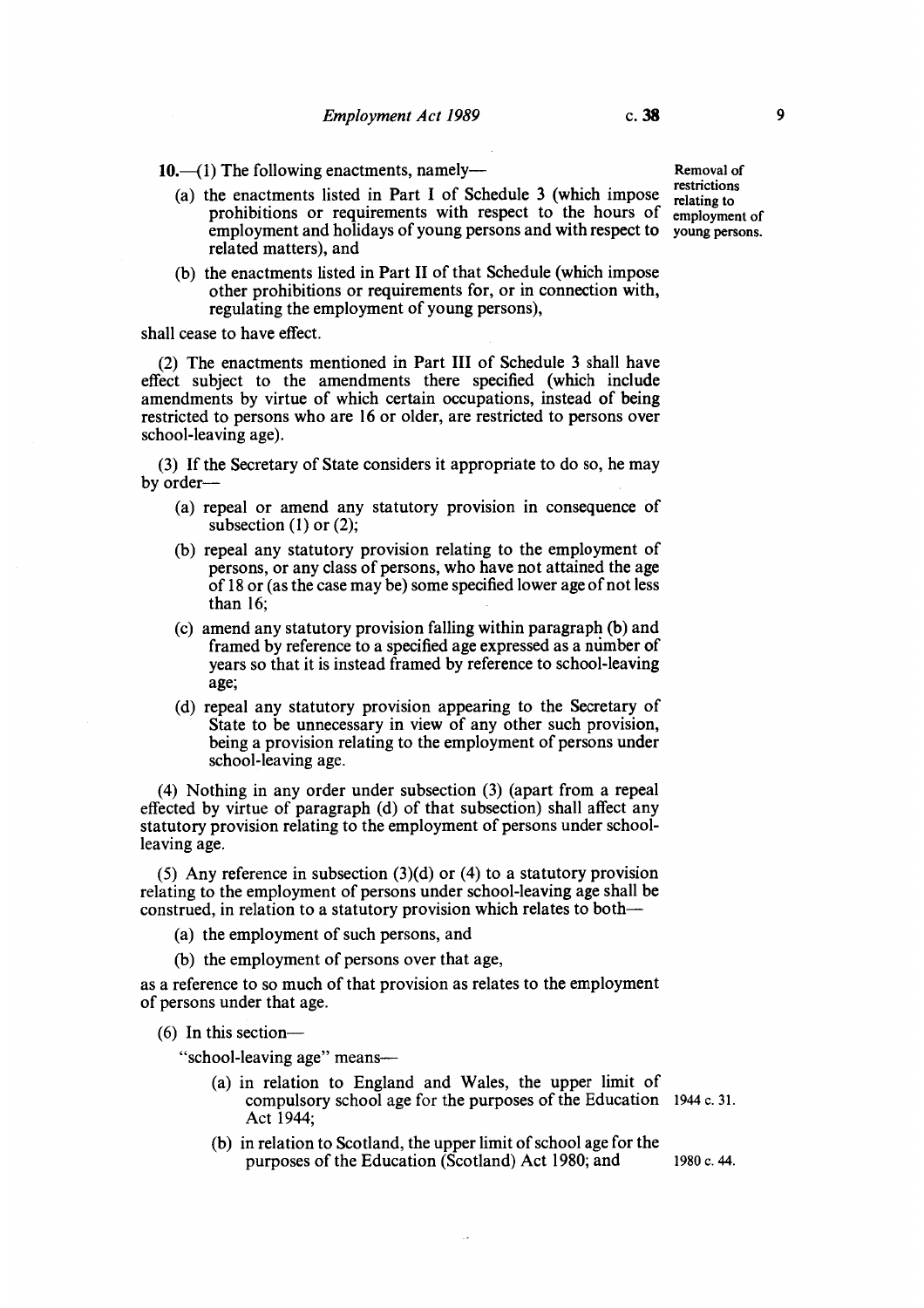- (c) in relation to Northern Ireland, the upper limit of S.I.1986/594 compulsory school age for the purposes of the Education<br>(N.I.3). and Libraries (Northern Ireland) Order 1986: and and Libraries (Northern Ireland) Order 1986; and
	- "statutory provision" means a provision of an Act or of subordinate legislation (and references to the repeal of a statutory provision shall be construed accordingly).

Exemption of  $11.-(1)$  Any requirement to wear a safety helmet which (apart from Sikhs from this section) would, by virtue of any statutory provision or rule of law, be Sikhs from this section) would, by virtue of any statutory provision or rule of law, be requirements as imposed on a Sikh who is on a construction site shall not apply to him at requirements as imposed on a Sikh who is on a construction site shall not apply to him at<br>to wearing of any time when he is wearing a turban any time when he is wearing a turban.

(2) Accordingly, where—

- (a) a Sikh who is on a construction site is for the time being wearing a turban, and
- (b) (apart from this section) any associated requirement would, by virtue of any statutory provision or rule of law, be imposed—

(i) on the Sikh, or

(ii) on any other person,

in connection with the wearing by the Sikh of a safety helmet,

that requirement shall not apply to the Sikh or (as the case may be) to that other person.

(3) In subsection (2) "associated requirement" means any requirement (other than one falling within subsection (1)) which is related to or connected with the wearing, provision or maintenance of safety helmets.

(4) It is hereby declared that, where a person does not comply with any requirement, being a requirement which for the time being does not apply to him by virtue of subsection (1) or (2)—

- (a) he shall not be liable in tort to any person in respect of any injury, loss or damage caused by his failure to comply with that requirement; and
- (b) in Scotland no action for reparation shall be brought against him by any person in respect of any such injury, loss or damage.
- (5) If a Sikh who is on a construction site—
	- (a) does not comply with any requirement to wear a safety helmet, being a requirement which for the time being does not apply to him by virtue of subsection (1), and
	- (b) in consequence of any act or omission of some other person sustains any injury, loss or damage which is to any extent attributable to the fact that he is not wearing a safety helmet in compliance with the requirement,

that other person shall, if liable to the Sikh in tort (or, in Scotland, in an action for reparation), be so liable only to the extent that injury, loss or damage would have been sustained by the Sikh even if he had been wearing a safety helmet in compliance with the requirement.

(a) the act or omission referred to in subsection (5) causes the death of the Sikh, and

safety helmets<br>on construction sites

<sup>(6)</sup> Where—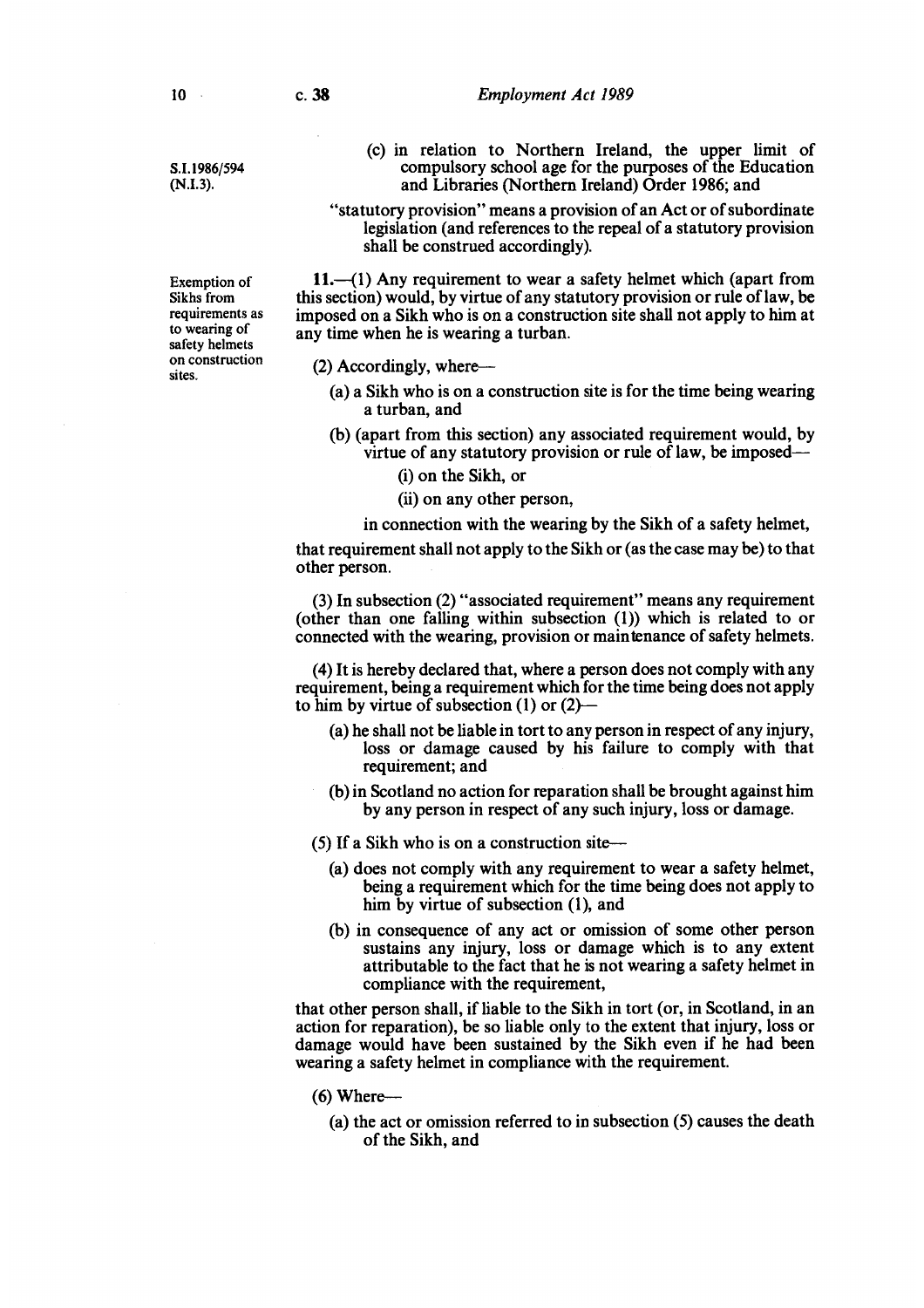(b) the Sikh would have sustained some injury (other than loss of life) in consequence of the act or omission even if he had been wearing a safety helmet in compliance with the requirement in question,

the amount of any damages which, by virtue of that subsection, are recoverable in tort (or, in Scotland, in an action for reparation) in respect of that injury shall not exceed the amount of any damages which would (apart from that subsection) be so recoverable in respect of the Sikh's death.

(7) In this section—

- "building operations" and "works of engineering construction" have the same meaning as in the Factories Act 1961; 1961 c. 34.
- "construction site" means any place where any building operations or works of engineering construction are being undertaken;
- "injury" includes loss of life, any impairment of a person's physical or mental condition and any disease;

"safety helmet" means any form of protective headgear; and

"statutory provision" means a provision of an Act or of subordinate legislation.

(8) In this section—

- (a) any reference to a Sikh is a reference to a follower of the Sikh religion; and
- (b) any reference to a Sikh being on a construction site is a reference to his being there whether while at work or otherwise.

(9) This section shall have effect in relation to any relevant construction site within the territorial sea adjacent to Great Britain as it has effect in relation to any construction site within Great Britain,

(10) In subsection (9) "relevant construction site" means any construction site where there are being undertaken any building operations or works of engineering construction which are activities falling within Article 7(a) of the Health and Safety at Work etc. Act 1974 S.I. 1989/840. (Application outside Great Britain) Order 1989.

- (a) any person applies to a Sikh any requirement or condition relating to the wearing by him of a safety helmet while he is on discrimination a construction site, and with a construction site, and<br>the time when he so englise the requirement or condition that requirements as
- (b) at the time when he so applies the requirement or condition that person has no reasonable grounds for believing that the Sikh would not wear a turban at all times when on such a site,

then, for the purpose of determining whether the application of the requirement or condition to the Sikh constitutes an act of discrimination falling within section  $1(1)(b)$  of the Race Relations Act 1976 (indirect 1976 c. 74. racial discrimination), the requirement or condition shall be taken to be one which cannot be shown to be justifiable as mentioned in subparagraph (ii) of that provision.

(2) Any special treatment afforded to a Sikh in consequence of section  $11(1)$  or (2) above shall not be regarded for the purposes of the Race Relations Act 1976 as giving rise, in relation to any other person, to any discrimination falling within section 1 of that Act.

12.  $(1)$  Where—<br> $(2)$  Where—<br> $(3)$  Where—<br> $(2)$  Where—<br> $(3)$  Where—<br> $(4)$  Where—<br> $(5)$  Sikhs from racial to wearing of<br>safety helmets.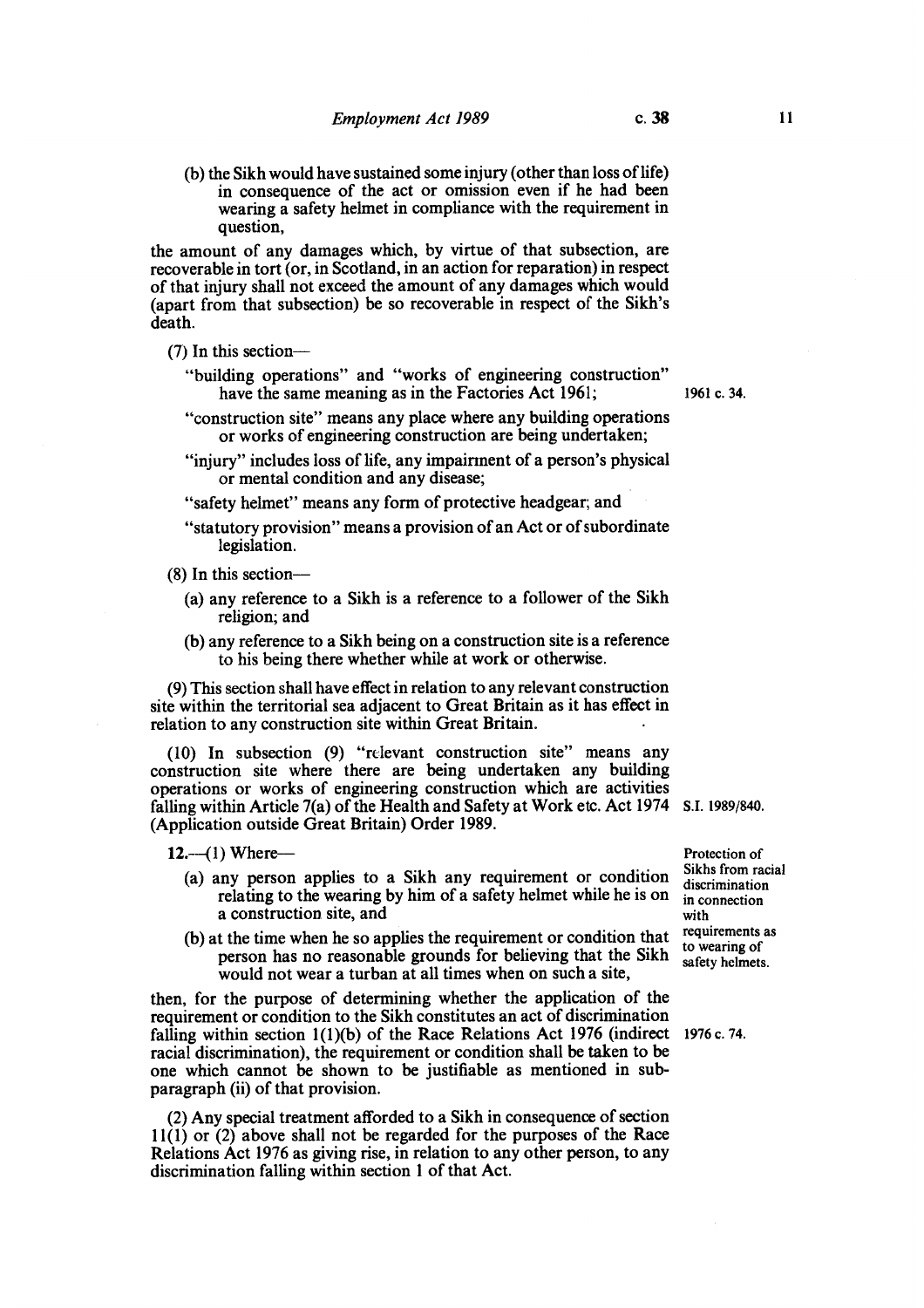(3) Subsections (7) to (10) of section 11 above shall apply for the purposes of this section as they apply for the purposes of that section.

#### Written statements of terms of employment

Provision of 13.—(1) Part I of the Employment Protection (Consolidation) Act particulars of 1978 (particulars of terms of employment) shall be amended as follows. 1978 (particulars of terms of employment) shall be amended as follows.

procedures. (2) In section 2 (supplementary provisions relating to statements under section 1), the following subsection shall be substituted for subsection (4)—

"(4) No statement need be given under section 1 where—

- (a) the employee's employment began not more than six months after the end of earlier employment with the same employer,
- (b) a statement under that section, and any information subsequently required under section 4, was duly given to the employee in respect of his earlier employment, and
- (c) the terms of his present employment are the same as those of his earlier employment and any other matters falling within section  $1(4)$  of which particulars were to be given by that statement are also unchanged,

but without prejudice to the operation of subsection (1) of section 4 if there is subsequently a change in his terms of employment or in any of those matters."

(3) The following section shall be inserted after section 2—

less than 20

"Particulars of  $2A.$   $-$ (1) The note which, by virtue of subsection (4) of disciplinary section 1 is required to be included in a statement given disciplinary section 1, is required to be included in a statement given<br>procedures not<br>to an employee under that section need not comply with procedures not<br>required where the following procedure of that representing procedure the following provisions of that subsection, namely—

- employees. (a) paragraph (a),
	- (b) in paragraph (b), sub-paragraph (i) and the words following sub-paragraph (ii) so far as relating to sub-paragraph (i), and
	- (c) paragraph (c),

if on the date when the employee's employment began the relevant number of employees was less than twenty.

(2) In subsection (1) "the relevant number of employees", in relation to an employee, means the number of employees employed by his employer added to the number of employees employed by any associated employer."

(4) In section 4 (changes in terms of employment), the following subsection shall be added after subsection (5)—

 $(6)$  Any reference in subsection  $(1)$ ,  $(3)$  or  $(4)$  to the terms of employment which were to be, or were, included or referred to in a statement given under section 1 shall be construed as including a reference to any other matters falling within section  $1(2)(c)$  and (4) of which particulars were to be given by that statement."

(5) The following subsections shall be added at the end of section <sup>5</sup> (exclusion of certain contracts in writing)—

disciplinary<br>procedures.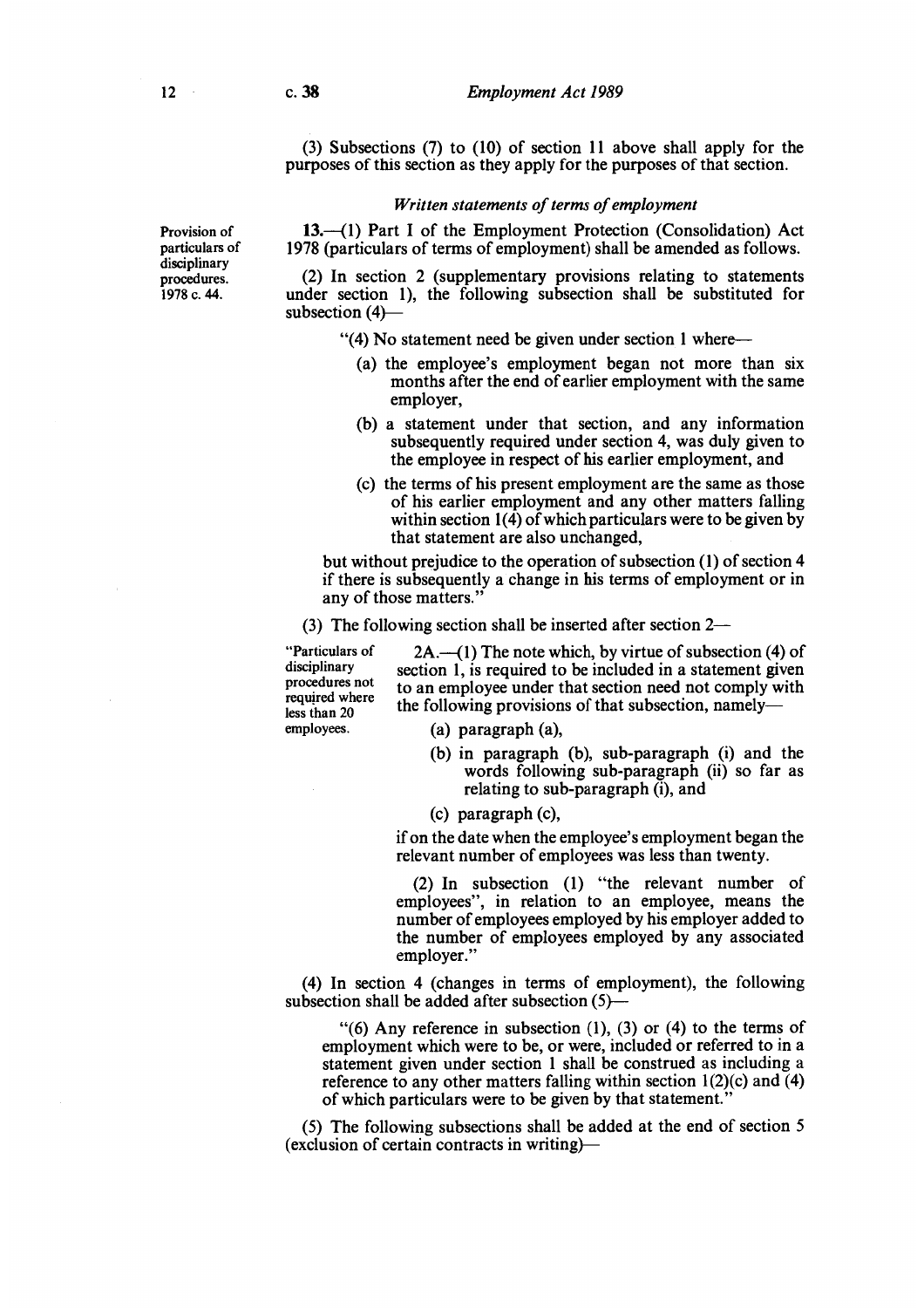"(2) If on the date when the employee's employment began the relevant number of employees was less than twenty, any reference in subsection  $(1)(c)$  to such a note as is there mentioned shall be construed as including a reference to such a note as is mentioned in section 1(4) as it has effect with the omission of the provisions specified in section  $2A(1)(a)$  to (c).

(3) In subsection (2) "the relevant number of employees" has the meaning given by section 2A(2).";

and the existing provisions of section 5 shall accordingly constitute subsection (1) of that section.

#### Time off for trade union duties

14. In section  $27(1)$  of the 1978 Act (duty of employer to permit Trade union nolovee who is an official of an independent trade union recognised by duties for which employee who is an official of an independent trade union recognised by duties for which<br>employer to take time off to carry out certain trade union duties) time off must be employer to take time off to carry out certain trade union duties)—

- (a) the following paragraph shall be substituted for paragraph  $(a)$ 
	- "(a) to carry out—

(i) any duties of his, as such an official, which are concerned with negotiations with the employer that are related to or connected with any matters which fall within section 29(1) of the Trade Union and Labour 1974 c. 52. Relations Act 1974 and in relation to which the trade union is recognised by the employer, or

(ii) any other duties of his, as such an official, which are concerned with the performance, on behalf of employees of the employer, of any functions that are related to or connected with any matters falling within that provision and that the employer has agreed may be so performed by the trade union; or"; and

(b) in paragraph (b)(i), for "those duties" there shall be substituted "any such duties as are mentioned in paragraph (a)".

#### Reasons for dismissal

15.—(1) In section 53(2) of the 1978 Act (employee not entitled to Period of research of reasons for dismissal unless continuously employed employment written statement of reasons for dismissal unless continuously employed employment<br>for six months) for "six months" there shall be substituted "not less than necessary to for six months), for "six months" there shall be substituted "not less than necessary to two years".  $\frac{1}{2}$  and months and the state of the substitution of the state of the state of the state of the state of the state of the state of the state of the state of the state of the state of the state of the state

(2) In section 149(1) of the 1978 Act (general power to amend that (2) In section 149(1) of the 1978 Act (general power to amend that dismissal.<br>Act), in paragraph (c), after "49(4A)," there shall be inserted "53(2),".

#### Redundancy

 $16$ —(1) In section 82 of the 1978 Act (general exclusions from right to Redundancy payment), the following subsection shall be substituted for payments: redundancy payment), the following subsection shall be substituted for payments:<br>similation of subsection  $(1)$ —

 $''(1)$  An employee shall not be entitled to a redundancy payment. if he has before the relevant date attained the following age, that is to say—

(a) in a case where—

allowed by<br>employer.

statement of<br>reasons for

age limits for<br>men and women.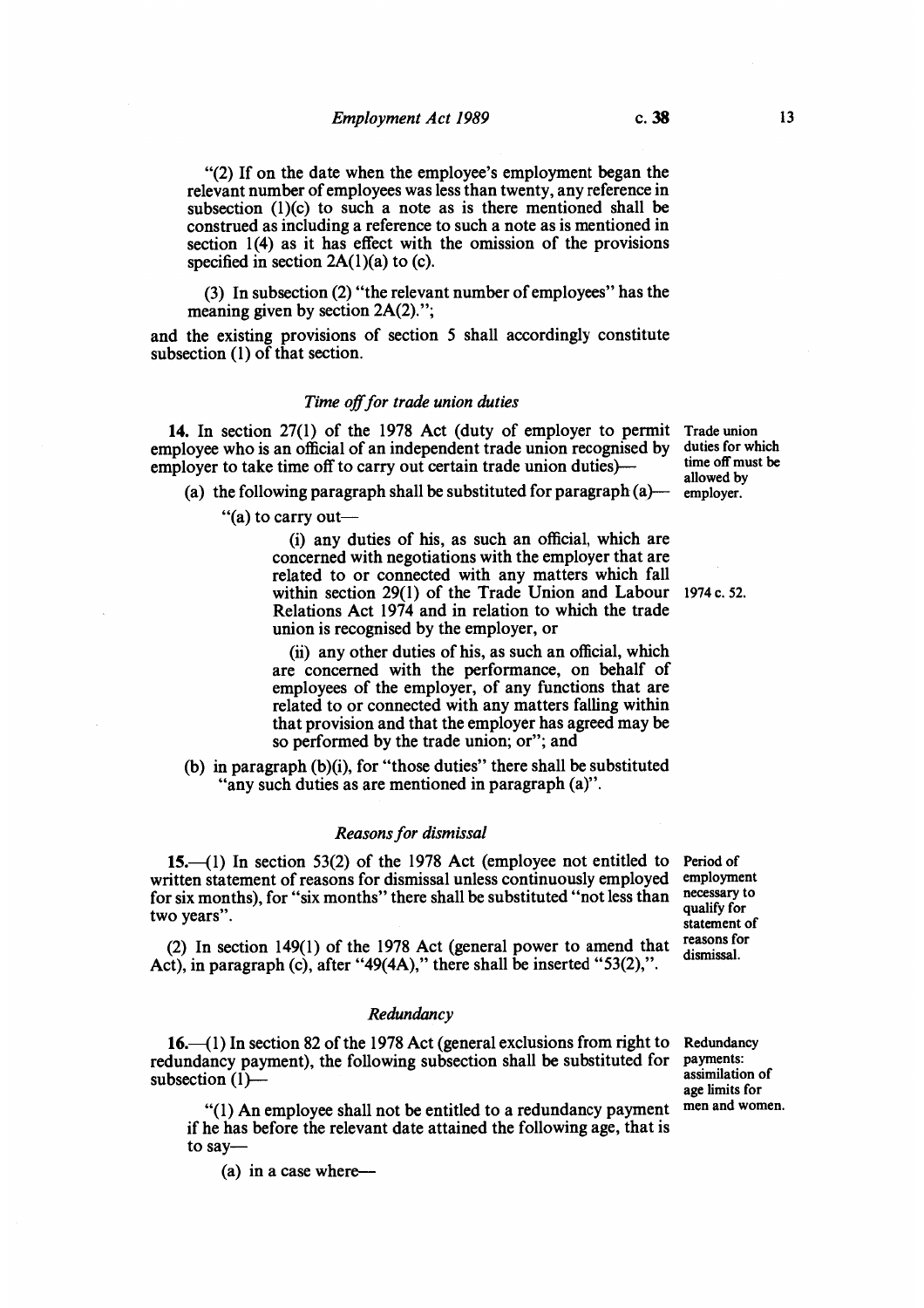(i) in the business for the purposes of which he was employed there was a normal retiring age of less than sixty-five for an employee holding the position which he held, and

(ii) the age was the same whether the employee holding that position was a man or a woman,

that normal retiring age; and

(b) in any other case, the age of sixty-five."

(2) In paragraph 4(2) of Schedule 4 to that Act (calculation of redundancy payments), for the words from ""the specified anniversary"" to "her birth," there shall be substituted "the specified anniversary", in relation to an employee, means the sixty-fourth anniversary of the day of his birth,".

Abolition of 17. The following provisions of the 1978 Act, namely—

(a) sections  $104$  and  $104A$  (payment by Secretary of State of redundancy rebates to employers with less than ten employees), and

(b) Schedule 6 (calculation of amount of redundancy rebates),

shall cease to have effect.

#### **Insolvency**

Quantification of 18.—(1) Sections 122 and 123 of the 1978 Act (payments by Secretary amounts for of State on insolvency of employer) shall be amended as follows. of State on insolvency of employer) shall be amended as follows.

insolvency (2) In section 122 (payment to employee of certain unpaid debts of payments. employer), the following subsection shall be substituted for subsection  $(11)$ —

> "(11) If the Secretary of State is satisfied that he does not require such a statement in order to determine the amount of the debt that was owed to the employee on the relevant date and remains unpaid, he may make a payment under this section in respect of the debt without having received such a statement."

(3) In section 123 (payment of unpaid contributions to occupational or personal pension scheme), the following subsection shall be substituted for subsection (9)—

"(9) If the Secretary of State is satisfied—

- (a) that he does not require a statement under subsection (7) in order to determine the amount of relevant contributions that was unpaid on the date on which the employer became insolvent and remains unpaid, or
- (b) that he does not require a certificate under subsection (8) in order to determine the amounts payable, paid or deducted as mentioned in subsections  $(3)(a)$  and  $(c)$  and  $(5)$ ,

he may make a payment under this section in respect of the contributions in question without having received such a statement or (as the case may be) such a certificate."

redundancy

purposes of<br>insolvency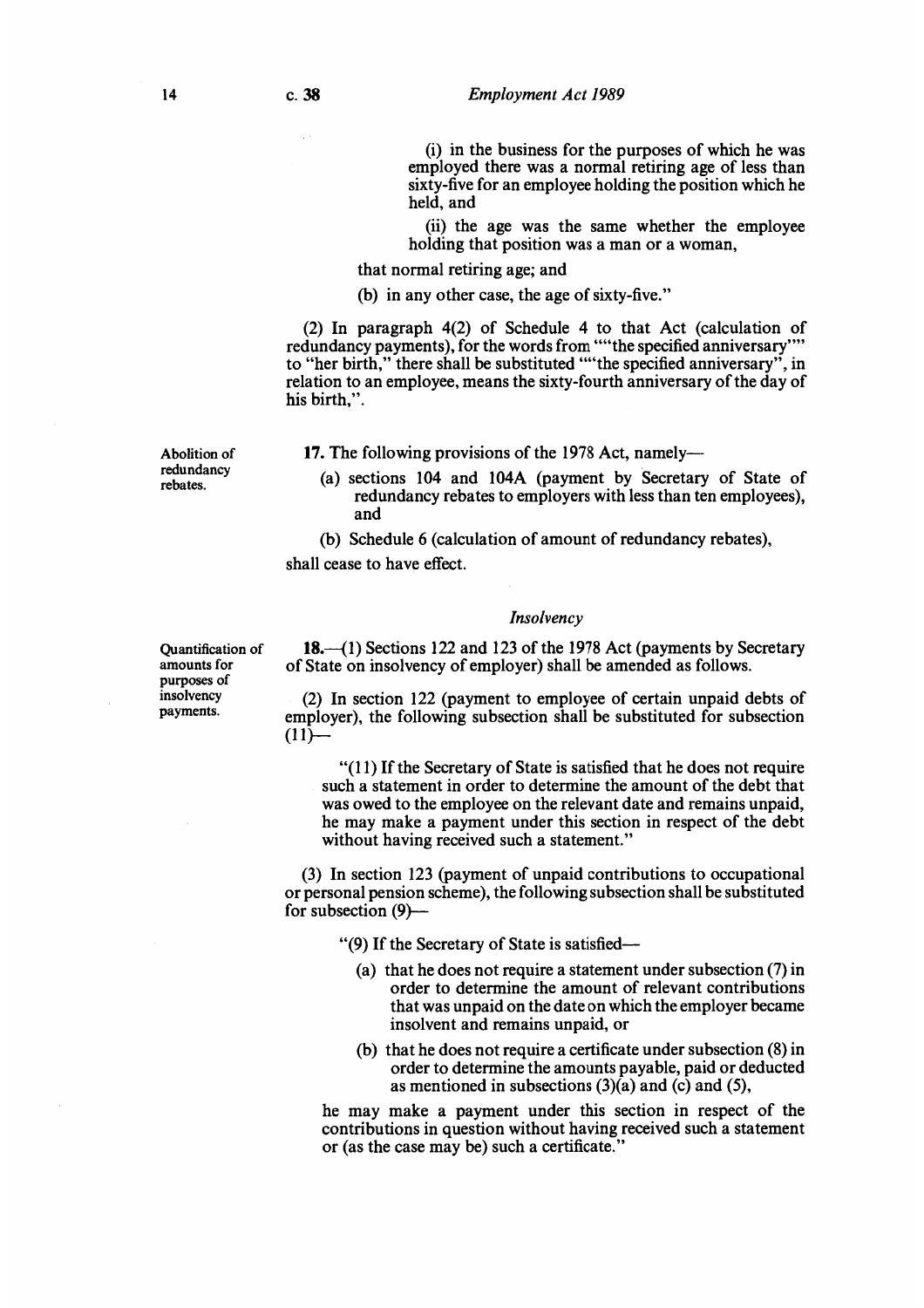19.—(1) In section 125 of the 1978 Act (transfer of rights and remedies Recovery of lating to debt in respect of which payment made by Secretary of State insolvency relating to debt in respect of which payment made by Secretary of State insolvency<br>on insolvency of employer), the following subsections shall be substituted payments made on insolvency of employer), the following subsections shall be substituted payments made in respect of for subsection  $(2)$ —<br>
preferential or<br>  $(2)$  MP<sub>1</sub> preferential or<br>  $(4)$  preferred debts.

"(2) Where a debt or any part of a debt in respect of which the Secretary of State has made a payment in pursuance of section 122 constitutes —

- (a) a preferential debt within the meaning of the Insolvency 1986 c. 45. Act 1986 for the purposes of any provision of that Act (including any such provision as applied by any order made under that Act) or any provision of the Companies 1985 c. 6. Act 1985; or
- (b) a preferred debt within the meaning of the Bankruptcy 1985 c. 66. (Scotland) Act 1985 for the purposes of any provision of that Act (including any such provision as applied by section 11A of the Judicial Factors (Scotland) Act 1889), 1889 c. 39.

then, without prejudice to the generality of subsection (1) above, there shall be included among the rights and remedies which become rights and remedies of the Secretary of State in accordance with that subsection any right arising under any such provision by reason of the status of the debt or that part of it as a preferential or preferred debt.

(2A) In computing for the purposes of any provision mentioned in subsection (2)(a) or (b) above the aggregate amount payable in priority to other creditors of the employer in respect of—

- (a) any claim of the Secretary of State to be so paid by virtue of subsection (2) above; and
- (b) any claim by the employee to be so paid made in his own right,

any claim falling within paragraph (a) above shall be treated as if it were a claim of the employee; but the Secretary of State shall be entitled, as against the employee, to be so paid in respect of any such claim of his (up to the full amount of the claim) before any payment is made to the employee in respect of any claim falling within paragraph (b) above.'

(2) The following subsections shall be inserted after subsection (3) of that section—

"(3A) Where the Secretary of State makes any such payment as is mentioned in subsection (3) above and the sum (or any part of the sum) falling to be paid by the employer on account of the contributions in respect of which the payment is made constitutes—

- (a) a preferential debt within the meaning of the Insolvency Act 1986 for the purposes of any provision mentioned in subsection (2)(a) above; or
- (b) a preferred debt within the meaning of the Bankruptcy (Scotland) Act 1985 for the purposes of any provision mentioned in subsection (2)(b) above,

then, without prejudice to the generality of subsection (3) above, there shall be included among the rights and remedies which become rights and remedies of the Secretary of State in accordance with that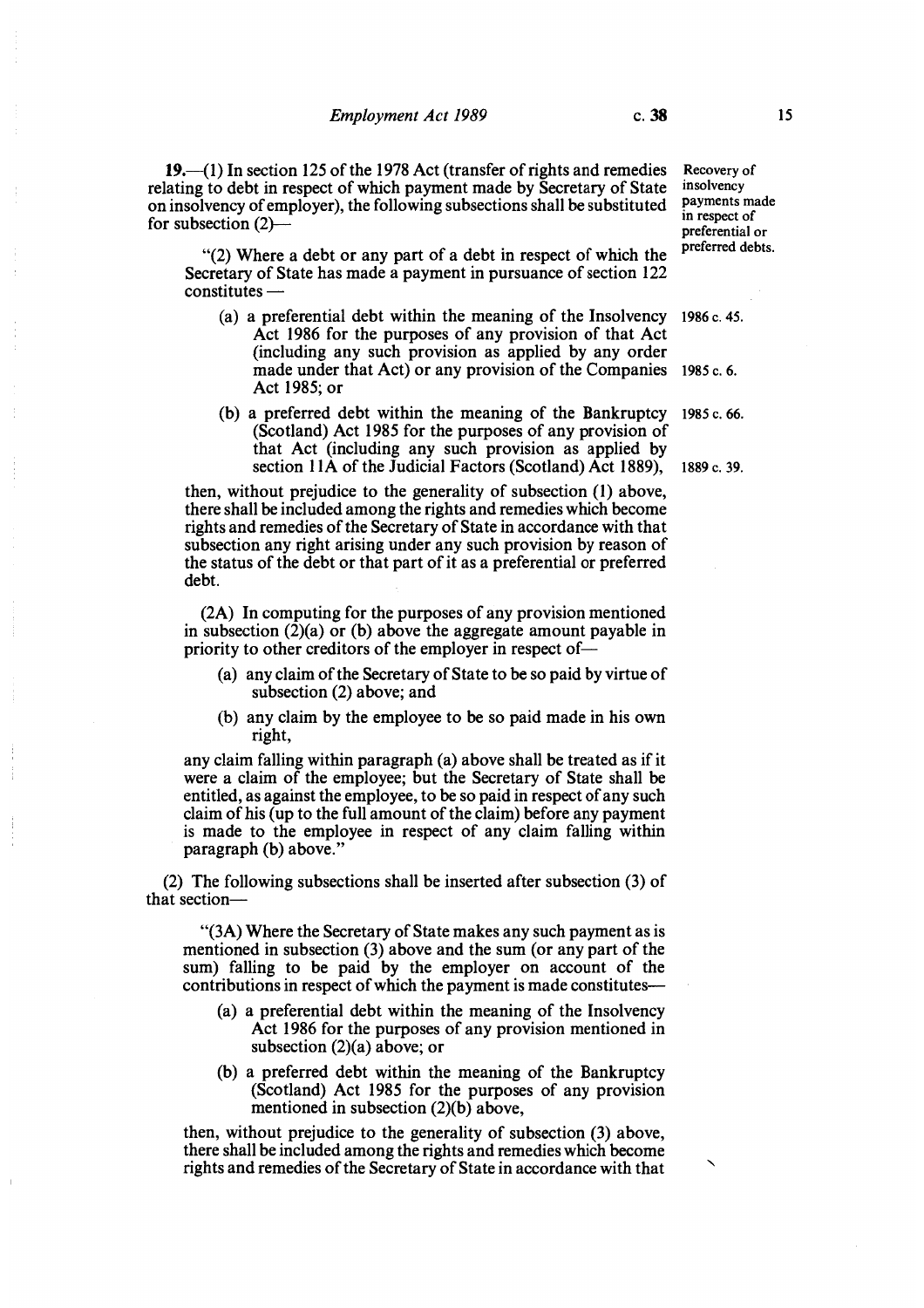subsection any right arising under any such provision by reason of the status of that sum (or that part of it) as a preferential or preferred debt.

(3B) In computing for the purposes of any provision referred to in subsection  $(\overline{3}A)(a)$  or (b) above the aggregate amount payable in priority to other creditors of the employer in respect of—

- (a) any claim of the Secretary of State to be so paid by virtue of subsection (3A) above; and
- (b) any claim by the persons competent to act in respect of the scheme,

any claim falling within paragraph (a) above shall be treated as if it were a claim of those persons; but the Secretary of State shall be entitled, as against those persons, to be so paid in respect of any such claim of his (up to the full amount of the claim) before any payment is made to them in respect of any claim falling within paragraph (b) above."

#### Pre-hearing reviews

Pre-hearing 20. In Schedule 9 to the 1978 Act (procedure etc. of industrial review of tribunals) the following paragraph shall be inserted after paragraph 1 tribunals), the following paragraph shall be inserted after paragraph  $1$ —

- before industrial "1A.—(1) The regulations may include provision—<br>tribunal
	- $(a)$  for authorising a preliminary consideration of proceedings before an industrial tribunal ("a pre-hearing review") to be carried out—

(1) by such person as may be determined by or in accordance with the regulations, or

- (ii) if so determined in accordance with the regulations, by the tribunal itself; and
- (b) for enabling such powers to be exercised in connection with a pre-hearing review as may be prescribed by the regulations.
- (2) The regulations may in particular include provision—
	- (a) for authorising any person or tribunal carrying out a prehearing review under the regulations to make, in circumstances specified in the regulations, an order requiring a party to the proceedings in question, if he wishes to continue to participate in those proceedings, to pay a deposit of an amount not exceeding £150;
	- (b) for prescribing—

(i) the manner in which the amount of any such deposit is to be determined in any particular case,

(ii) the consequences of non-payment of any such deposit, and

(iii) the circumstances in which any such deposit, or any part of it, may be refunded to the party who paid it, or be paid over to another party to the proceedings.

(3) The Secretary of State may from time to time by order substitute for the sum specified in sub-paragraph (2)(a) such other sum as is specified in the order."

proceedings<br>before industrial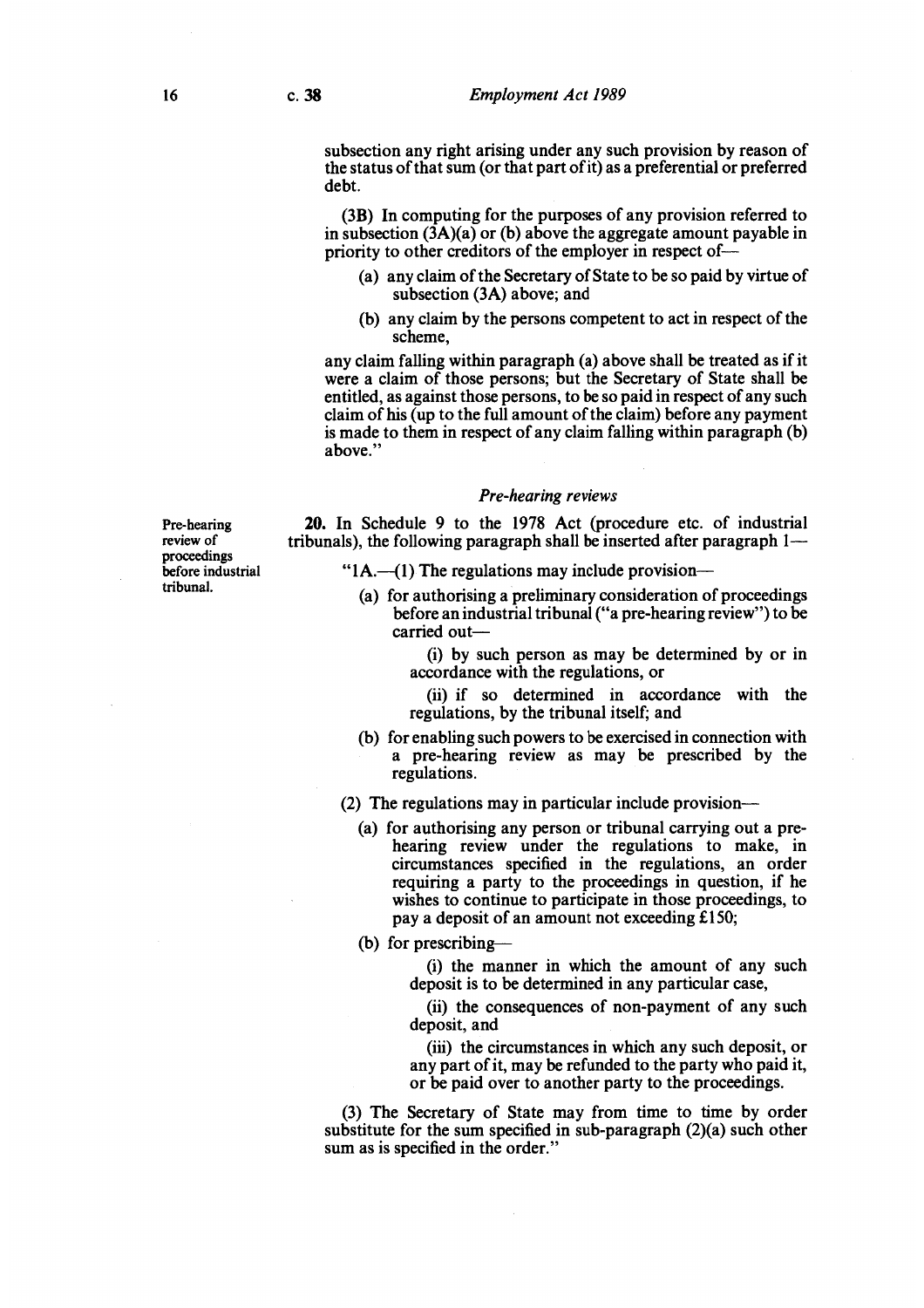## Removal of requirement to register storage of film

21. In section 1(1) of the Celluloid and Cinematograph Film Act 1922 Removal of energy requirement to storage of celluloid film) paragraph requirement to (general safety provisions relating to storage of celluloid film), paragraph requirement  $(a)$  (requirement to notify local authority of storage of such film) shall notify local (a) (requirement to notify local authority of storage of such film) shall notify local authority of cease to have effect.

storage of celluloid film. 1922 c. 35.

#### Dissolution of Training Commission

22.—(1) The Training Commission shall be dissolved on the date on Dissolution of hich this Act is passed. which this Act is passed. Commission.

(2) Subject to subsection (3), all the property, rights and liabilities to which the Training Commission was entitled or subject immediately before that date shall on that date become property, rights and liabilities of the Secretary of State for Employment.

(3) Any liability in respect of pensions, superannuation allowances or gratuities which, but for the passing of this Act, would have arisen or existed on or after that date as a liability of the Training Commission to or in respect of the chairman or any former chairman of the Commission shall instead be a liability of the Paymaster General.

(4) The Industrial Training Act 1982 shall have effect subject to the 1982 c. 10. amendments specified in Schedule 4 to this Act (by virtue of which functions of the Training Commission under that Act are transferred to the Secretary of State).

(5) Schedule 5 to this Act shall have effect for the purpose of supplementing the provisions of this section.

(6) References in this Act to property, rights and liabilities of the Training Commission are references to all such property, rights and liabilities, whether or not capable of being transferred or assigned by the Commission.

#### Industrial training boards

23. In section 1 of the Industrial Training Act 1982 (establishment of Consultation in dustrial training boards) the following subsection shall be substituted connection with industrial training boards), the following subsection shall be substituted connection with<br>for subsections  $(4)$  and  $(5)$ for subsections  $(\overline{4})$  and  $(5)$  industrial training industrial training industrial training industrial training in  $\overline{1}$ 

"(4) Before making an industrial training order the Secretary of State shall consult—

- (a) such organisations or associations of organisations appearing to him to be representative of substantial numbers of employers, and such bodies established for the purpose of carrying on under national ownership any industry or part of an industry or undertaking, as he thinks fit; and
- (b) such other organisations, associations or bodies (if any) as he thinks fit."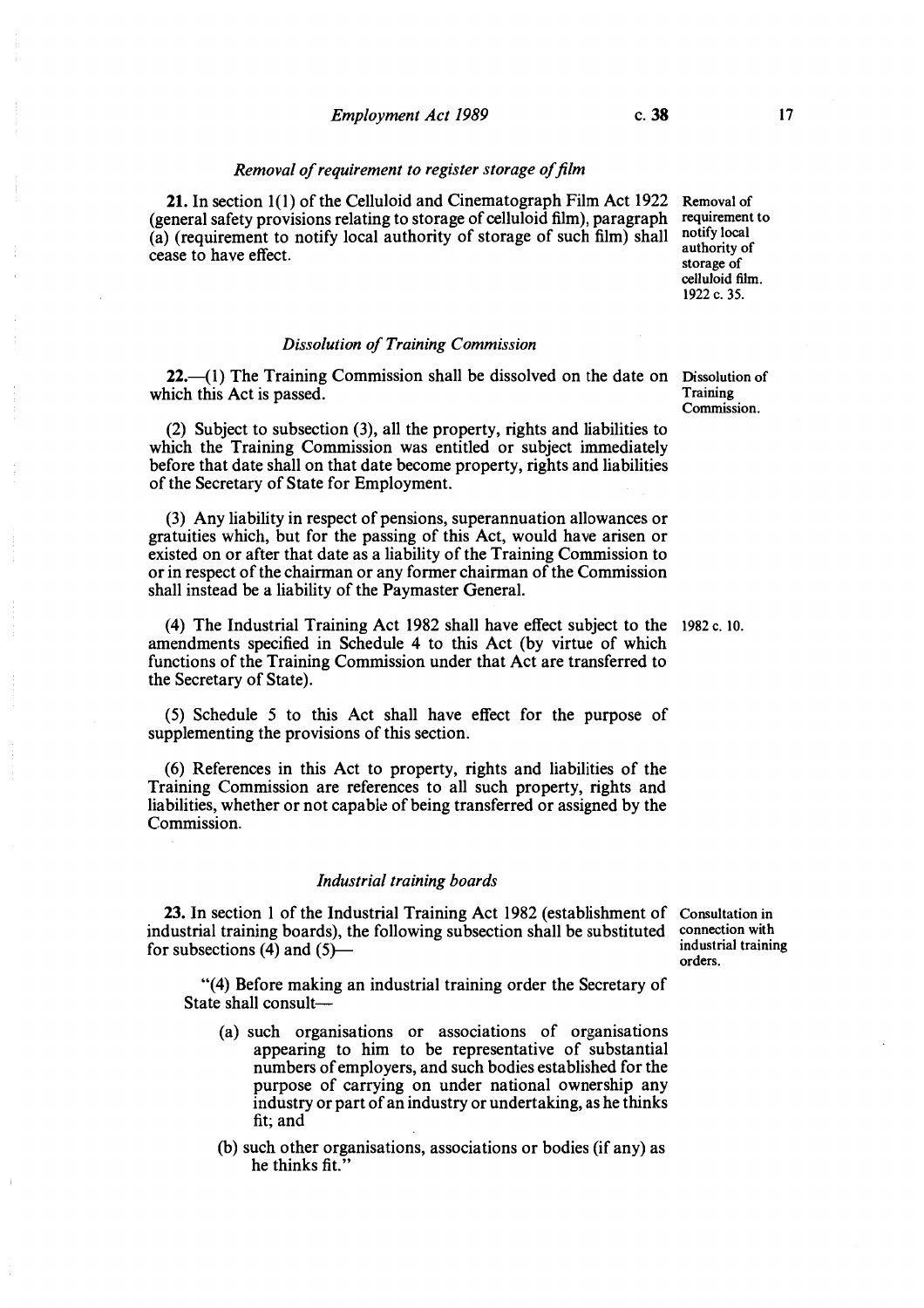industrial<br>training boards.

Transfer of 24.—(1) The following sections shall be inserted after section 3 of the assets or staff of Industrial Training Act  $1982$ — Industrial Training Act 1982–

revocation or

training boards. "Transfer of  $3A.$ —(1) Where an order has been made under section assets on  $1.982 \text{ c. } 10.$ 1 above which—

- amendment of (a) revokes an industrial training order, or<br>industrial (b) emerges and an order so as to exclude
- industrial (b) amends such an order so as to exclude from the training order. scope of operation of an industrial training board some of the activities in relation to which it exercises functions,

the board concerned—

- (i) may with the consent of the Secretary of State, or
- (ii) shall if he so directs,

transfer all or any of its assets to any person on trust to be used for charitable purposes which are related to or connected with training for employment.

(2) A transfer under subsection (1) above may be made for a consideration which is less than the market value of the assets transferred or for no consideration; and different assets may be transferred by a board under that subsection to different persons.

(3) It is hereby declared that a transfer under subsection (1) above may be made in a case where an industrial training order is revoked even if the assets of the board concerned are (or will be after the transfer) insufficient to meet its liabilities and the expenses of the winding up of the board in pursuance of section 4(1) below.

(4) Subject to subsection (5) below, the provisions of section  $15(5)$  to (9) below shall apply in relation to any direction given by the Secretary of State under subsection (1) above as they apply in relation to any direction given by him under section 15(1) or (2) below.

(5) Where any such direction is given in a case where an industrial training order is revoked, those provisions shall so apply with the omission from section  $15(6)$  below of the words from "during such period" onwards.

Transfer of staff  $3B$ .—(1) If arrangements are made (whether in employed by connection with a transfer of assets under section  $3A(1)$ employed by connection with a transfer of assets under section  $3A(1)$ <br>boards. above or otherwise) for any activities of an industrial training board to be carried on by some other person ("the transferee") as from a particular date, this section shall have effect in relation to any employee of the board who, immediately before that date, was employed wholly or mainly in connection with those activities.

S.!. 1981/1794. (2) The Transfer of Undertakings (Protection of Employment) Regulations 1981 shall apply in relation to any such employee of the board in accordance with subsection (3) below.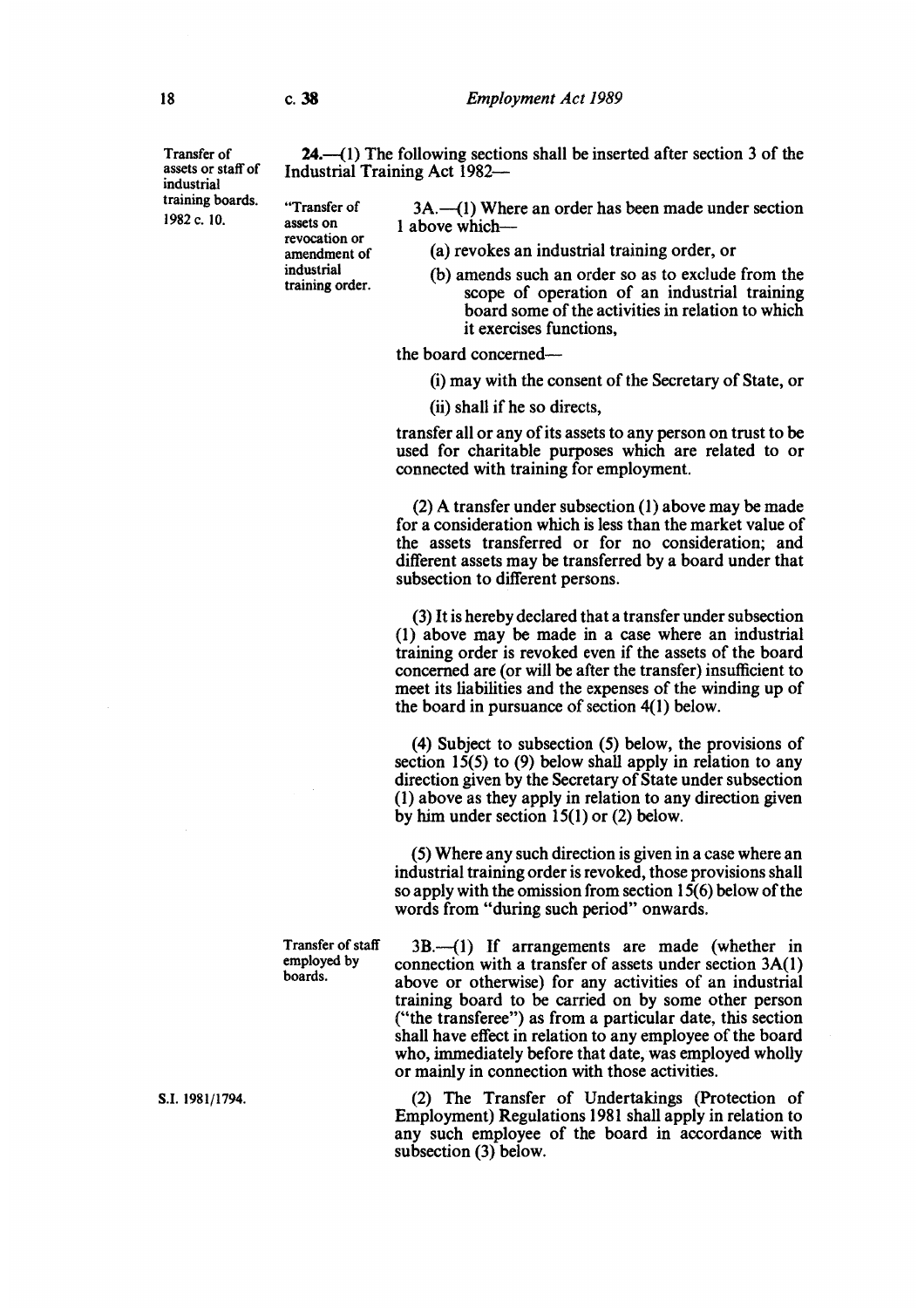(3) For the purposes of the application of those Regulations in relation to any such employee, the activities referred to in subsection (1) above shall (whether or not they would otherwise be so regarded) be regarded—

- (a) as constituting an undertaking within the meaning of those Regulations which is transferred from the board to the transferee on the date referred to in that subsection, and
- (b) as being so transferred by a transfer to which those Regulations apply and which is completed on that date.

(4) A certificate issued by an industrial training board, in connection with any such arrangements as are referred to in subsection (1) above, to the effect that a person was, immediately before the date referred to in that subsection, employed by the board wholly or mainly in connection with the activities to which the arrangements relate shall be conclusive evidence of the facts stated in the certificate."

(2) In section 4(2) of the Industrial Training Act 1982 (winding up of <sup>1982</sup>c. 10. industrial training boards), the following provisions shall be substituted for paragraph  $(b)$ —

> "(b) for any assets of the board which are not required to meet those liabilities and expenses to be transferred to the Secretary of State and for those assets to be applied for purposes specified in the order.

Any reference in this subsection to the assets of the board is a reference to the assets (if any) held by it after the making of any transfer or transfers under section  $3A(1)$  above."

25.—(1) In Schedule 1 to the Industrial Training Act  $1982$  (constitution Constitution of  $\alpha$  of industrial training boards) the following paragraph shall be industrial training etc. of industrial training boards), the following paragraph shall be industrial training substituted for paragraph  $3-$ 

"3.—(1) An industrial training board shall consist of—

- (a) a chairman and, if the Secretary of State thinks fit, a deputy chairman, each of whom shall be a person appearing to the Secretary of State to have industrial or commercial experience;
- (b) such number of persons appointed after the appropriate consultation as the Secretary of State thinks fit; and
- (c) such other persons (if any) whom it appears to the Secretary of State to be appropriate to appoint in addition to those appointed by virtue of paragraph (b) above.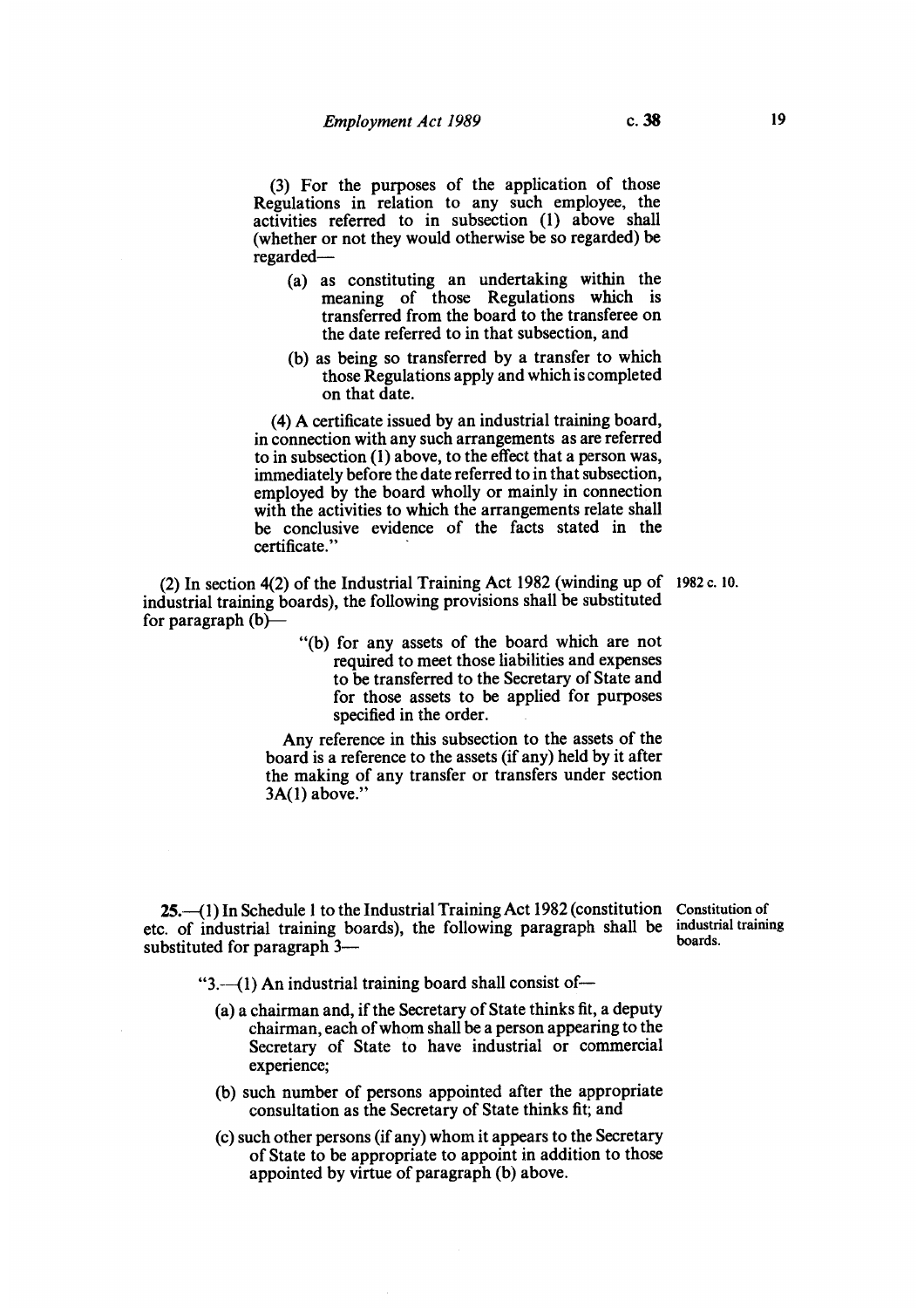(2) A person appointed by virtue of sub-paragraph (1)(b) above shall at the time of his appointment be a person appearing to the Secretary of State to be concerned (whether as a director, manager or sole proprietor or otherwise) in the management of the activities, or any of the activities, of an employer engaging in the industry; and the reference in that provision to the appropriate consultation is a reference to consultation with such organisations, or associations of organisations, representative of employers engaging in the industry as appear to the Secretary of State to be appropriate.

(3) The Secretary of State shall not make any appointment by virtue of sub-paragraph (l)(c) above if to do so would result in the number of persons for the time being appointed by virtue of that provision being equal to, or greater than, the number of persons for the time being appointed by virtue of sub-paragraph (1)(b) above.

(4) References in the following provisions of this Schedule to a chairman include a deputy chairman."

(2) Subject to subsection (4) below, the Secretary of State may reconstitute the membership of an industrial training board as from any time after the passing of this Act—

- (a) by terminating such of the appointments of its existing members as would otherwise expire after that time, and
- (b) by making fresh appointments to it, as from that time, in accordance with the provisions substituted by subsection (1) above.

(3) The termination of a person's appointment to an industrial training board in accordance with paragraph (a) of subsection (2) above shall not preclude him from being re-appointed to the board in pursuance of paragraph (b) of that subsection.

(4) The power conferred on the Secretary of State by subsection (2) above shall not be exercisable in relation to an industrial training board if all of its members were appointed to it in accordance with the provisions substituted by subsection (1) above (whether they were so appointed in pursuance of subsection (2)(b) above or otherwise).

Transfer of staff employed in Skills Training Agency

Transfer of staff 26.—(1) If the Secretary of State makes arrangements—

- employed in<br>Skills Training (a) for any designated undertaking to be carried on by some other<br>Agency. person as from a particular date, and
	- (b) for that person to become the employer of the persons who, immediately before that date, are employed in the civil service of the State in that undertaking,

this section shall have effect in relation to those employees.

(2) In this section—

"designated undertaking" means such activities as the Secretary of State may by order designate for the purposes of this section, being—

(a) all or any of the activities for the time being carried on at or from any Skilicentre specified in the order, or

(b) all or any of the activities so carried on at or from any two or more Skilicentres so specified, or

employed in .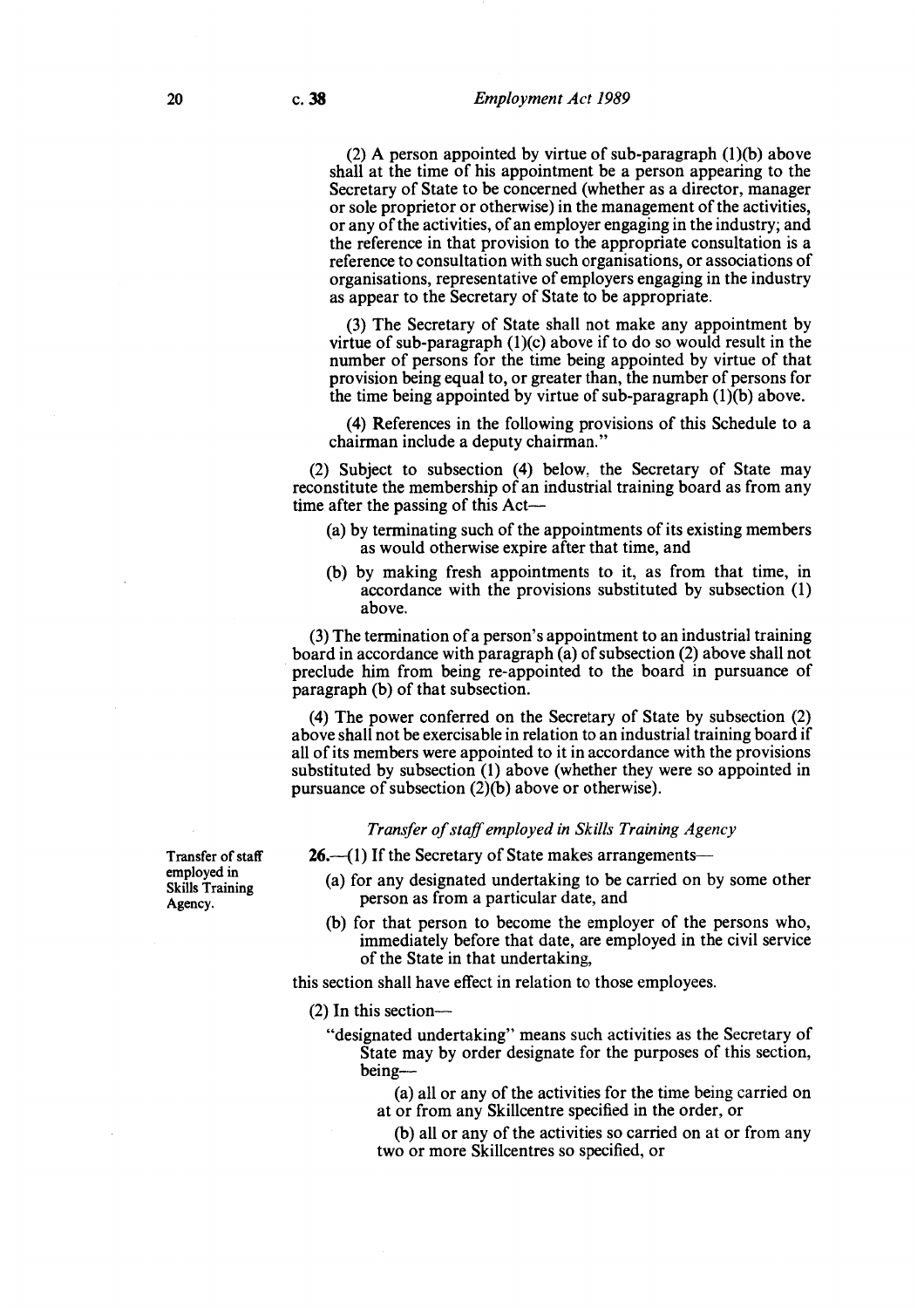(c) any other activities for the time being carried on by the Skills Training Agency;

"the new employer" means the person referred to in subsection  $(1)(a);$ 

"the relevant employees" means the employees referred to in subsection  $(1)(b)$ ; and

"the specified date" means the date referred to in subsection (1)(a).

(3) The Transfer of Undertakings (Protection of Employment) S.!. 1981/1794. Regulations 1981 shall apply in relation to the relevant employees in accordance with subsections (4) and (5).

(4) For the purposes of the application of those Regulations in relation to any of those employees, the designated undertaking referred to in subsection (1)(a) shall (whether or not it would otherwise be so regarded) be regarded—

- (a) as an undertaking within the meaning of those Regulations which is transferred from the Secretary of State to the new employer on the specified date, and
- (b) as being so transferred by a transfer to which those Regulations apply and which is completed on that date.

(5) Those Regulations shall apply in relation to any of the relevant employees as if, as respects any time before the specified date—

- (a) any reference to a person's contract of employment included a reference to his employment in the civil service of the State or to the terms of that employment, as the context may require, and
- (b) any reference to the dismissal of a person included a reference to the termination of his employment in that service.

(6) Where any person is, in pursuance of any arrangements falling within subsection (1), to cease to be employed in the civil service of the State and to become employed by the new employer, none of the agreed redundancy procedures applicable to persons employed in that service shall apply to him.

(7) Where, in pursuance of any such arrangements, a person ceases to be employed in the civil service of the State and becomes employed by the new employer, he shall not, on ceasing to be employed in that service, be treated for the purposes of any scheme under section 1 of the Superannuation Act 1972 as having been retired on redundancy. 1972 c. 11.

(8) A certificate issued by the Secretary of State to the effect that a person was, immediately before a particular date, employed in the civil service of the State in a designated undertaking shall be conclusive evidence of the facts stated in the certificate.

#### General

27.—(1) An Order in Council under paragraph  $1(1)(b)$  of Schedule 1 Power to make the Northern Ireland Act 1974 (legislation for Northern Ireland in the corresponding to the Northern Ireland Act 1974 (legislation for Northern Ireland in the corresponding interim period) which states that it is made only for nurnoses provision for interim period) which states that it is made only for purposes provision corresponding to those of any of the following provisions of this  $A_{\text{tot}}$ . Northern corresponding to those of any of the following provisions of this Act, namely, sections 1 to 6,  $7(1)$ , 8 to 11 and 16 to 19—<br>1974 c. 28.

(a) shall not be subject to paragraph 1(4) and (5) of that Schedule (affirmative resolution of both Houses of Parliament), but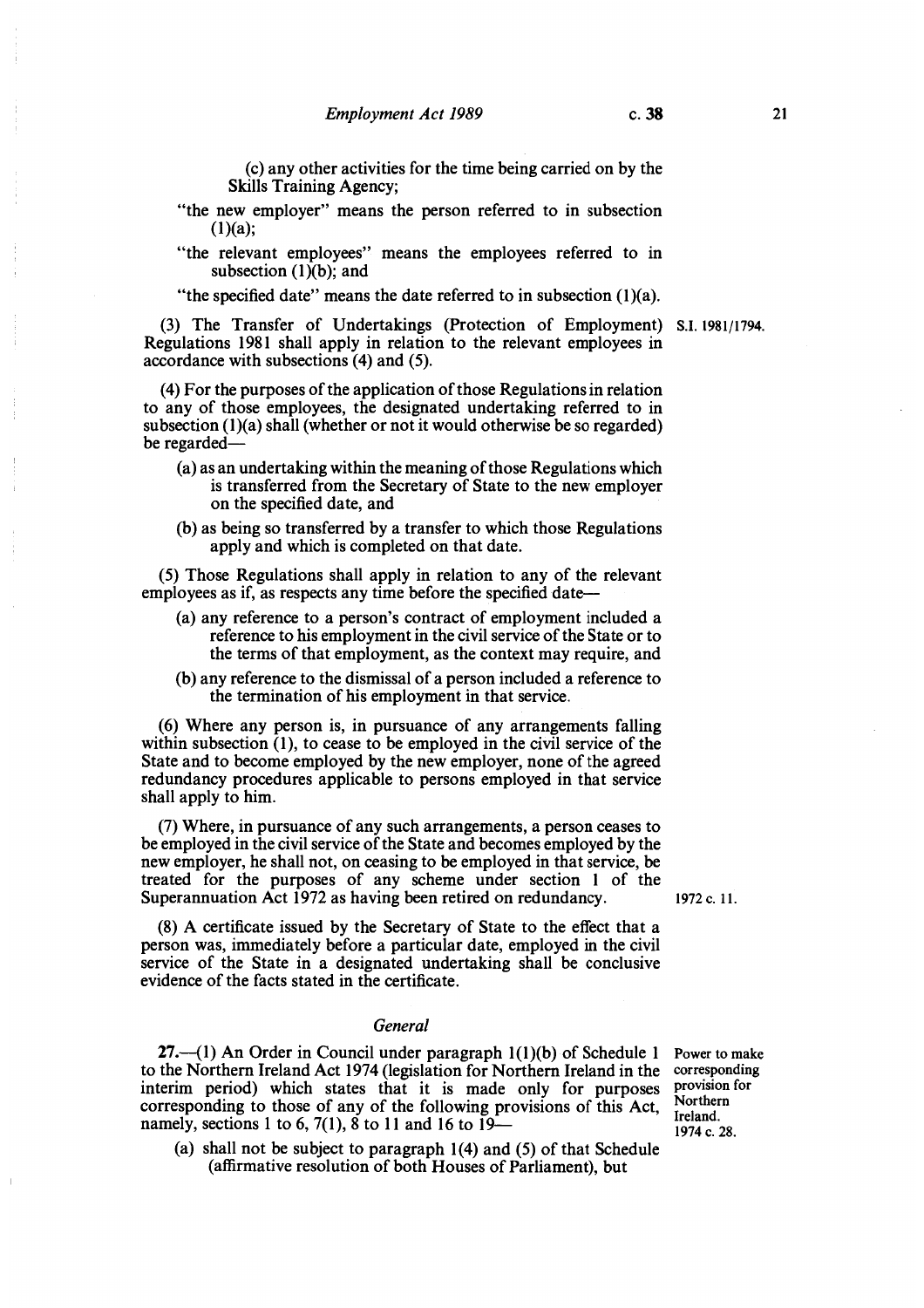(b) shall be subject to annulment in pursuance of a resolution of either House.

<sup>1973</sup>c. 36. (2) It is hereby declared that for the purposes of the Northern Ireland Constitution Act 1973 a provision contained in—

> (a) an Order in Council under paragraph  $1(1)(b)$  of Schedule 1 to the said Act of 1974 which states that it is made only for purposes corresponding to section 1, 2, 6 or 10(3) to (6) of this Act, or

S.I. 1979/1573 (b) any statutory rule for the purposes of the Statutory Rules (N.I. 12). (Northern Ireland) Order 1979 made under such an Order as is (Northern Ireland) Order 1979 made under such an Order as is mentioned in paragraph (a),

is not a provision dealing with an excepted matter.

Orders. 28.—(1) Any power to make an order under this Act shall be exercisable by statutory instrument.

> (2) The Secretary of State shall consult the  $\pm$ qual Opportunities Commission before making—

- (a) an order under section 2 which makes any amendment or repeal of any provision of an Act, or
- (b) an order under section 6.

(3) An order of one of the following descriptions, namely—

- (a) such an order under section 2 as is mentioned in subsection (2)(a), or
- (b) an order under section  $6(1)(a)$  which preserves the effect of any provision of an Act,

shall not be made unless a draft of it has been laid before and approved by resolution of each House of Parliament.

(4) Any statutory instrument containing an order under this Act other than—

(a) an order to which subsection (3) applies,

- (b) an order under section 26, or
- (c) an order under section 30,

shall be subject to annulment in pursuance of a resolution of either House of Parliament.

(5) An order under this Act may contain such consequential or transitional provisions or savings as appear to the Secretary of State to be necessary or expedient.

Interpretation, 29.—(1) In this Act—<br>minor and  $(1.1075 \text{ A})$ consequential repeals, etc. <br>1975 c. 65.

"the 1975 Act" means the Sex Discrimination Act 1975;

amendments, "the 1978 Act" means the Employment Protection (Consolidation) repeals, etc.  $A ct 1978$ .

1978 c. 44. "act" includes a deliberate omission;

- "subordinate legislation" has the same meaning as in the <sup>1978</sup>c. 30. Interpretation Act 1978;
	- "vocational training" includes advanced vocational training and retraining.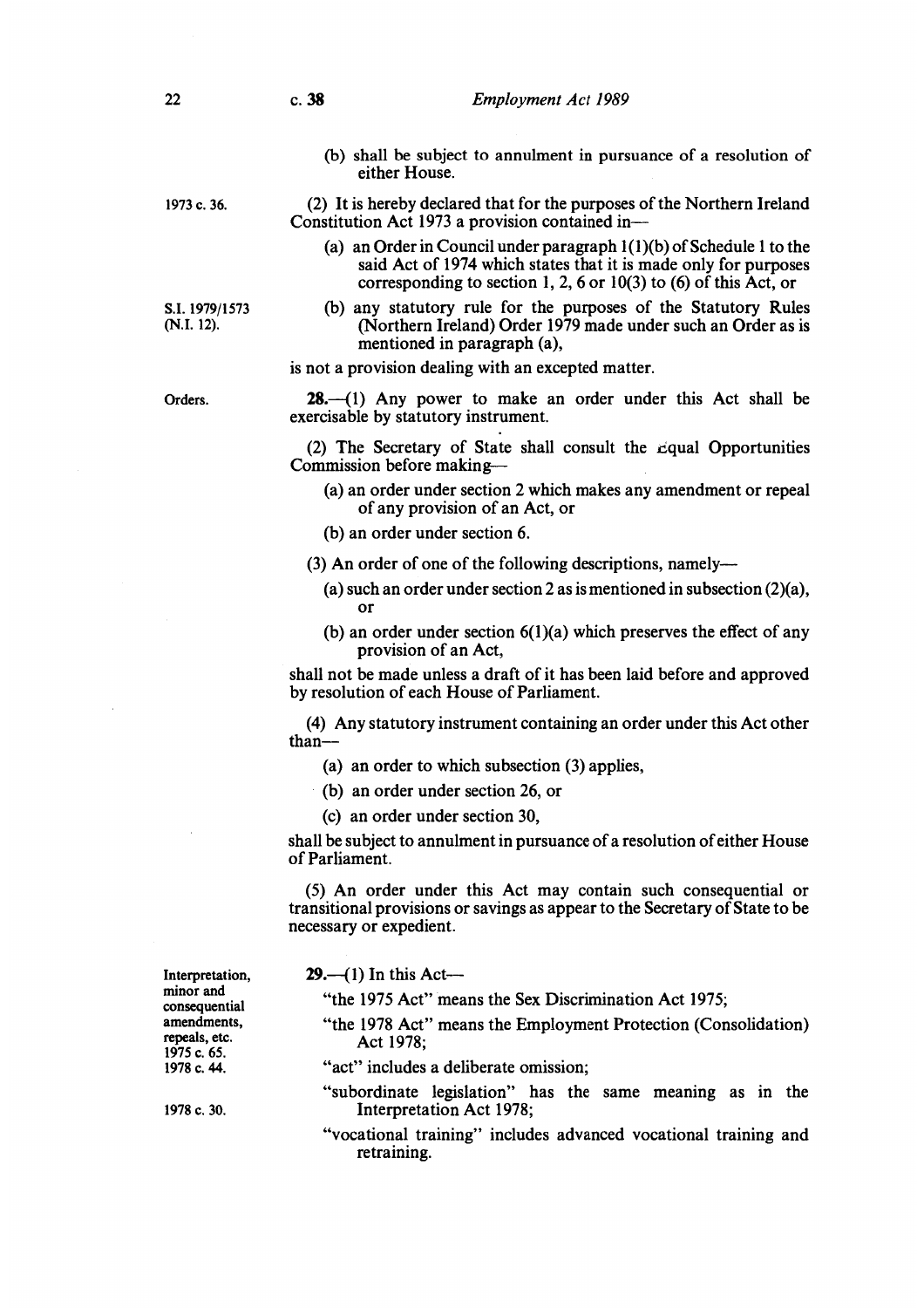(2) Any reference in this Act to vocational training shall be construed as including a reference to vocational guidance.

(3) The enactments mentioned in Schedule 6 shall have effect subject to the minor and consequential amendments specified in that Schedule.

(4) The enactments mentioned in Schedule 7 (which include some spent provisions) are hereby repealed to the extent specified in the third column of that Schedule.

(5) The instruments mentioned in Schedule 8 are hereby revoked to the extent specified in the third column of that Schedule.

(6) The transitional provisions and savings contained in Schedule 9 shall have effect.

30.—(1) This Act may be cited as the Employment Act 1989. Short title,

commencement

(2) The following provisions shall come into force on the day on which and extent. this Act is passed, namely—

- (a) section 8;
- (b) section 10(3) to (6);
- (c) sections 11 and 12;
- (d) section 22 and Schedules 4 and 5;
- (e) sections 23 to 28;
- (f) section 29(1) and (2);
- (g) paragraphs 9 to 15, 17 and 27 to 29 of Schedule 6 and section  $29(3)$  so far as relating thereto;
- (h) Part I of Schedule 7 and section 29(4) so far as relating thereto;
- (i) section 29(6) and Schedule 9; and
- (j) this section.

(3) The following provisions shall come into force at the end of the period of two months beginning with the day on which this Act is passed, namely—

- (a) sections 1 to 6 and Schedule 1;
- (b) section 7;
- (c) section  $9(1)$ , (2) and (4) to (6) and Schedule 2;
- (d) section  $10(1)$  and Parts I and II of Schedule 3 except so far as they repeal section 1(3) of, and Part I! of the Schedule to, the Employment of Women, Young Persons, and Children Act 1920 c. 65. 1920 and section 119A of the Factories Act 1961; 1961 c. 34.
- (e) section  $10(2)$  and Part III of Schedule 3:
- (f) sections 16 to 19;
- (g) section 21;
- (h) paragraphs 3 to 5, 7, 8, 16, 20 to 25 and 30 of Schedule 6 and section 29(3) so far as relating thereto;
- (i) Part II of Schedule 7 and section  $29(4)$  so far as relating thereto; and
- (j) section 29(5) and Schedule 8.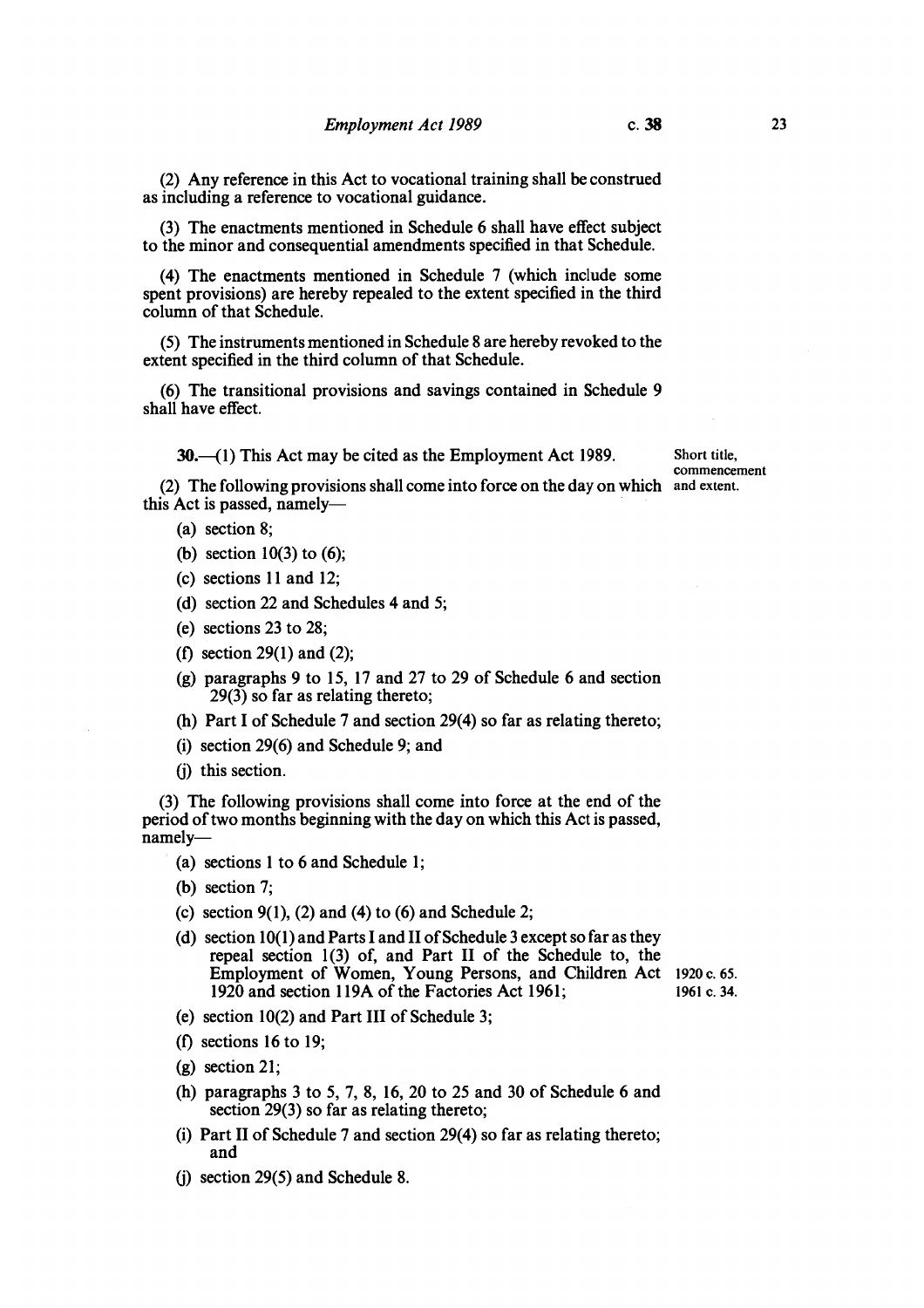(4) The remainder of this Act shall come into force on such day as the Secretary of State may appoint by order, and different days may be appointed for different provisions or for different purposes.

(5) With the exception of the provisions mentioned in subsection (6), this Act does not extend to Northern Ireland.

(6) Those provisions are—

- (a) sections  $10(1)$  and  $(2)$  and  $29(3)$  and  $(4)$  and Schedules 3, 6 and 7 so far as they amend or repeal any enactment which extends to Northern Ireland (other than an enactment contained in the 1922 c. 35. Celluloid and Cinematograph Film Act 1922);
	- (b) section 10(6);
	- (c) paragraph 2 of Schedule 5 and section 22(5) so far as relating thereto;
	- (d) section 27 (which extends only to Northern Ireland); and

(e) this section.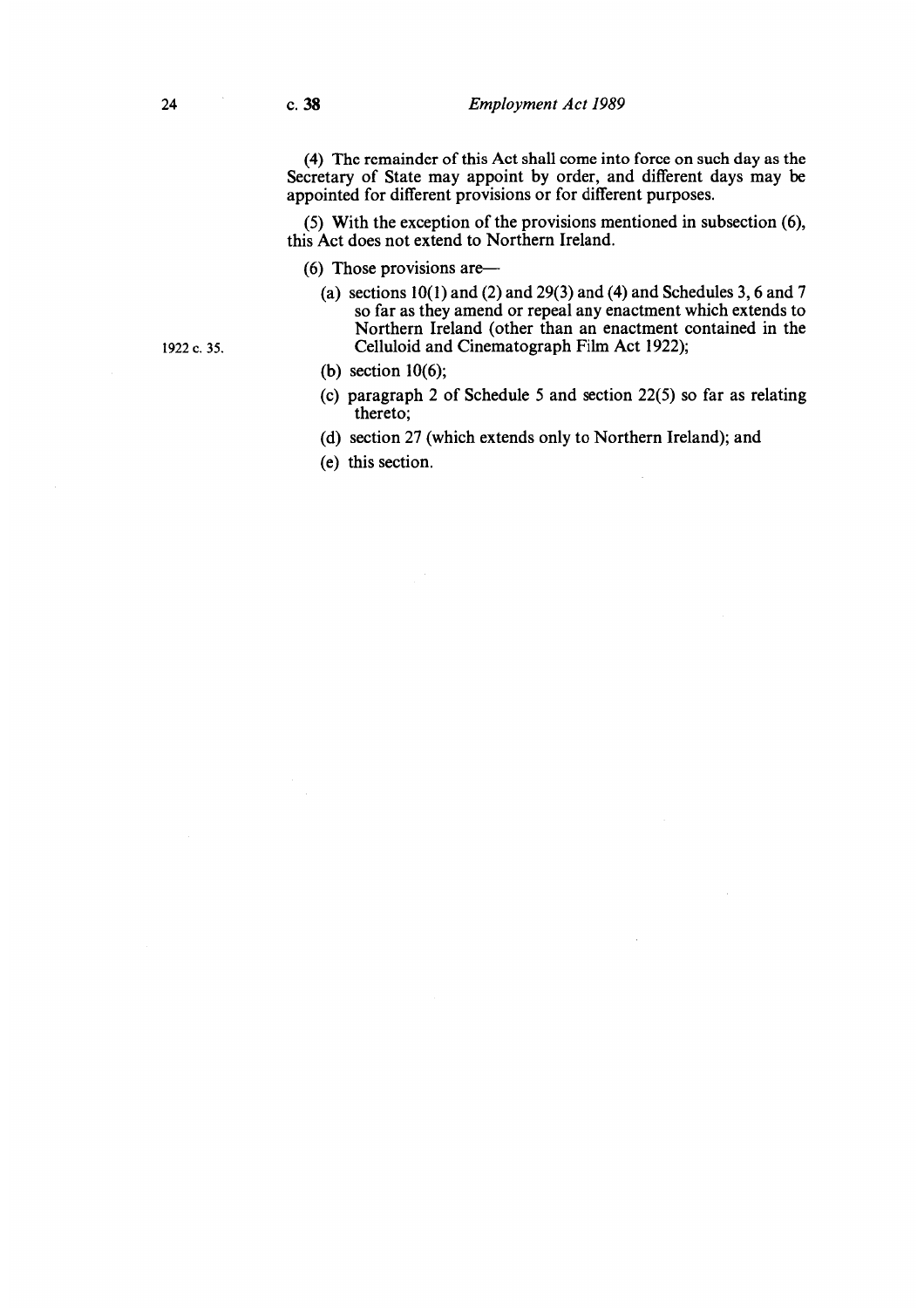## SCHEDULES

| <b>SCHEDULE 1</b>                                                                                                                                                                                                           | Section 4.                      |
|-----------------------------------------------------------------------------------------------------------------------------------------------------------------------------------------------------------------------------|---------------------------------|
| PROVISIONS CONCERNED WITH PROTECTION OF WOMEN AT WORK                                                                                                                                                                       |                                 |
| Enactments                                                                                                                                                                                                                  |                                 |
| Section 61 of the Factory and Workshop Act 1901, as set out in Schedule 5 to<br>the Factories Act 1961.                                                                                                                     | 1901 c. 22.<br>1961 c. 34.      |
| Section 205 of the Public Health Act 1936.                                                                                                                                                                                  | 1936 c. 49.                     |
| Sections 74, 128 and 131 of the Factories Act 1961.                                                                                                                                                                         | 1961 c. 34.                     |
| Statutory instruments                                                                                                                                                                                                       |                                 |
| Regulation 3 of the Regulations dated 21st January 1907 (Manufacture of<br>paints and colours).                                                                                                                             | $S.R.\&$<br>O.1907/17.          |
| Regulation 10 of the Regulations dated 12th August 1911 (Smelting of<br>materials containing lead, the manufacture of red or orange lead, and the<br>manufacture of flaked litharge).                                       | $S.R.\&$<br>O.1911/752.         |
| Regulation 1 of the Indiarubber Regulations 1922.                                                                                                                                                                           | <b>S.R.&amp;</b><br>O.1922/329. |
| Regulation 1(ii) of the Electric Accumulator Regulations 1925.                                                                                                                                                              | S.R.d.<br>O.1925/28.            |
| Regulation 6(1)(i) to (vi) of the Pottery (Health and Welfare) Special<br>Regulations 1950.                                                                                                                                 | S.I.1950/65.                    |
| Parts IV and V of Schedule 1 to the Ionising Radiations Regulations 1985.                                                                                                                                                   | S.I.1985/1333.                  |
| Article 20(8) of the Air Navigation Order 1985 so far as relating to pregnancy.                                                                                                                                             | S.I.1985/1643.                  |
| Other instruments                                                                                                                                                                                                           |                                 |
| Paragraph 118 of the Approved Code of Practice relating to the Control of<br>Lead at Work Regulations 1980 (approved under section 16 of the Health and<br>Safety at Work etc. Act 1974).                                   | S.I.1980/1248.<br>1974 c. 37.   |
| The following provisions of the medical standards contained in Merchant<br>Shipping Notice No. M 1331 (issued for the purposes of Regulation 7 of the<br>Merchant Shipping (Medical Examination) Regulations 1983), namely- | S.I.1983/808.                   |
| (a) Part X so far as relating to gynaecological conditions, and                                                                                                                                                             |                                 |
| (b) Part XI.                                                                                                                                                                                                                |                                 |
|                                                                                                                                                                                                                             |                                 |
| <b>SCHEDULE 2</b>                                                                                                                                                                                                           | Section 9.                      |
| REVOCATION ETC. OF SUBORDINATE LEGISLATION REQUIRING DIFFERENT<br><b>TREATMENT OF CERTAIN EMPLOYEES</b>                                                                                                                     |                                 |
| PART I                                                                                                                                                                                                                      |                                 |
| <b>PROVISIONS REVOKED</b>                                                                                                                                                                                                   |                                 |
| Article 2 of the Order dated 5th October 1917 (Tin or terne plate factories).                                                                                                                                               | S.R.&O.<br>1917/1035.           |

The Woollen and Worsted Textiles (Lifting of Heavy Weights) Regulations S.R.&O. 1926. 1926/1463.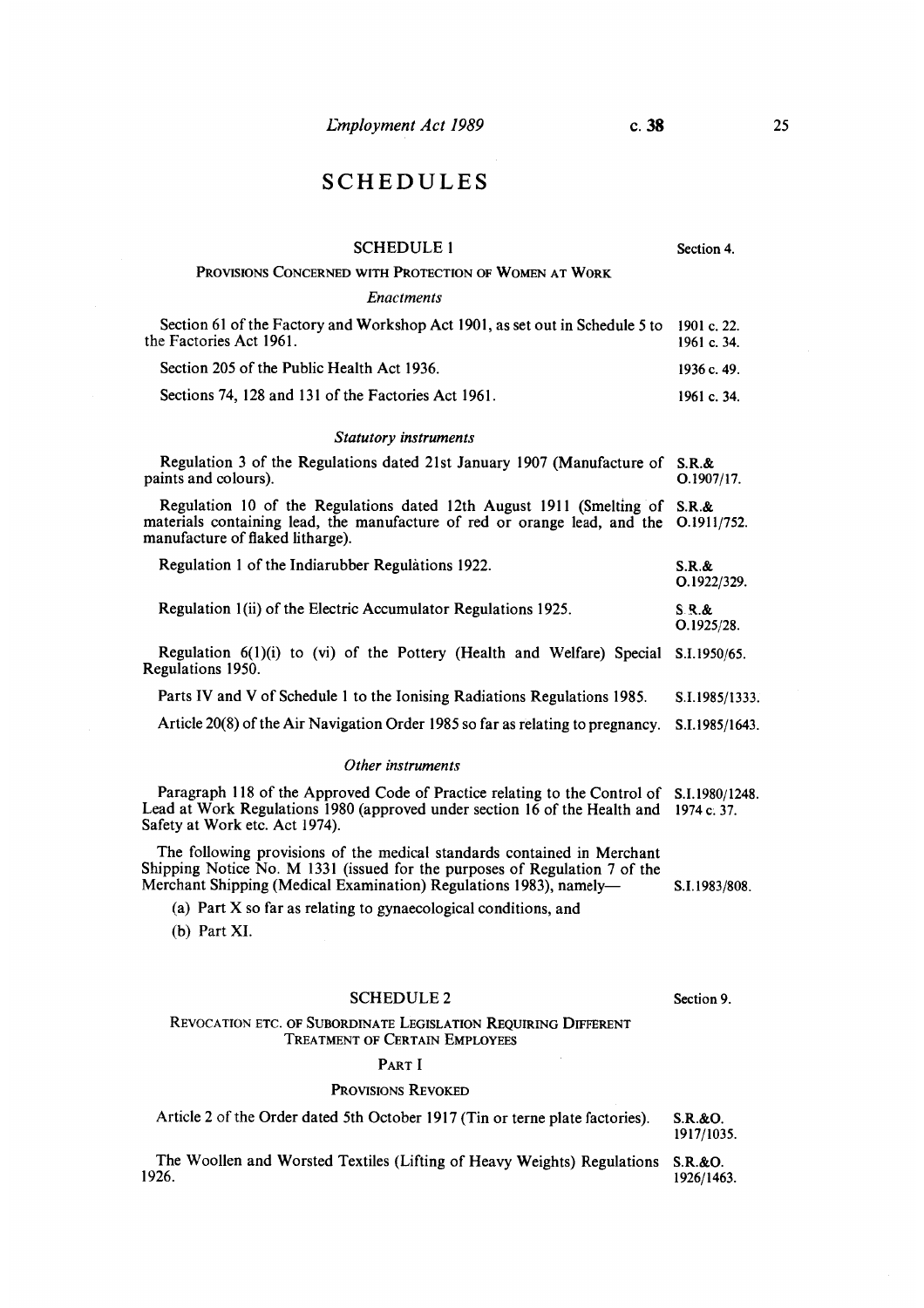| 26                               | c.38                               | <b>Employment Act 1989</b>                                                                                                                                                                    |
|----------------------------------|------------------------------------|-----------------------------------------------------------------------------------------------------------------------------------------------------------------------------------------------|
|                                  |                                    |                                                                                                                                                                                               |
| SCH. 2                           |                                    | Article 1(d) of the Cement Works Welfare Order 1930.                                                                                                                                          |
| <b>S.R.&amp;O.</b><br>1930/94.   |                                    |                                                                                                                                                                                               |
| S.I. 1948/1696.                  |                                    | Regulation 4 of the Jute (Safety, Health and Welfare) Regulations 1948.                                                                                                                       |
| S.I. 1950/65.                    | Welfare) Special Regulations 1950. | Regulations $6(1)(x)$ , $6(2)$ , $6(5)$ , $6(6)$ and 18(7) of the Pottery (Health and                                                                                                         |
|                                  |                                    | <b>PART II</b>                                                                                                                                                                                |
|                                  |                                    | <b>AMENDMENTS</b>                                                                                                                                                                             |
| <b>S.R.&amp;O.</b><br>1905/1103. |                                    | 1. In Regulation 4(b) of the Regulations dated 17th October 1905 (Spinning by<br>self-acting mules), omit "woman, young person, or".                                                          |
|                                  |                                    | 2. In Regulation 12(4) of the Pottery (Health and Welfare) Special Regulations<br>1950, omit the words from "; and where" onwards.                                                            |
|                                  |                                    | 3. In each of the following provisions, namely-                                                                                                                                               |
| S.I. 1956/1776.                  |                                    | (a) Regulation 3(c) of the Coal and Other Mines (Sanitary Conveniences)<br>Regulations 1956 as set out in the Schedule to the Coal and Other<br>Mines (Sanitary Conveniences) Order 1956, and |
| S.I. 1956/1778.                  | 1956,                              | (b) Regulation 73(b) of the Miscellaneous Mines (General) Regulations<br>1956 as set out in the First Schedule to the Miscellaneous Mines Order                                               |
|                                  |                                    | for "sanitary convenience provided at the mine for the use of females" substitute<br>"water closet provided at the mine above ground".                                                        |
| S.I. 1958/2110.                  |                                    | 4. In Regulation 13(1) of the Quarries (Ropeways and Vehicles) Regulations<br>1958, for ", other than a male person who has attained" substitute "under".                                     |
| Section 10.                      |                                    | <b>SCHEDULE 3</b>                                                                                                                                                                             |
|                                  |                                    | REMOVAL OF RESTRICTIONS RELATING TO EMPLOYMENT OF YOUNG PERSONS                                                                                                                               |
|                                  |                                    | PART I                                                                                                                                                                                        |
|                                  |                                    | REPEALS RELATING TO RESTRICTIONS WITH RESPECT TO HOURS OF EMPLOYMENT<br>AND HOLIDAYS                                                                                                          |
| 1920 c. 65.                      | industrial undertakings at night). | Section 1(3) of, and Part II of the Schedule to, the Employment of Women,<br>Young Persons, and Children Act 1920 (employment of young persons in                                             |
| 1933 c. 12.                      | than children).                    | Section 19 of the Children and Young Persons Act 1933 (power of local<br>authority to make byelaws with respect to employment of persons under 18 other                                       |
| 1937 c. 37.                      | under 18 other than children).     | Section 29 of the Children and Young Persons (Scotland) Act 1937 (power of<br>education authority to make byelaws with respect to employment of persons                                       |
| 1938 c. 69.                      |                                    | Part I of the Young Persons (Employment) Act 1938 (hours of employment<br>and holidays of young persons in certain occupations).                                                              |
| 1950 c. 28.                      |                                    | The following provisions of the Shops Act 1950—                                                                                                                                               |
|                                  |                                    | section 18 (special provisions as to half-holidays for young persons);                                                                                                                        |
|                                  | young persons);                    | section 20 and Part II of Schedule 3 (special provisions as to meal times for                                                                                                                 |
|                                  |                                    | sections 24 to 36 (hours of employment of young persons);                                                                                                                                     |
|                                  |                                    | section 68 (option to apply either the Act or the Young Persons<br>(Employment) Act 1938 in certain cases); and                                                                               |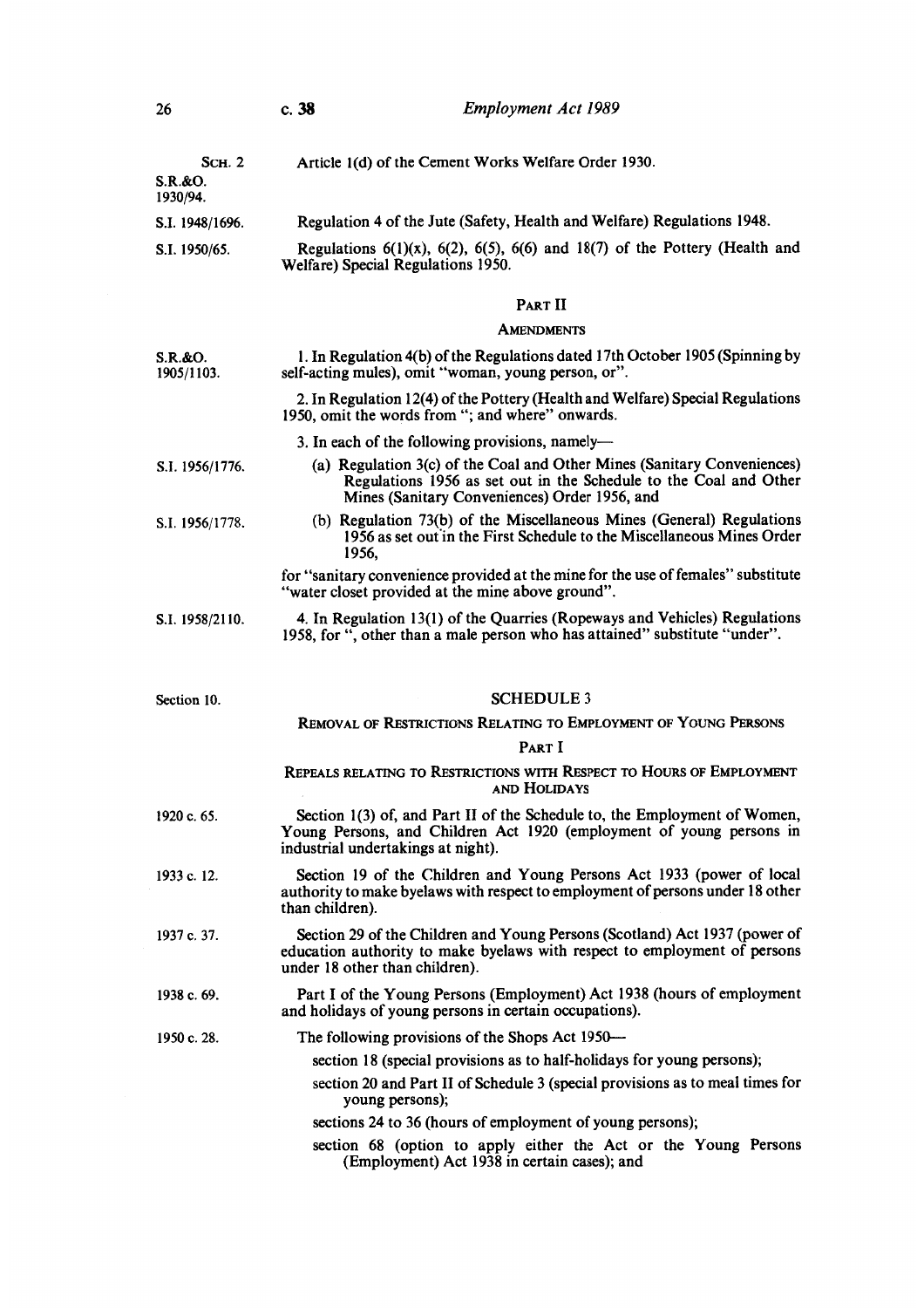| section 72 (enforcement by local authorities under Children and Young<br>Persons Act 1933). | SCH.3<br>1933 c. 12. |
|---------------------------------------------------------------------------------------------|----------------------|
| The following provisions of the Mines and Quarries Act 1954—                                | 1954 c. 70.          |
| sections 125 to 128 (hours of employment of young persons);                                 |                      |
| section 130 (special exception for emergencies); and                                        |                      |
| section 132 (supplemental provisions).                                                      |                      |
|                                                                                             |                      |

The following provisions of the Factories Act  $1961$ — 1961 c. 34.

sections 86 to 94 (hours of employment and holidays of young persons);

sections 96 to 109 and 112 to 115 (suspension of, and exceptions from, provisions as to hours of employment etc.);

section 116 (regulation of employment of young persons in certain occupations);

section  $138(1)(d)$  (posting of notices); and

section 140(1)(d) (general registers).

#### PART II

## REPEALS RELATiNG TO OTHER REQUIREMENTS

The following provisions of the Mines and Quarries Act 1954—

- section 124(2) (restriction on male young persons being employed below ground); and
- section 131 (register of women and young persons employed).

The following provisions of the Factories Act 1961—

section  $11(1)(a)(iii)$  (power to require medical supervision);

- section 73(1) (prohibition on employment of female young persons where certain processes are carried on); and
- section 119A (duty of factory occupier to give notice of employment of young persons).

#### PART III

#### AMENDMENT OF CERTAIN AGE LIMITS

EMPLOYMENT OF WOMEN, YOUNG PERSONS, AND CHILDREN ACT 1920 (c.65)

1. In section 1 (obligation of employer to keep register of young persons employed in industrial undertaking), for subsection (4) substitute-

"(4) Where persons under the age of sixteen years are employed in any industrial undertaking, a register of all persons under that age who are so employed, and of the dates of their birth, shall be kept and shall at all times be open to inspection."

#### CHILDREN AND YOUNG PERSONS ACT 1933 (c.12)

2. In section 20 (street trading)—

- (a) for subsection (1) substitute—
	- "(1) Subject to subsection (2) of this section, no child shall engage or be employed in street trading.";
- (b) in subsection (2), for the words from "regulating" to "eighteen years," substitute "authorising children who have attained the age of fourteen years to be employed by their parents in street trading to such extent as may be specified in the byelaws, and for regulating street trading under the byelaws by persons who are so authorised to be employed in such trading;"; and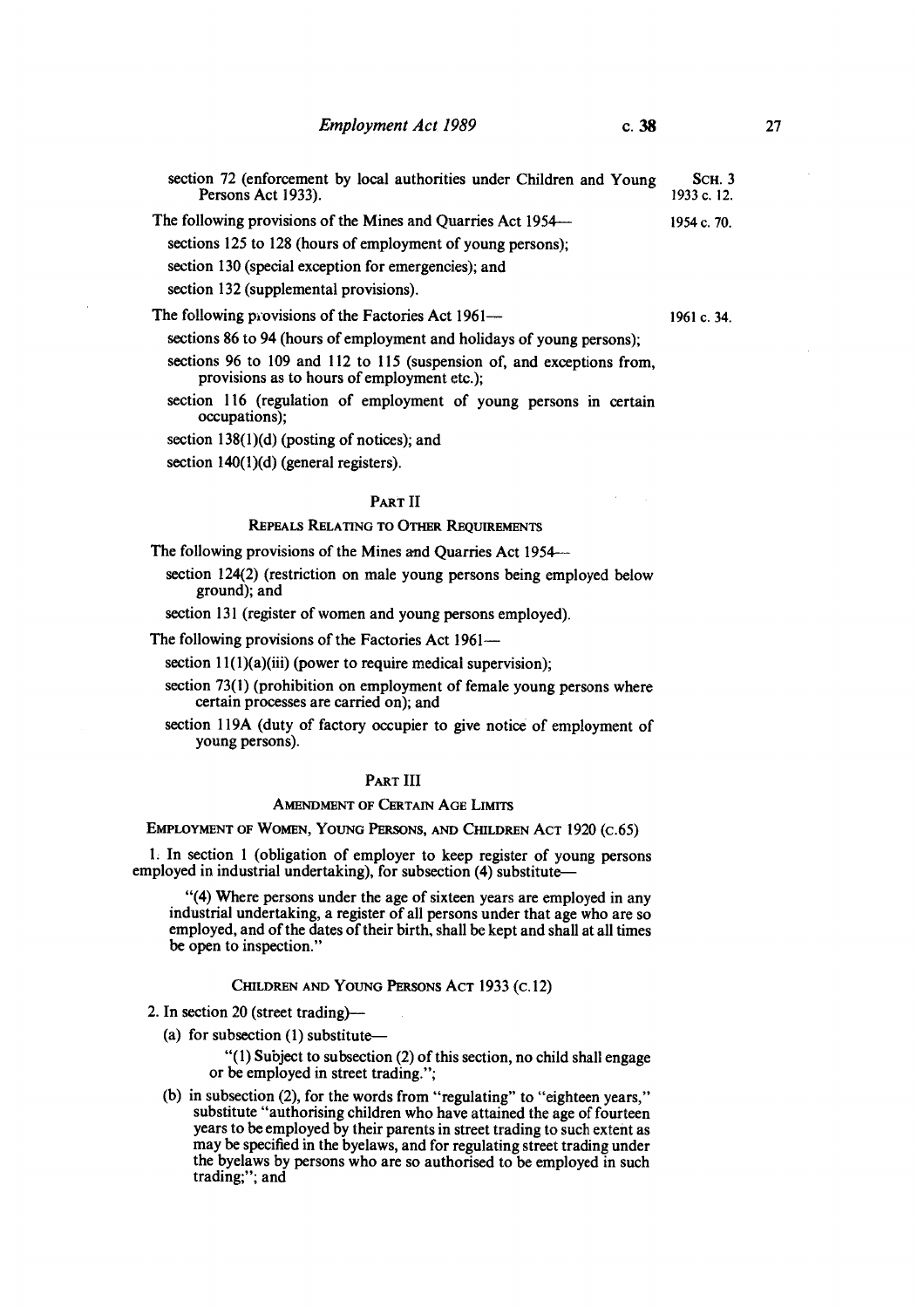SCH. 3 (c) in subsection (3), for the words from the beginning to "employed" substitute "Byelaws under this section shall not authorise a child to engage, or be employed, on a Sunday".

> 3. In section 21(3) (penalties and legal proceedings in respect of general provisions as to employment), for "person under the age of eighteen years" substitute "child".

> 4. In section 23 (prohibition on persons under 16 taking part in performances endangering life and limb)—

(a) for "person under the age of sixteen years" substitute "child"; and

(b) for "such a person" substitute "a child".

5. In section 24 (restrictions on training for performances of a dangerous nature)—

#### (a) in subsection  $(1)$ —

(i) for "person", in the first place where it occurs, substitute "child", and

(ii) for "person under the age of sixteen years" substitute "child who has attained that age"; and

(b) in subsection (2), for "person who has attained the age of twelve years but is under the age of sixteen years" substitute "child who has attained the age of twelve years".

6. In section 25 (restriction on persons under 18 going abroad for the purpose of performing for profit)—

- (a) in subsection (1), for "person under the age of eighteen years", in both places where those words occur, and for "person under that age" substitute "child"; and
- (b) in subsection (2), for "person who has attained the age of fourteen years but is under the age of eighteen years" substitute "child who has attained the age of fourteen years".

7. In section 26 (punishment of contraventions of section 25, etc.)—

- (a) in subsection (1), for "the person" substitute "the child in question"; and
- (b) in subsection (2)—

(i) for "a person under the age of eighteen years" substitute "a child",

- (ii) for "that person" substitute "that child", and
- (iii) for "the person in question" substitute "the child".

8. In section 30 (interpretation of provisions about the employment of children)—

(a) after "made thereunder—" insert—

"The expression "child" means—

| 1944 c. 31.              | (a) in relation to England and Wales, a person who is not<br>for the purposes of the Education Act 1944 over<br>compulsory school age;                                            |
|--------------------------|-----------------------------------------------------------------------------------------------------------------------------------------------------------------------------------|
| 1980 c. 44.              | (b) in relation to Scotland, a person who is not for the<br>purposes of the Education (Scotland) Act 1980 over<br>school age; and                                                 |
| S.I 1986/594<br>(N.I.3). | (c) in relation to Northern Ireland, a person who is not<br>for the purposes of the Education and Libraries<br>(Northern Ireland) Order 1986 over compulsory<br>school age;"; and |
|                          | (b) at the end of that section add the following subsection—                                                                                                                      |
|                          |                                                                                                                                                                                   |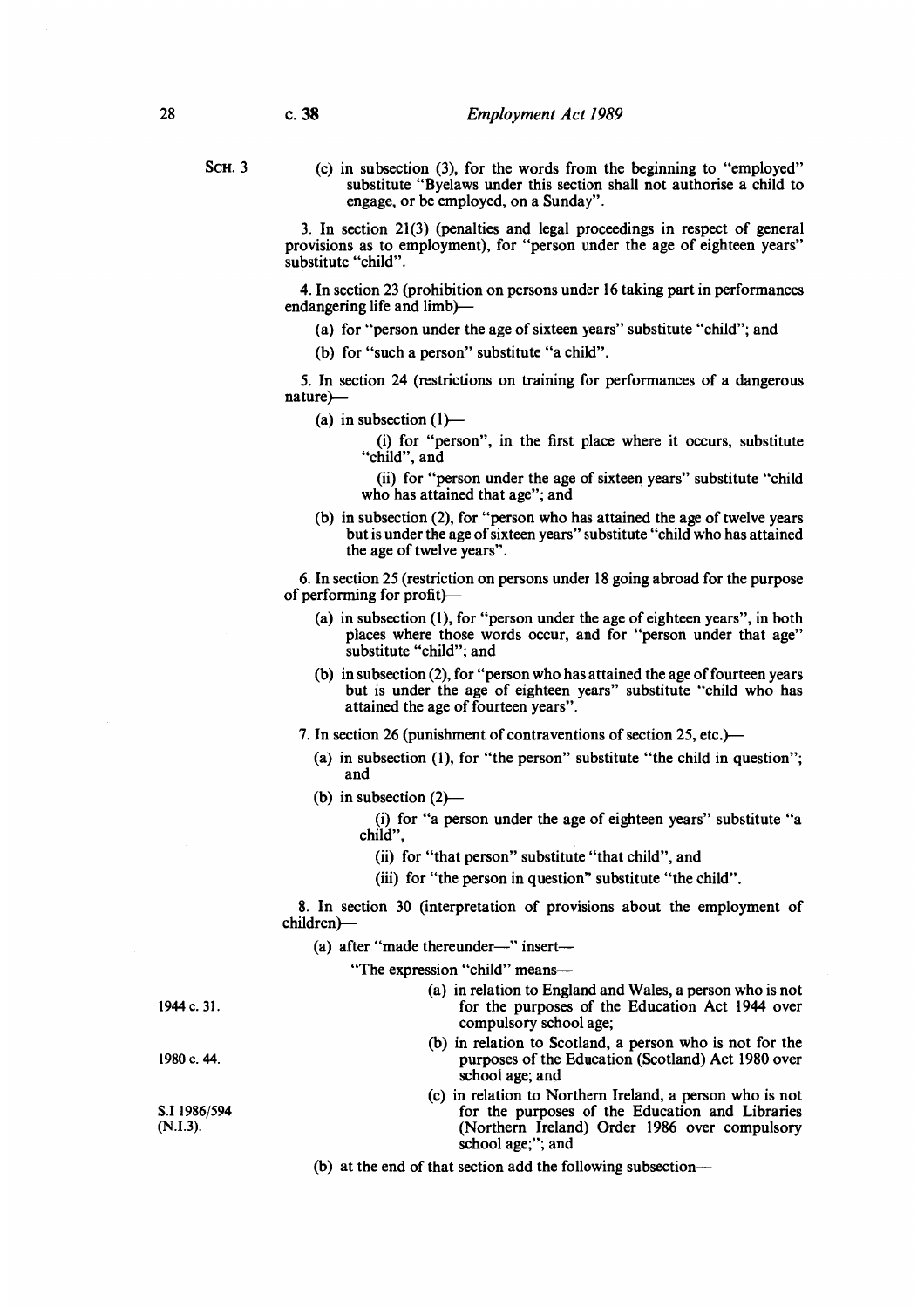"(2) This section, so far as it has effect for the purposes of sections SCH. 3 25 and 26 of this Act, extends to Scotland and to Northern Ireland.";

and the existing provisions of that section (as amended by sub-paragraph (a) above) shall accordingly constitute subsection (1) of that section.

CHILDREN AND YOUNG PERSONS (SCOTLAND) ACT 1937 (c.37)

- 9. In section 30 (street trading)—
	- (a) for subsection (1) substitute—
		- "(1) Subject to subsection (2) of this section, no child shall engage or be employed in street trading."; and
	- (b) in subsection (2), for the words from "regulating" to "eighteen years," substitute "authorising children who have attained the age of fourteen years to be employed by their parents in street trading to such extent as may be specified in the byelaws, and for regulating street trading under the byelaws by persons who are so authorised to be employed in such trading;".

10. In section 31(3) (penalties and legal proceedings in respect of general provisions as to employment), for "person under the age of eighteen years" substitute "child".

11. In section 33 (prohibition on persons under 16 taking part in performances endangering life and limb)—

- (a) for "person under the age of sixteen years" substitute "child"; and
- (b) for "such a person" substitute "a child".

12. In section 34 (restrictions on training for performances of a dangerous nature)—

(a) in subsection  $(1)$ —

(i) for "person", in the first place where it occurs, substitute "child", and

(ii) for "person under the age of sixteen years" substitute "child who has attained that age"; and

(b) in subsection (2), for "person who has attained the age of twelve years but is under the age of sixteen years" substitute "child who has attained the age of twelve years".

13. In section 37 (interpretation of provisions about the employment of children), after "made thereunder—" insert—

> "(a) The expression "child" means a person who is not for the purposes of the Education (Scotland) Act 1980 over school age;". 1980 c. 44.

#### FACTORIES ACT 1961 (c.34)

14. In section 117(1) (exemptions from provisions regulating hours of employment), for "of or over the age of sixteen" substitute "(other than children)".

#### SCHEDULE 4 Section 22(4).

DISSOLUTION OF TRAINING COMMISSION: AMENDMENTS OF THE INDUSTRIAL TRAINING ACT 1982

<sup>I</sup>.—(1) Section 1 (establishment of industrial training boards) shall be amended as follows.

(2) In subsection (2), omit the definition of "the Commission".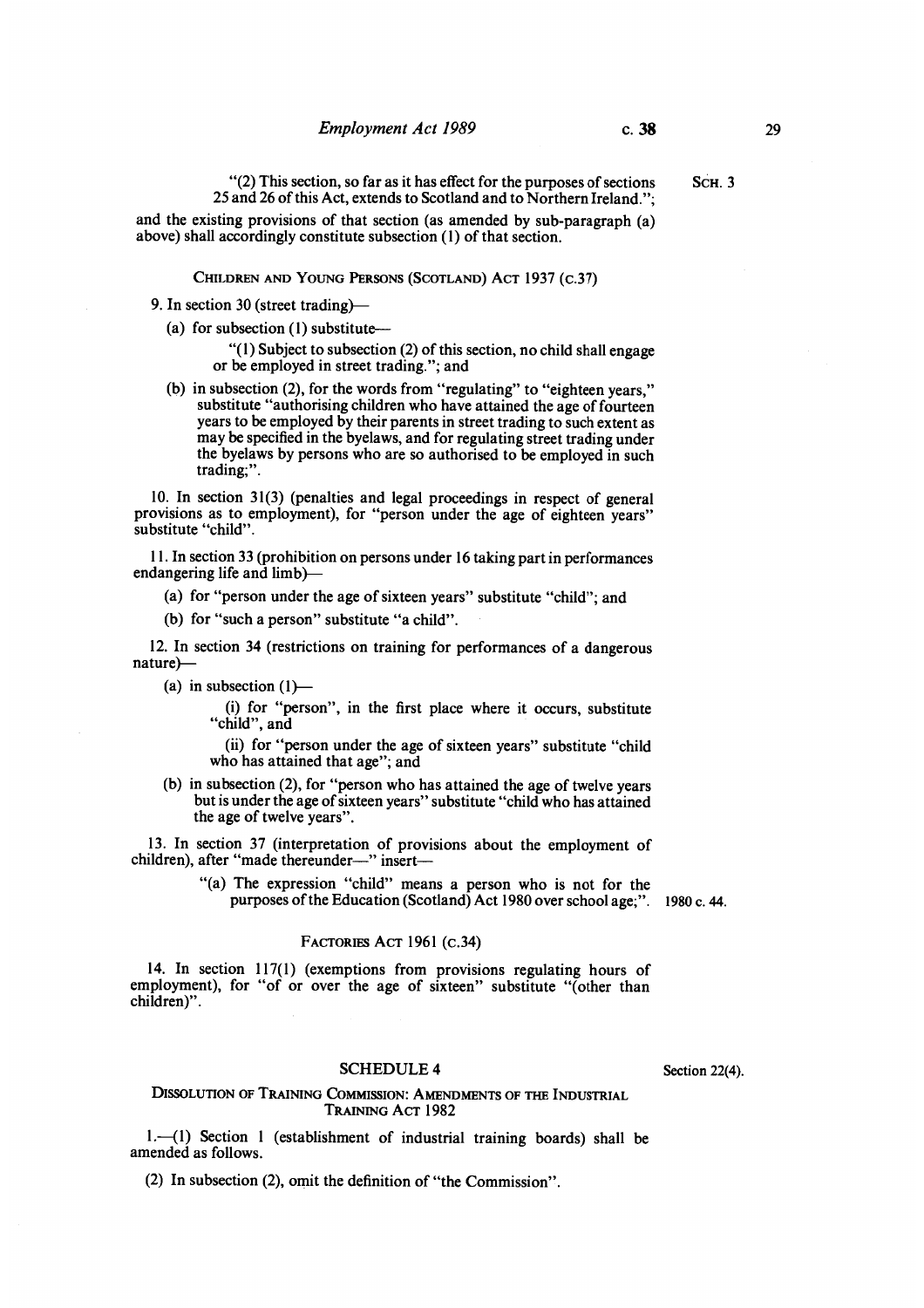SCH. 4 (3) In subsection (6), omit the words from "or, in a case" to "Commission".

(4) In subsection (7), for "section 3(2)" substitute "section 3(1)(b)".

2. In section 2(1) (power of industrial training boards to delegate functions to committees with approval of Training Commission), for "Commission" substitute "Secretary of State".

3. For section 3 substitute—

another

"Transfer of  $3-(1)$  If an employer in the industry of an industrial establishments' training board requests the Secretary of State in writing to establishments' training board requests the Secretary of State in writing to activities from secure that the activities carried on at a particular establishment industry of one of the employer shall, instead of being included for the purposes board to that of of this Act in that industry, be included for those purposes in the industry of another industrial training board, the Secretary of State—

- (a) shall consult both boards in question about the request; and
- (b) after such consultation, may if he thinks fit make an order giving effect to that request.

(2) The power to make an order under this section shall be exercisable by statutory instrument."

4.—(1) Section 5 (functions of industrial training boards) shall be amended as follows.

(2) In subsections (3)(b) and (6), for "Commission", wherever occurring, substitute "Secretary of State".

(3) In subsection  $(5)$ —

- (a) for "Commission for its", in both places those words occur, substitute "Secretary of State for his"; and
- (b) for "Commission and approved by it" substitute "Secretary of State and approved by him".

5. In section 6(2) (information from employers only to be disclosed to certain persons), omit the words from "or to the Commission" onwards.

6.—(1) Section 7 (exercise of power of industrial training board to obtain information) shall be amended as follows.

(2) In subsection  $(1)$ —

- (a) for the words from "Commission may" to "State," substitute "Secretary of State may"; and
- (b) for the words from "Commission considers" to "purposes of its" substitute "Secretary of State considers that he needs for the purposes of his".

(3) In subsection (2), for the words from "Commission and" to "as the Commission" substitute "Secretary of State and contain such information as he".

(4) Omit subsection (3).

7.—{1) Section 8 (reports and accounts) shall be amended as follows.

(2) In subsection (1), for the words from "Commission" to "State and" substitute "Secretary of State may, with the approval of".

(3) In subsection (3), for "Commission" substitute "Secretary of State".

(4) In subsection (4), for the words from "Commission" to "and he" substitute "Secretary of State".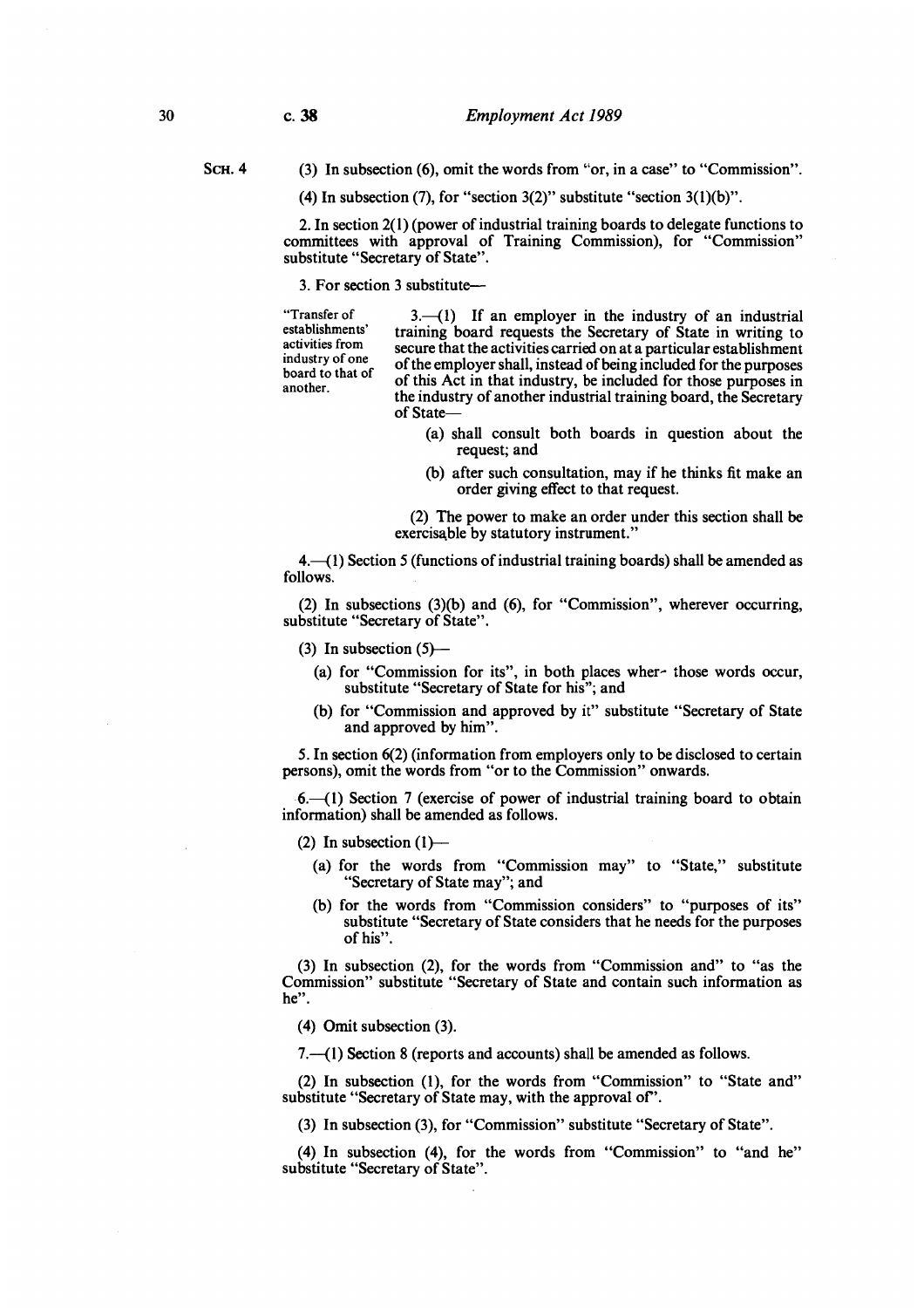8. In subsection 9(1) (publication of information), omit ", after consultation ScH. 4 with the Commission.".

9. In subsection 10(1) (training for employment overseas), omit "of the Commission given with the approval".

10.—(1) Section 11 (levies) shall be amended as follows.

- (2) In subsection  $(1)$ 
	- (a) for "Commission for the Commission's approval" substitute "Secretary of State"; and
	- (b) omit the words from "and the Commission" onwards.

(3) In subsection (2), for "approved by the Commission" substitute "submitted to him".

(4) In subsection (5), for the words from "Commission" to "for that purpose" substitute "Secretary of State shall not make a levy order in pursuance of the levy proposals unless he is satisfied that they are necessary to encourage adequate training in the industry".

11. In section 12(1) (information to be included in levy proposals)—

- (a) for "Commission" substitute "Secretary of State"; and
- (b) for "the Secretary of State" substitute "him".

<sup>1</sup>2.—( 1) Section 13 (proposals for exemption certificates) shall be amended as follows.

(2) In subsection (1), for "Commissiop for its" substitute "Secretary of State for his".

(3) In subsection (4), omit "and the Commission".

(4) For subsection (5) substitute—

"(5) If the Secretary of State approves proposals submitted to him by a board under subsection (1) above and informs the board of his approval, the board shall arrange for them to be published as soon as practicable in a manner approved by the Secretary of State."

<sup>1</sup>3.—( 1) Section 15 (default powers in relation to proposals) shall be amended as follows.

(2) In subsection  $(1)$ —

(a) for "Commission" substitute "Secretary of State"; and

(b) for "to it" substitute "to him".

(3) For subsection (2) substitute—

"(2) Where proposals submitted to the Secretary of State under section 5(5),  $11(1)$  or  $13(1)$  above appear unsatisfactory to him, he may direct the board to submit fresh proposals within a specified time, stating in the direction in what respect the proposals already submitted appear to him unsatisfactory; and where the fresh proposals also appear unsatisfactory to the Secretary of State, he may make an order (in this section referred to as "a default order") declaring the board to be in default."

- (4) Omit subsections (3) and (4).
- (5) For subsection (5) substitute—

"(5) Where a board has failed to comply with a direction of the Secretary of State under subsection (1) or (2) above within the time specified in the direction, he may make a default order."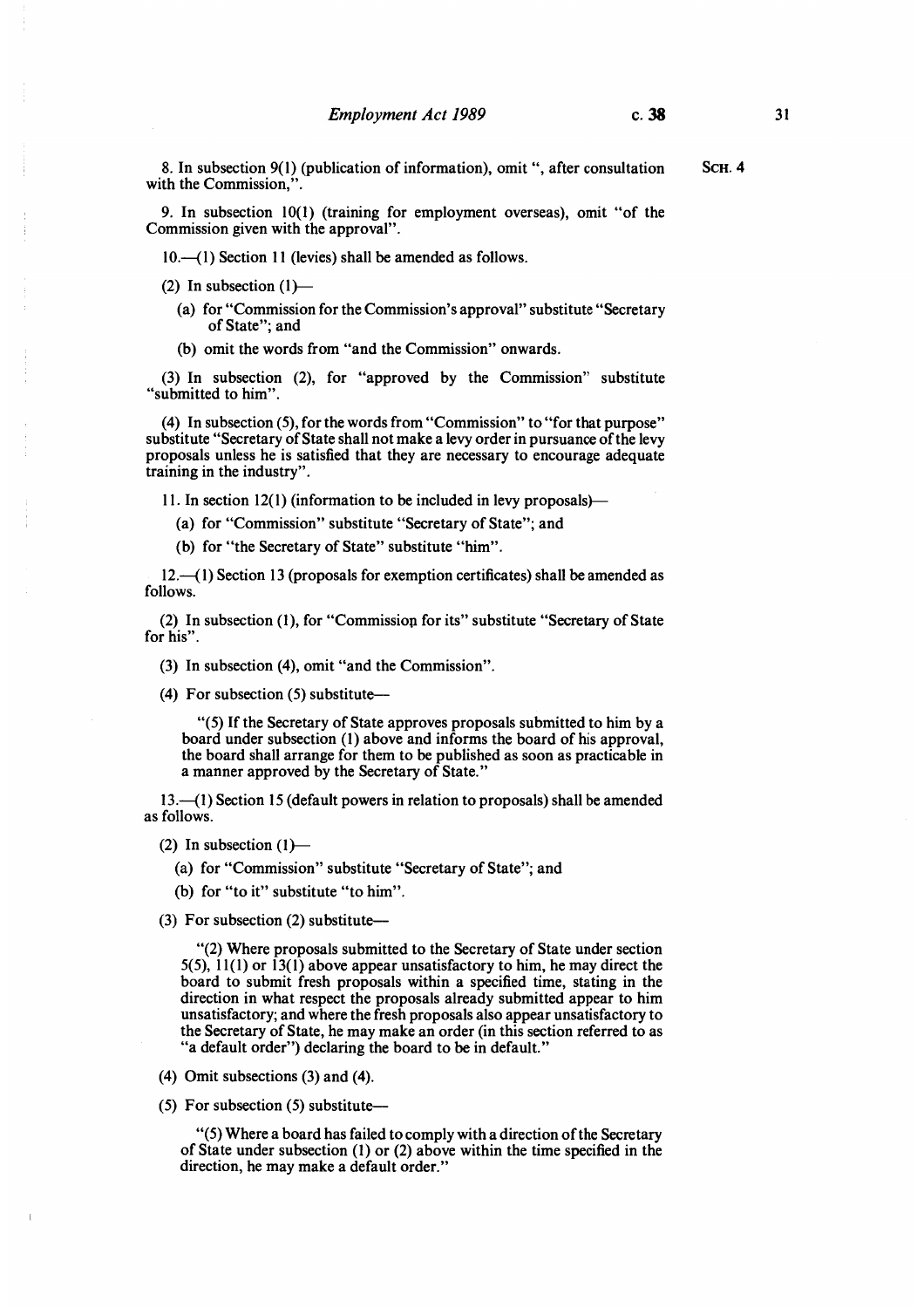SCH. 4 14. In section 16(4) (power to enable levies to be imposed in respect of establishments within enterprise zones), omit the words from "; but no such" onwards.

<sup>1</sup>5.—(1) Section 17 (financial provisions) shall be amended as follows.

(2) In subsection (1), for the words from "Commission" to "State" substitute "Secretary of State may".

(3) In subsection  $(2)$ —

- (a) for "Commission", in the first place where it occurs, substitute "Secretary of State"; and
- (b) for "the Commission", in the second place where those words occur, substitute "he".

 $(4)$  In subsection  $(3)$ —

- (a) for "Commission", in the first place where it occurs, substitute "Secretary of State"; and
- (b) for "the Commission", in the second place where those words occur, substitute "him".
- (5) In subsection (5), for "Commission" substitute "Secretary of State".

<sup>1</sup>6.—( 1) Paragraph 7 of Schedule 1 (persons entitled to attend meetings of industrial training board or committees of board) shall be amended as follows.

(2) In sub-paragraph (1), omit ", the Training Commission".

(3) In sub-paragraph (2), for "Commission" substitute "Secretary of State".

#### Section 22(5). SCHEDULE 5

#### DISSOLUTION OF TRAINING COMMisSIoN: SUPPLEMENTARY PROVISIONS

#### Interpretation

1. In this Schedule—

<sup>1982</sup>c. 10. "the 1982 Act" means the Industrial Training Act 1982;

S.I. 1988/1905. "the 1988 Order" means the Training Commission (Incidental and Transitional Provisions) Order 1988;

"the Commission" means the Training Commission; and

"the relevant Minister" (subject to paragraph 5(3) of this Schedule) means—

(a) in relation to any function of the Commission, the Secretary of State; and

(b) in relation to any property, right or liability of the Commission, the Secretary of State for Employment.

#### Incorporation of Secretary of State for Employment

2.—(1) The person who on the date on which this Act is passed is Secretary of State for Employment and his successors shall be, by that name, a corporation sole, with a corporate seal.

(2) The corporate seal of the Secretary of State for Employment shall be authenticated by the signature of a Secretary of State or of a Secretary to the Department of Employment, or by a person authorised by a Secretary of State to act for the purpose.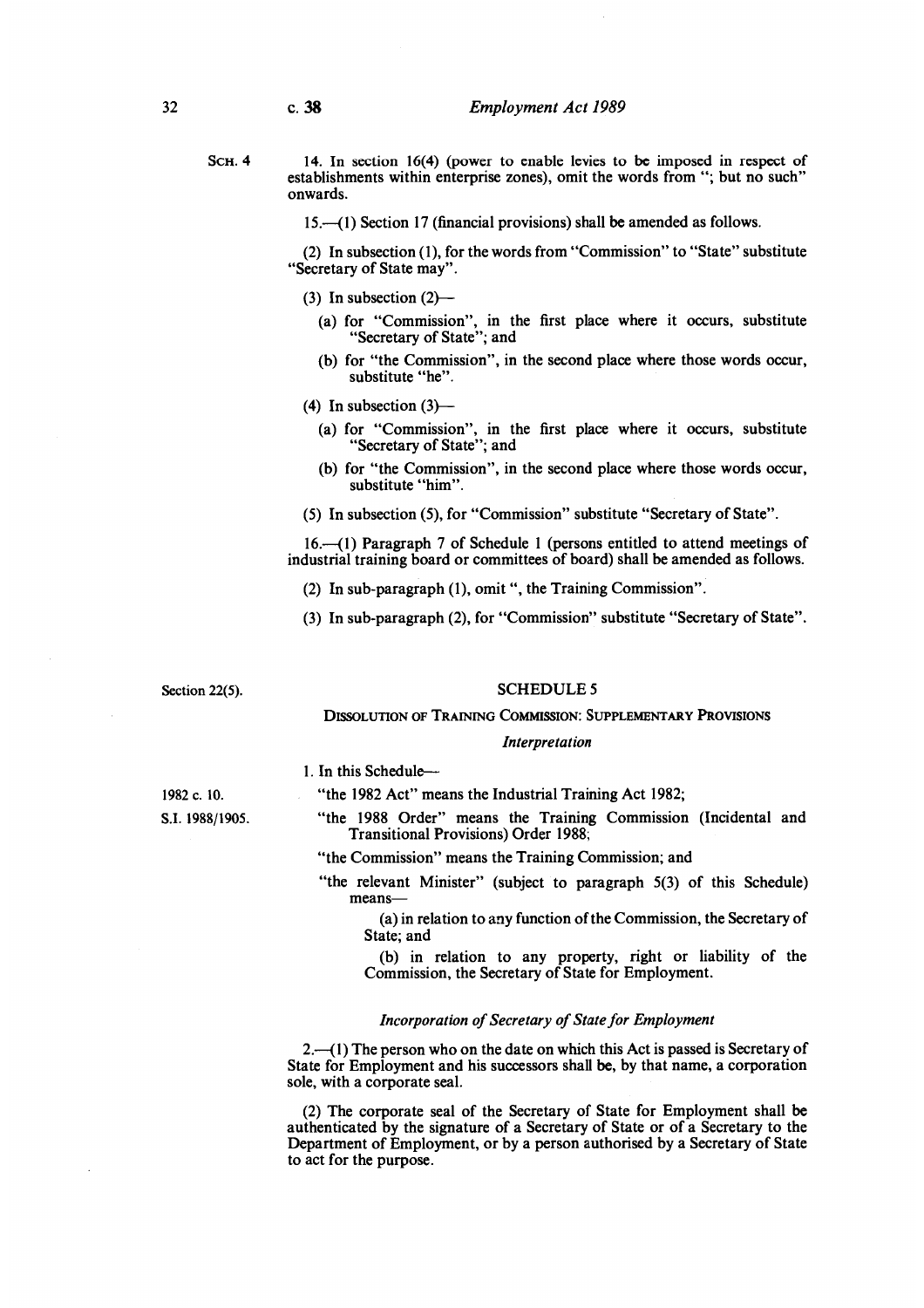(3) The corporate seal of the Secretary of State for Employment shall be SCH. <sup>5</sup> officially and judicially noticed, and every document purporting to be an instrument made or issued by the Secretary of State for Employment and to be sealed with that seal authenticated in the manner provided by sub-paragraph (2), or to be signed or executed by a Secretary to the Department of Employment, or a person authorised as mentioned in that sub-paragraph, shall be received in evidence and be deemed to be so made or issued without further proof, unless the contrary is shown.

(4) A certificate signed by the Secretary of State for Employment that any instrument purporting to be made or issued by him was so made or issued shall be conclusive evidence of that fact.

(5) Any document made or issued at any time before the date on which this Act is passed—

- (a) by the Secretary of State for Employment (whether as such or as the Secretary of State for Employment and Productivity), or
- (b) by the Minister of Labour in connection with matters which, on that date, fall within the responsibilities of the Secretary of State for Employment,

shall, if effective immediately before that date, have effect as from that date as if it had been made or issued by the Secretary of State for Employment as a corporation sole; and where the document was sealed or signed as mentioned in section 11(2) of the New Ministries and Secretaries Act 1916 (as in force at the 1916 c. 68. time of the sealing or signing of the document) it shall have effect as from that date as if it had been sealed or (as the case may be) signed as mentioned in subparagraph (3) above.

 $(6)$  Accordingly any document to which section 11(2) of that Act applied immediately before that date shall be treated for the purposes of sub-paragraph (3) above as if it were a document purporting to be such an instrument as is mentioned in that sub-paragraph; and the repeal by this Act of section 11(3) of that Act shall not affect the validity of any certificate issued before that date in pursuance of that provision.

#### Provisions as to the vesting of property etc. of Commission

3.—(1) Anything done by or in relation to the Commission, if in force or effective immediately before the date on which this Act is passed, shall have effect, so far as may be required for continuing its effect on or after that date, as if done by or in relation to the relevant Minister.

(2) Anything which immediately before that date was in the process of being done by or in relation to the Commission may be continued on or after that date by or in relation to the relevant Minister.

(3) This paragraph applies in particular to things done by or in relation to the Commission for purposes of, or in connection with, functions which are transferred to the Secretary of State by section 22(4) of, and Schedule 4 to, this Act; but sub-paragraph (1) is subject to paragraph 7 of this Schedule.

4.—(l) Any legal proceedings to which the Commission was a party immediately before the date on which this Act is passed may be continued on or after that date by or in relation to the relevant Minister.

(2) Every agreement (whether written or not), and every instrument or other document, which relates to any function, property, right or liability of the Commission shall have effect, so far as may be required for continuing its effect on or after the date on which this Act is passed, as if—

(a) where the Commission is a party to it, the relevant Minister were substituted as that party,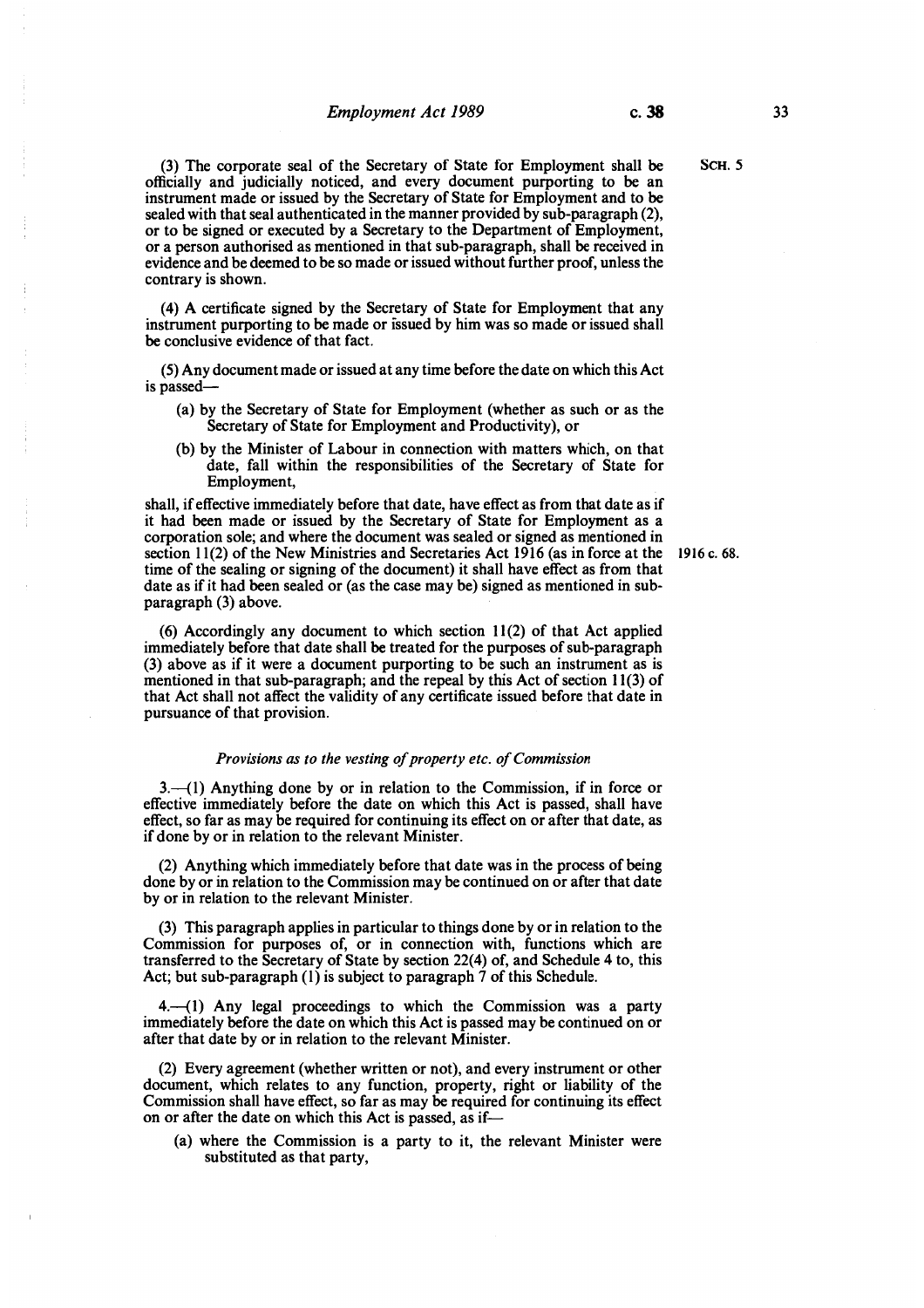- SCH. 5 (b) for any reference to the Commission (including any reference which is to be construed as such a reference) there were substituted a reference to the relevant Minister,
	- (c) for any reference (however worded and whether express or implied) to the chairman or deputy chairman or any member of the Commission (including any reference which is to be construed as such a reference) there were substituted a reference to such officer or officers as the relevant Minister shall appoint for the purpose, and
	- (d) for any reference to the office or place of business of the Commission (including any reference which is to be construed as such a reference) there were substituted a reference to the principal office of the relevant Minister.

5.—(l) The power of the Secretary of State to make determinations under 1973 c. 50. paragraph 6 of Schedule I to the Employment and Training Act 1973 shall, notwithstanding the repeal by this Act of that paragraph, continue to be exercisable by him in relation to preserved pensions.

> (2) Any function which immediately before the date on which this Act is passed was a function of the Commission in relation to preserved pensions (other than its function of making payments in respect of such pensions) shall on that date become a function of the Secretary of State.

> (3) References to the relevant Minister in paragraphs 3 and 4 of this Schedule shall, in the application of those paragraphs in relation to—

- (a) the Commission's function of making payments in respect of preserved pensions, or
- (b) any liability in respect of such pensions which is transferred by section  $22(3)$  of this Act,

be construed as references to the Paymaster General.

(4) In this paragraph "preserved pensions" means pensions, superannuation allowances or gratuities in respect of which liabilities are transferred to the Paymaster General by section 22(3) of this Act.

#### Final accounts

 $6.$ — $(1)$  The Secretary of State shall not later than eight months after the date on which this Act is passed prepare and send to the Comptroller and Auditor General a statement of accounts relating to the Commission in respect of the period between the end of the accounting year for which the last statement of accounts under paragraph 14 of Schedule I to the Employment and Training Act 1973 was prepared and the date on which this Act is passed.

(2) The statement of accounts prepared under sub-paragraph  $(1)$  shall be in such form as the Treasury may approve.

(3) The Comptroller and Auditor General shall examine, certify and report on the statement sent to him under sub-paragraph (1) and shall lay copies of the statement and of his report before each House of Parliament.

#### Provisions relating to the 1982 Act

7. Where anything done by the Commission before the date on which this Act is passed for the purposes of any provision of the 1982 Act required the approval of the Secretary of State, it shall not have effect by virtue of paragraph 3(1) of this Schedule as if done by the Secretary of State unless it was done with his approval.

8. It is hereby declared for the avoidance of doubt that where before the date on which this Act is passed—

(a) levy proposals were approved by the Commission under section 11(1) of the 1982 Act, or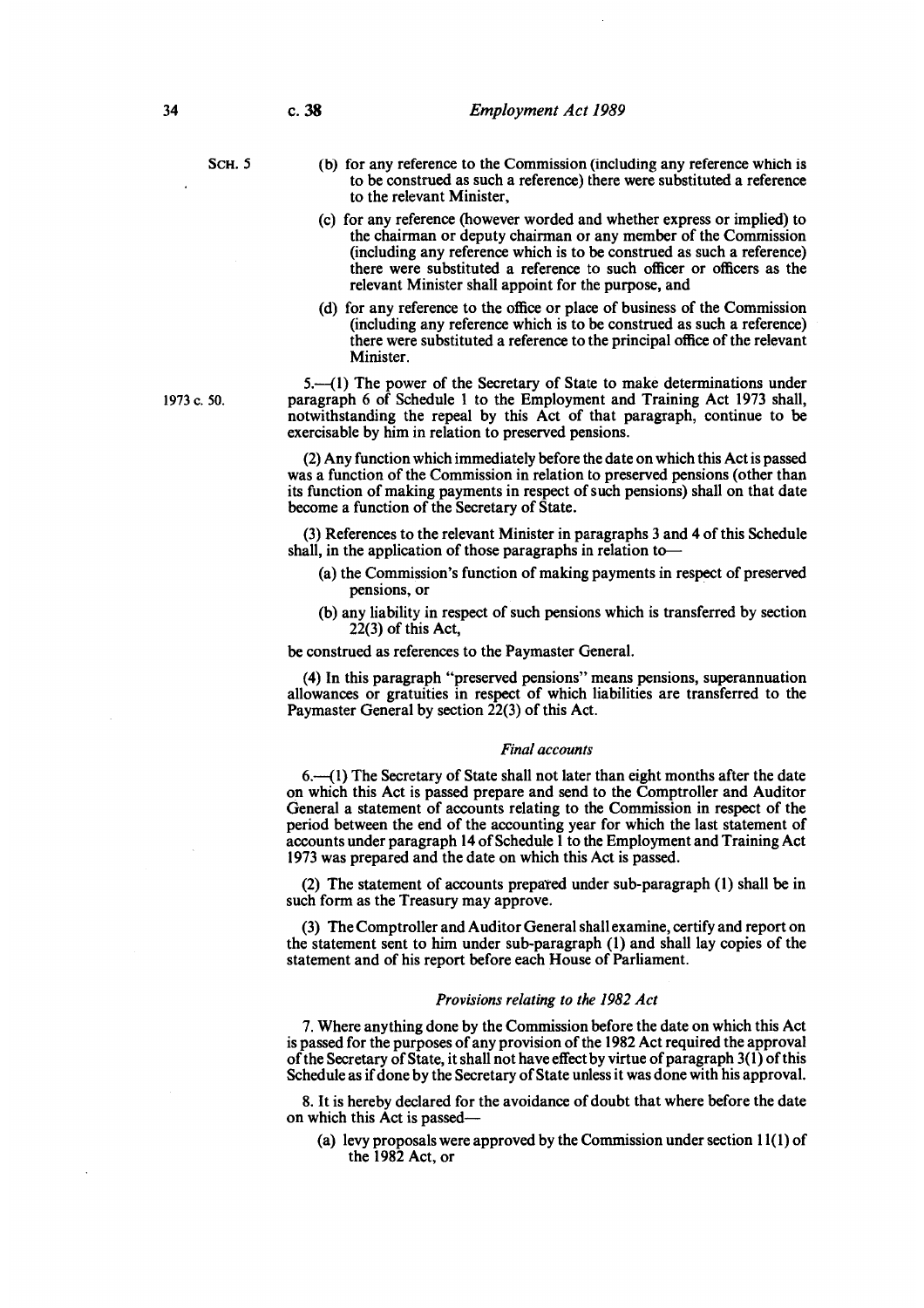(b) proposals for the issue of exemption certificates were approved by the ScR. <sup>5</sup> Commission under section 13 of the 1982 Act,

the proposals shall not by virtue of paragraph 3(1) of this Schedule be taken to have been approved by the Secretary of State.

9.—(1) For the purposes of subsection (4) of section 1 of the 1982 Act (as substituted by section 23 of this Act) any consultation carried out by the Commission in pursuance of subsection (5) of that section before the date on which this Act is passed in connection with a proposed industrial training order shall be taken to have been carried out by the Secretary of State in connection with that proposed order.

(2) For the purposes of subsection (1) of section 3 of the 1982 Act (as substituted by paragraph 3 of Schedule  $\hat{4}$  to this Act), any consultation carried out by the Commission in pursuance of that subsection before that date in connection with a request made under that subsection shall be taken to have been carried out by the Secretary of State in connection with that request.

(3) For the purposes of section 15 of the 1982 Act (as amended by paragraph 13 of that Schedule)—

- (a) any direction of the Commission given before that date under section 15(1) shall have effect as if given by the Secretary of State under section  $15(1)$  (as so amended),
- (b) any direction of the Commission given before that date under section 15(2) or (3) shall have effect as if given by the Secretary of State under section 15(2) (as so amended),
- (c) any proposals submitted to the Commission before that date in pursuance of a direction under section 15(1) shall be taken to have been submitted to the Secretary of State in pursuance of a direction given by him under section 15(1) (as so amended), and
- (d) any proposals submitted to the Commission before that date in pursuance of a direction under section 15(2) or (3) shall be taken to have been submitted to the Secretary of State in pursuance of a direction given by him under section 15(2) (as so amended).

(4) Sub-paragraphs (1) to (3) are without prejudice to the generality of paragraph 3 of this Schedule.

#### Notifications of vacancies etc. for purposes of unemployment benefit

l0.—(1) For the purposes of section 20 of the Social Security Act 1975, where 1975 c. 14. any person before the date on which this Act is passed—

- (a) has been notified by the Commission that a situation in any employment is or is about to become vacant, or
- (b) has been given recommendations in writing by an officer of the Commission with a view to assisting that person to find employment,

he shall, on or after that date, be taken to have been so notified, or to have been given the recommendations, by the Secretary of State.

(2) Sub-paragraph (1) is without prejudice to the generality of paragraph 3 of this Schedule.

#### Saving of 1988 Order

11. Any provisions of the 1988 Order having effect immediately before the date on which this Act is passed shall continue in force notwithstanding the repeal by this Act of provisions of Schedule 2 to the Employment Act 1988. 1988 c. 19.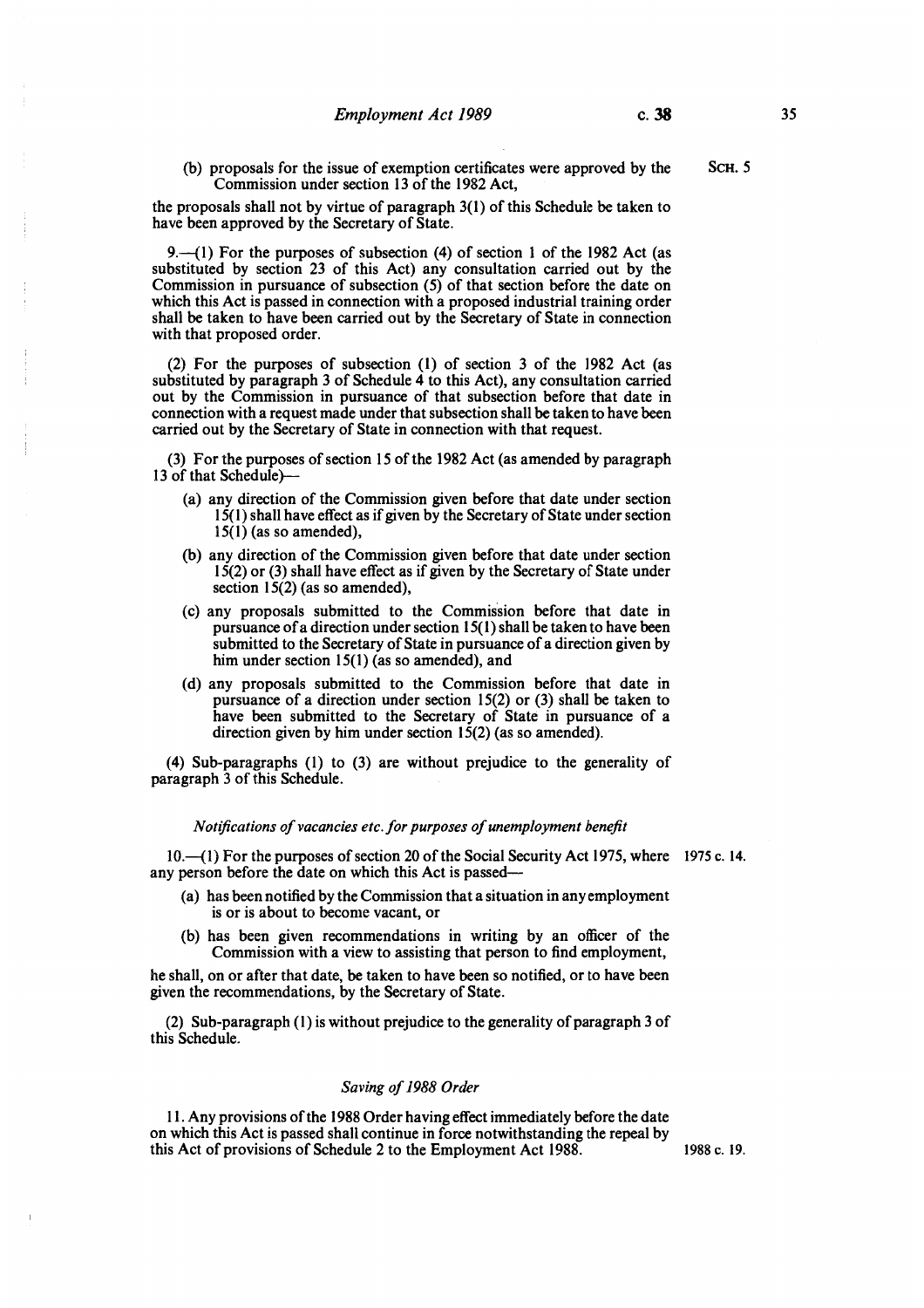#### Section 29(3). SCHEDULE 6

## MINOR AND CONSEQUENTIAL AMENDMENTS

## EMPLOYMENT OF WOMEN, YOUNG PERSONS, AND CHILDREN AcT 1920 (c.65)

1. In section 1(6) (enforcement of restrictions on employment of women etc.)—

(a) for paragraph (a) substitute—

"(a) The following provisions, namely.—

and Young Persons Act 1933,

1933 c. 12. (i) sections  $21(1)$  and (2) and  $28(1)$  and (3) of the Children

1937c. 37. (ii) sections 31(1) and (2) and 36(1) and (3) of the Children and Young Persons (Scotland) Act 1937, or

(iii) sections  $39(1)$  and  $(3)$  to  $(5)$  and  $45(1)$ ,  $(3)$  and  $(4)$  of the 1968 c. 34 (N.!.). Children and Young Persons Act (Northern Ireland) 1968,

> shall have effect in relation to the employment of a child in an industrial undertaking in contravention of this Act as they have effect in relation to the employment of a child in contravention of Part II of that Act of 1933, of Part III of that Act of 1937 or of Part III of that Act of 1968, as the case may be; and"; and

(b) in paragraph (c), for "young person" substitute "person under the age of sixteen years".

2. In section 4 (interpretation), in the definition of industrial undertaking, for the words from "with respect" to "Parts I, II" substitute "the meaning assigned to it by Part I".

#### SHOPS ACT 1950 (c. 28)

3. In section 44(2) (exemptions for post offices), for "sections seventeen to twenty" substitute "section seventeen or nineteen".

4. In section 45 (exemption for fairs, etc. and non-profit-making libraries), for "sections seventeen to twenty-one or section" substitute "section seventeen, nineteen, twenty-one or".

5. In section 69(1)(e) (regulations), for "to twenty-one and section" substitute ", nineteen, twenty-one and".

#### FACTORIES ACT 1961 (C. 34)

6. In section 176(5) (application of provisions of Act to young persons employed outside factories) for the words from "the provisions" to "expressly provided," substitute "section 119 of this Act shall not apply".

#### CHILDREN AND YOUNG PERSONS ACT 1963 (c. 37)

7. In section 41(1) (licences for training persons between 12 and 16 for performances of a dangerous nature), for "persons under the age of sixteen" substitute "children".

8. In section 42(1) (licences for children and young persons performing abroad), for "persons under eighteen" substitute "children".

#### EMPLOYMENT AND TRAINING ACT 1973 (c. 50)

9.—(l) Section 4 (disclosure of certain information) shall be amended as follows.

(2) In subsection  $(3)$ —

- (a) for "said Act of 1947" substitute "Statistics of Trade Act 1947";
- (b) omit paragraphs (a) and (b);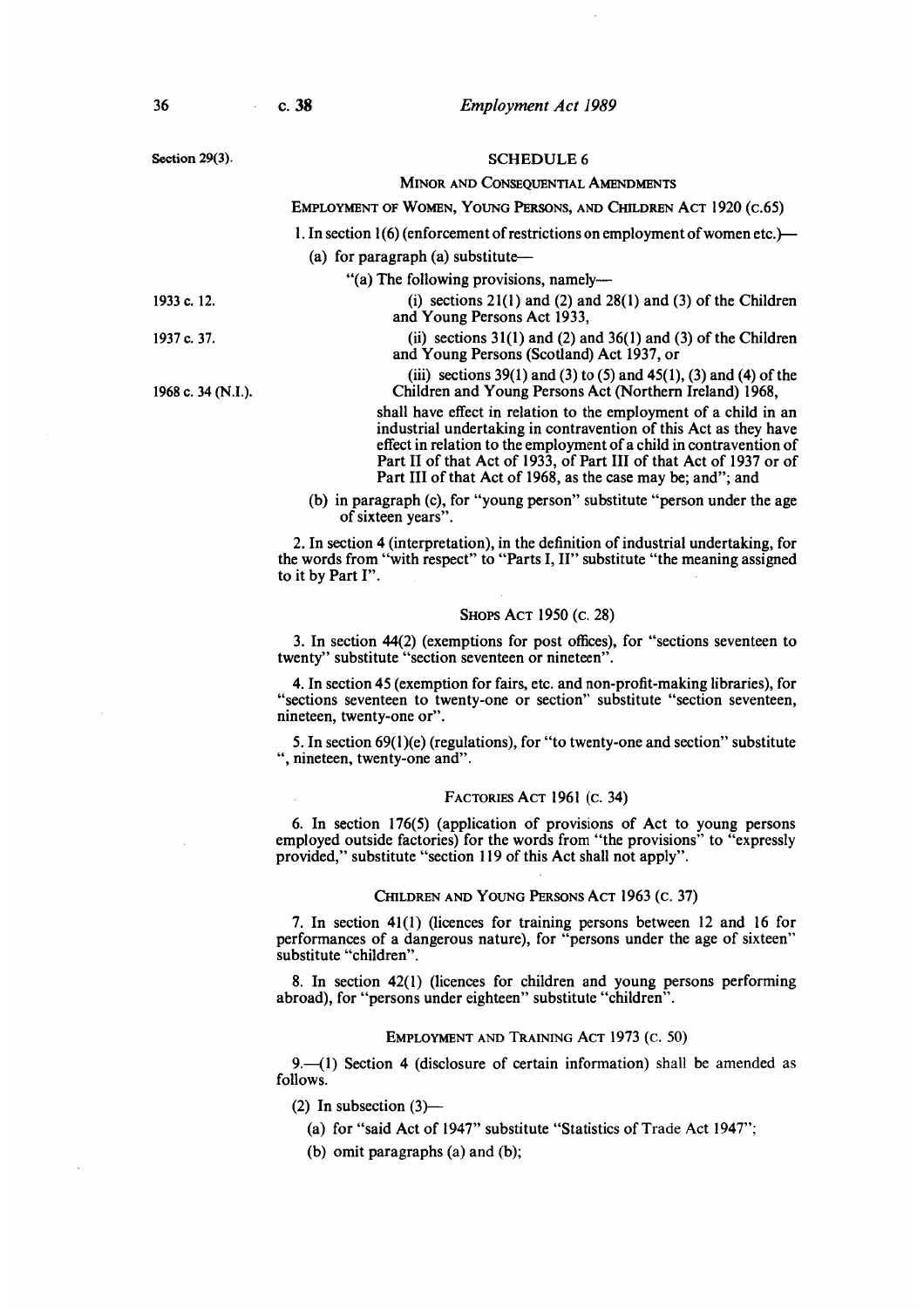(c) for paragraph (c) substitute— SCH. 6

"(c) the disclosure by the Secretary of State to a board of relevant information;";

(d) in paragraph (e), omit "or the Commission" wherever occurring; and

(e) in paragraph (f), omit the words from "to a person" to "acting jointly,".

(3) After subsection (3) insert—

"(3A) Where the Secretary of State discloses information to a board or any other person under subsection  $(3)(c)$  or  $(f)$  of this section, he shall give a notice in writing to that person specifying the purposes for which the information may be used."

(4) In subsection (5)(c) for "that paragraph" substitute "subsection (3A) of this section".

#### HEALTH AND SAFETY AT WORK ETC. ACT 1974 (c. 37)

<sup>1</sup>0.—(l) Section 27 (obtaining and disclosure of certain information) shall be amended as follows.

(2) In subsection (2), omit paragraph (b) and the word "or" immediately preceding it.

(3) In subsection (3), for the words from ", the Executive" to "Agencies" substitute "or the Executive".

<sup>11</sup>.—(l) Section 55 (functions of employment medical advisory service) shall be amended as follows.

(2) In subsection  $(1)(a)$ , omit ", the Training Commission".

(3) In subsection (6)(b), for "Commissions there mentioned" substitute "Health and Safety Commission".

#### SEX DISCRIMINATION ACT 1975 (C. 65)

12. In section  $16(2)(b)$  (discrimination in provision of facilities or services under section 2 of the Employment and Training Act 1973), for "body" 1973 c. 50. substitute "Secretary of State".

SCOTTISH DEVELOPMENT AGENCY ACT 1975 (C. 69)

13. In section 11(6) (disclosure of certain information)—

- (a) omit the words from ", the Training Commission" to "Training Services Agency"; and
- (b) for "Commission and Agencies" substitute "Secretary of State".

#### WELSH DEVELOPMENT AGENCY ACT 1975 (C. 70)

14. In section 24(6) (disclosure of certain information)—

- (a) omit the words from ", the Training Commission" to "Training Services Agency"; and
- (b) for "Commission and Agencies" substitute "Secretary of State".

## RACE RELATIONS ACT 1976 (C. 74)

15. In section 1 5(2)(b) (discrimination in provision of facilities or services under section 2 of the Employment and Training Act 1973), for "body" substitute "Secretary of State".

16. In section 74(1) (orders and regulations), for "sections  $13(2)(d)$ ,  $37(3)(b)$ and" substitute "section".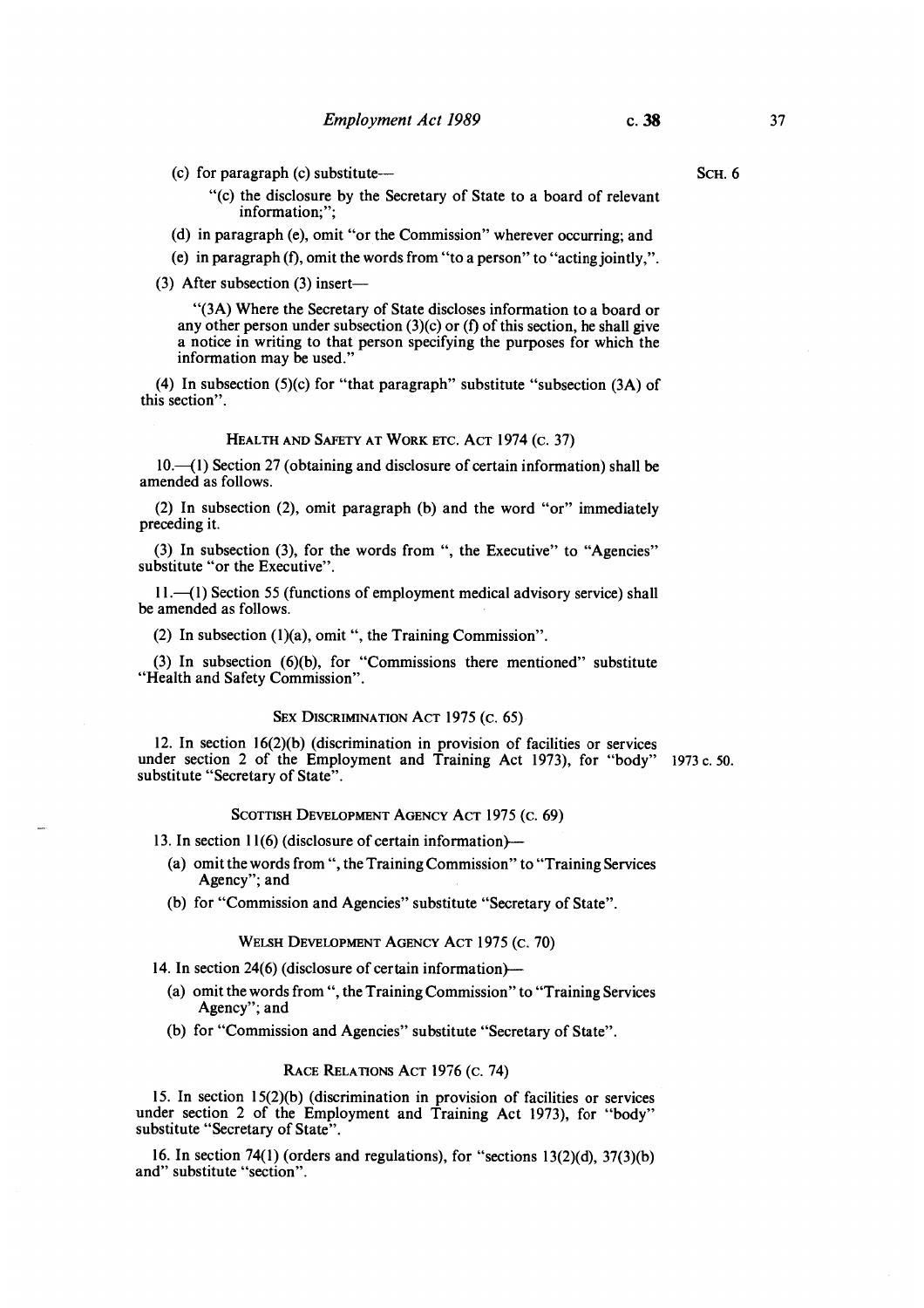#### SCH. 6 DEVELOPMENT OF RURAL WALES ACT 1976 (c. 75)

17.—(1) Section 17 (disclosure of certain information) shall be amended as follows.

(2) in subsection (1), omit the words from ", the Training Commission" to "Training Services Agency,".

(3) In subsection (2), for "Commission and Agencies" substitute "Secretary of State".

#### EMPLOYMENT PROTECTION (CONSOLIDATION) ACT 1978 (C. 44)

18. in section 1(4) (written particulars of terms of employment), after "subsection (5)" insert "and section 2A(1)".

19. For section 32 substitute—

"Provisions  $32$ .—(1) For the purposes of sections 27 to 31A the working supplementary to hours of an employee shall be taken to be any time when in supplementary to hours of an employee shall be taken to be any time when, in<br>ss. 27 to 31A. accordance with his contract of employment he is required to accordance with his contract of employment, he is required to be at work.

(2) For the purposes of sections 27 and 28 a trade union shall be taken to be recognised by an employer if it is recognised by him, to any extent, for the purpose of collective bargaining, that is to say, negotiations related to or connected with one or more 1974 c. 52. of the matters specified in section 29(1) of the Trade Union and Labour Relations Act 1974."

> 20. In section 103(1) (establishment and maintenance of Redundancy Fund), for "104" substitute "105".

> 21 .—(l) Section 106 (payments out of fund to employees) shall be amended as follows.

(2) After subsection (1) insert—

"(lA) In this Act "employer's payment", in relation to an employee, means—

- (a) a redundancy payment which his employer is liabie to pay to him under the foregoing provisions of this Part, or
- (b) a payment which his employer is, under an agreement in respect of which an order is in force under section 96, liable to make to him on the termination of his contract of employment.

(1B) In relation to a case where, under section 85, 92 or 110, an industrial tribunal determines that an employer is liable to pay only part of a redundancy payment, the reference in subsection (IA)(a) above to a redundancy payment shall be construed as a reference to that part of the redundancy payment."

(3) In subsection (2), for "section 104(1)" substitute "subsection (1A)".

(4) Omit subsection (4).

22. For section 108 substitute—

"References to 108.—(l) Where on an application made to the Secretary of tribunal relating State for a payment under section 106 it is claimed that an to payments employer is liable to pay an employer's payment there shall be to payments employer is liable to pay an employer's payment, there shall be under s.106. referred to an industrial tribunal—

- (a) any question as to the liability of the employer to pay the employer's payment; and
- (b) any question as to the amount of the sum payable in accordance with Schedule 7.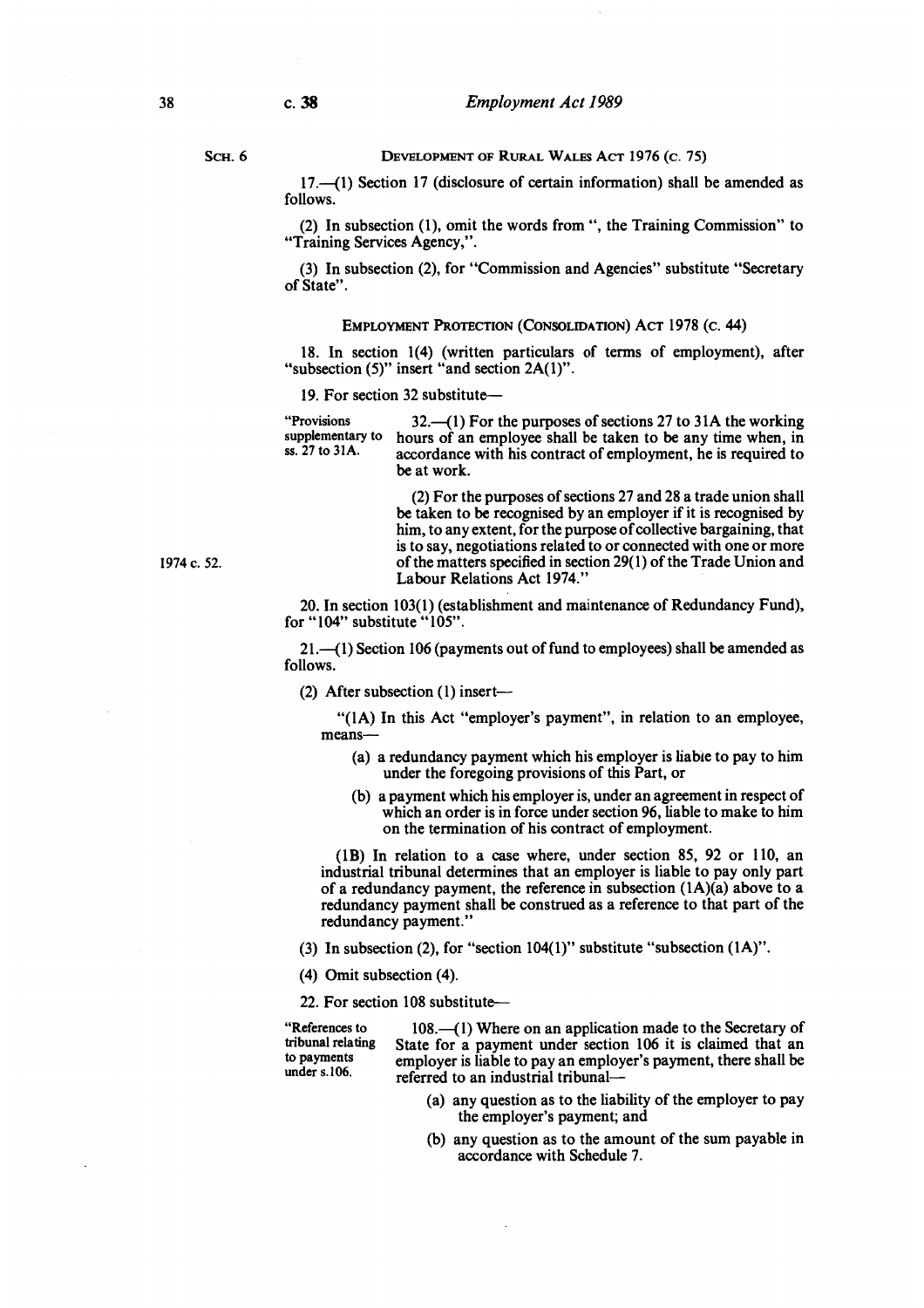(2) For the purposes of any reference under this section an SCH.  $6$ employee who has been dismissed by his employer shall, unless the contrary is proved, be presumed to have been so dismissed by reason of redundancy."

23. In section  $127(2)(a)$  (interpretation of sections 122 to 126), for "an award of sequestration is made on his estate" substitute "sequestration of his estate is awarded".

24. In section 153(1) (interpretation), for the definition of "employer's payment" substitute—

""employer's payment" has the meaning given by section 106(1A) and  $(\overline{1}B)$ ;".

25.—(1) Schedule 7 (calculation of payments to employees out of Redundancy Fund) shall be amended as follows.

(2) In paragraph 1(2), for "section  $104(6)$ " substitute "section  $106(1B)$ ".

(3) For paragraph 2 substitute—

"2.—(l) Where the employer's payment is not a redundancy payment or part of a redundancy payment, the sum referred to in section 106(2) is a sum equal to—

(a) the amount of the employer's payment, or

(b) the amount of the relevant redundancy payment,

whichever is less.

(2) The reference in sub-paragraph (1)(b) to the amount of the relevant redundancy payment is a reference to the amount of the redundancy payment which the employer would have been liable to pay to the employee if—

- (a) the order in force in respect of the agreement as mentioned in section 106(1A)(b) had not been made;
- (b) the circumstances in which the employer's payment is payable had been such that the employer was liable to pay a redundancy payment to the employee in those circumstances;
- (c) the relevant date, in relation to any such redundancy payment, had been the date on which the termination of the employee's contract of employment is treated for the purposes of the agreement as having taken effect; and
- (d) in so far as the provisions of the agreement which relate to the following matters, that is to say—

(i) the circumstances in which the continuity of an employee's period of employment is to be treated as broken, and

(ii) the weeks which are to count in computing a period of employment,

are inconsistent with the provisions of Schedule 13 as to those matters, those provisions of the agreement were substituted for those provisions of that Schedule.

(3) In sub-paragraph (2) "the agreement" means the agreement falling within section  $106(1\text{A})(b)$  by reference to which the employer's payment is payable."

26. In paragraph 1(2) of Schedule 9 (regulations as to procedure of industrial tribunals), for paragraph (e) substitute—

> "(e) for enabling an industrial tribunal, on the application of any party to proceedings before it or of its own motion, to order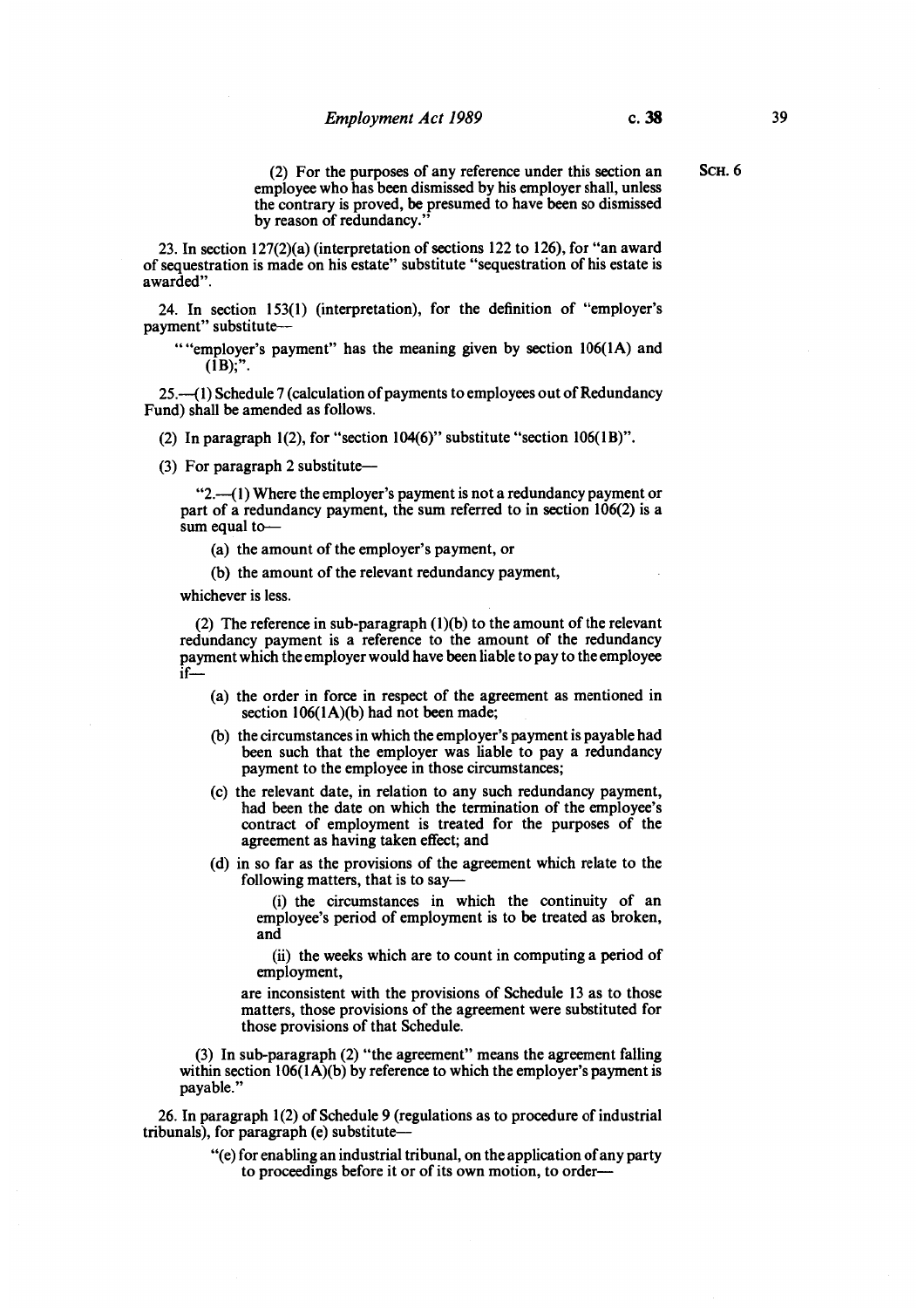SCH. 6 (i) in England and Wales, such discovery or inspection of documents, or the furnishing of such further particulars, as might be ordered by a county court on an application by a party to proceedings before it, or

> (ii) in Scotland, such recovery or inspection of documents as might be ordered by the sheriff;".

#### LOCAL GOVERNMENT, PLANNING AND LAND ACT 1980 (C. 65)

27. In section 20, for subsection (4) substitute—

"(4) Notwithstanding anything in subsection (1) above, in this Act "construction or maintenance work" does not include work undertaken by a local authority or a development body pursuant to an agreement made (or having effect as if made) with the Secretary of State on or after 1st April 1982—

- <sup>1973</sup>c. 50. (a) which is made by virtue of any provision of the Employment and Training Act 1973;
	- (b) which specifies the work to be undertaken by the authority or body; and
	- (c) under which the whole or part of the cost of the work so specified is to be paid by the Secretary of State."

#### AGRICULTURAL TRAINING BOARD ACT 1982 (C. 9)

28. In paragraph 6 of Schedule I (right to nominate person to attend meetings of Agricultural Training Board), for "Training Commission" substitute "Minister concerned with employment in England and Wales, the Minister concerned with employment in Scotland".

#### INDUSTRIAL TRAINING ACT 1982 (C. 10)

29. In paragraph 6 of Schedule I (persons entitled to vote in connection with a levy), for the words from "sub-paragraph (a)" to "that sub-paragraph" substitute "sub-paragraph (1)(b) of paragraph 3 above".

#### SEX DISCRIMINATION ACT 1986 (C. 59)

30. In section 5(1) (discrimination required by public entertainment licences)—

- (a) at the beginning insert "Without prejudice to the generality of section 1(1) of the Employment Act 1989,"; and
- (b) omit the words from ", apart from" to "authority),".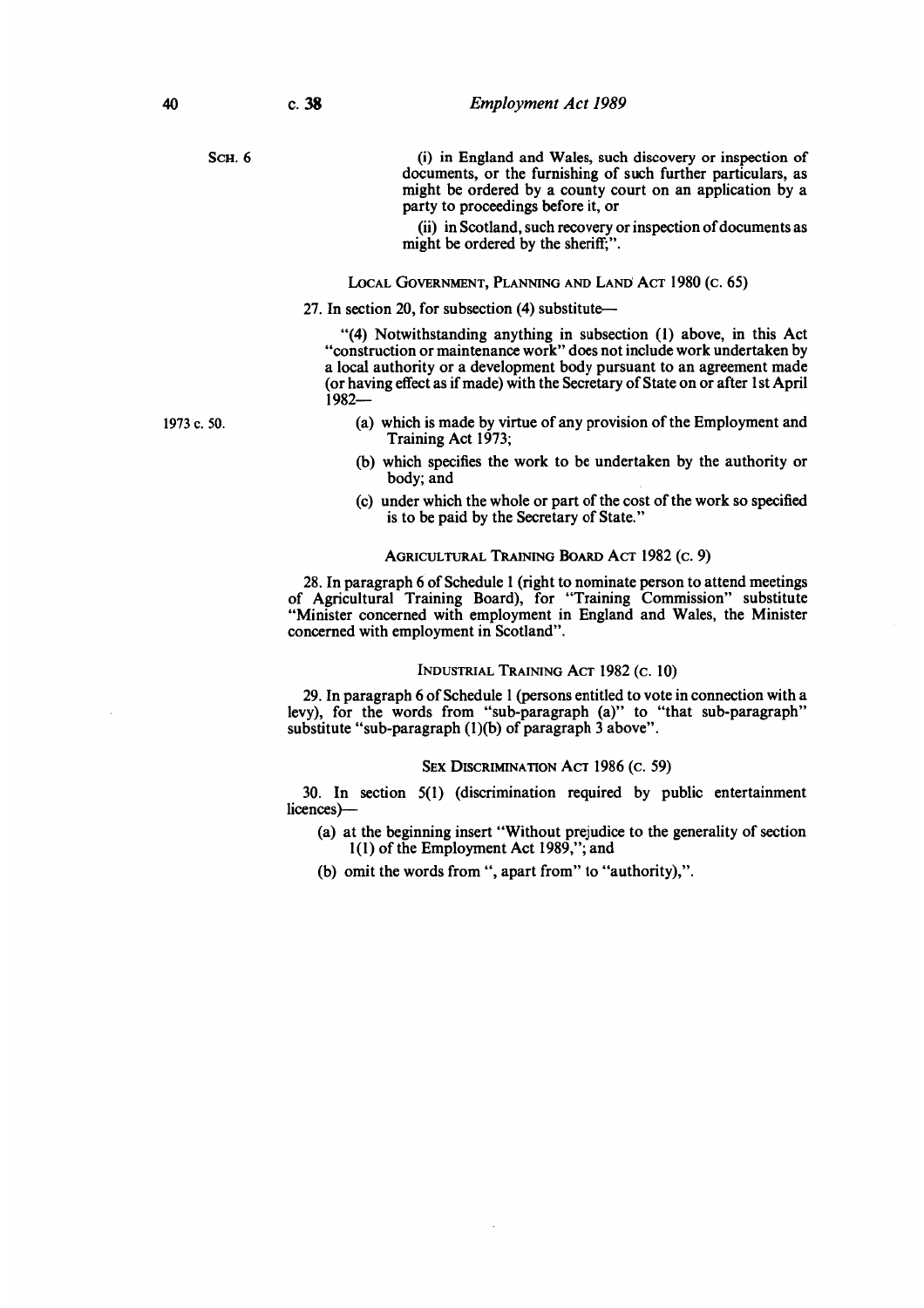## SCHEDULE 7 Section 29(4).

#### REPEALS

## PART I

## REPEALS COMING INTO FORCE ON ROYAL ASSENT

| Chapter     | Short title                                                     | Extent of repeal                                                                                                                                                                                                                                                                                                                                                                                                                                                                                                                                                                                                                                                                                                                                                                                                                                                                                                                                                                                                                                        |
|-------------|-----------------------------------------------------------------|---------------------------------------------------------------------------------------------------------------------------------------------------------------------------------------------------------------------------------------------------------------------------------------------------------------------------------------------------------------------------------------------------------------------------------------------------------------------------------------------------------------------------------------------------------------------------------------------------------------------------------------------------------------------------------------------------------------------------------------------------------------------------------------------------------------------------------------------------------------------------------------------------------------------------------------------------------------------------------------------------------------------------------------------------------|
| 1916 c. 68. | <b>New</b><br><b>Ministries</b><br>and<br>Secretaries Act 1916. | The whole Act.                                                                                                                                                                                                                                                                                                                                                                                                                                                                                                                                                                                                                                                                                                                                                                                                                                                                                                                                                                                                                                          |
| 1967 c. 13. | Parliamentary<br>Commissioner Act 1967.                         | In Schedule 2, the entry<br>relating to the Training<br>Commission.                                                                                                                                                                                                                                                                                                                                                                                                                                                                                                                                                                                                                                                                                                                                                                                                                                                                                                                                                                                     |
| 1973 c. 50. | <b>Employment and Training</b><br>Act 1973.                     | Section 1.<br>Section $2(4)$ and $(6)$ .<br>Section 3.<br>In section 4, subsections (1)<br>and $(2)$ , in subsection $(3)$<br>paragraphs (a) and (b),<br>"or<br>the<br>the<br>words<br>Commission"<br>wherever<br>occurring in paragraph (e)<br>and the words from "to a<br>"acting<br>person"<br>to<br>jointly," in paragraph<br>$(f)$ ,<br>subsection<br>$\mathbf{in}$<br>(4)<br>", the<br>the<br>words<br>Commission",<br>sub-<br>$\mathbf{m}$<br>section $(5)$ paragraphs $(a)$<br>and (b) and ", (d)" in<br>paragraph<br>(c),<br>and<br>subsection (6).<br>In section $5(3)(a)$ , the words<br>from "or with a function"<br>onwards.<br>Section $11(1)$ .<br>In section 12, in subsection<br>(1) the words from "and<br>of the Commission" to<br>"this Act" and the words<br>"or it", and in subsections<br>$(1A)$ and $(2)$ the words "of<br>the Commission<br>and"<br>wherever occurring.<br>In<br>section<br>13(1),<br>the<br>definitions<br>"the<br>of<br>Commission"<br>and<br>"modifications".<br>Schedule 1.<br>In Schedule 3, paragraph 9. |
| 1974 c. 37. | Health and Safety at Work<br>etc. Act 1974.                     | Section<br>$27(2)(b)$ and the<br>"or" immediately<br>word<br>preceding it.<br>In<br>section<br>$55(1)(a)$ ,<br>the<br>words ", the Training<br>Commission".                                                                                                                                                                                                                                                                                                                                                                                                                                                                                                                                                                                                                                                                                                                                                                                                                                                                                             |

 $\sim$ 

 $\sim$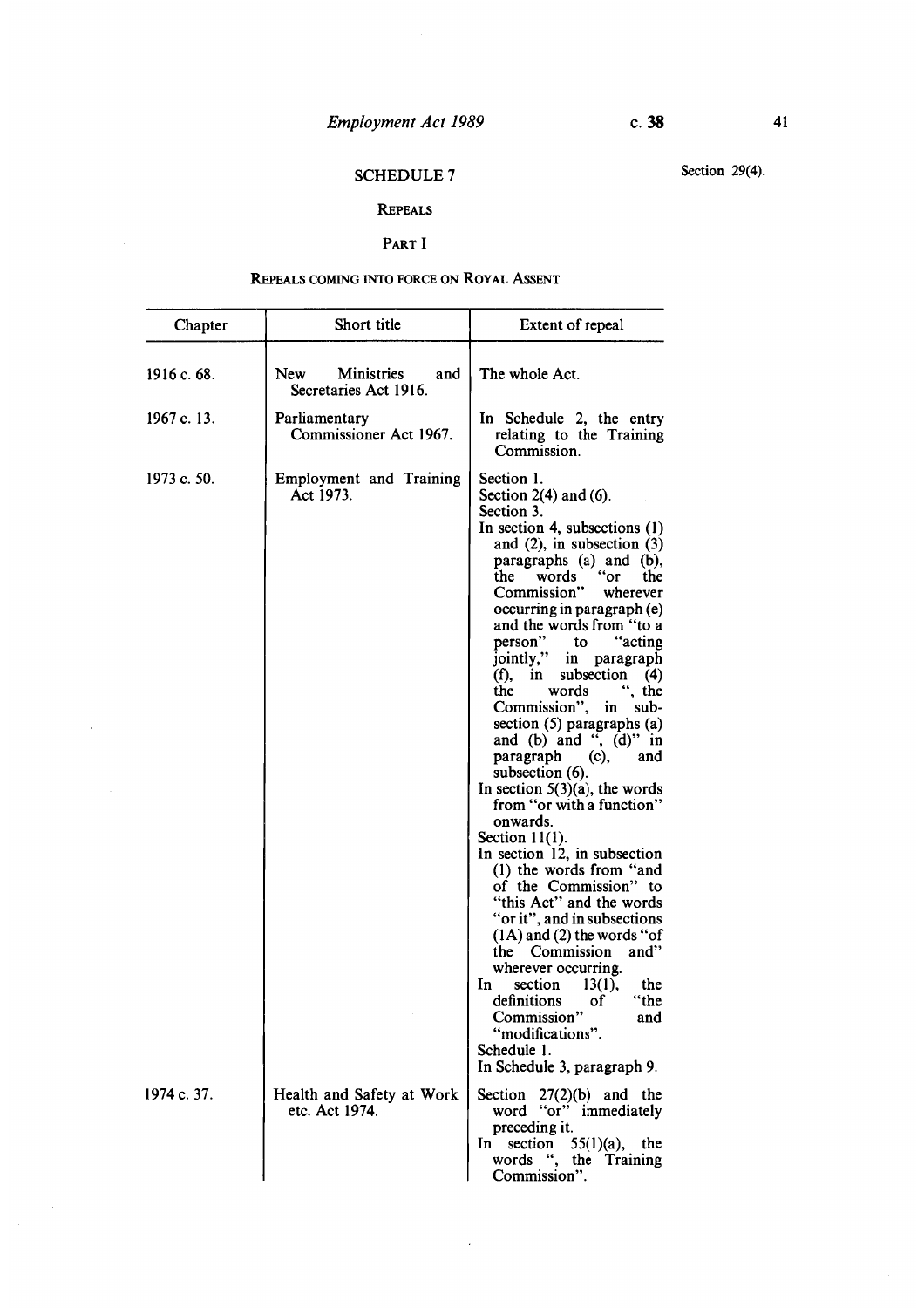| SCH. 7 | Chapter     | Short title                                             | Extent of repeal                                                                                                                                                                                                                                                                                             |
|--------|-------------|---------------------------------------------------------|--------------------------------------------------------------------------------------------------------------------------------------------------------------------------------------------------------------------------------------------------------------------------------------------------------------|
|        | 1975 c. 14. | Social Security Act 1975.                               | $20(5)$ ,<br>In<br>section<br>the<br>"the<br>Training<br>words<br>Commission,"<br>wherever<br>occurring.                                                                                                                                                                                                     |
|        | 1975 c. 24. | of<br>House<br>Commons<br>Disqualification Act 1975.    | In Part III of Schedule 1, the<br>entry relating to the<br>chairman of the Training<br>Commission.                                                                                                                                                                                                           |
|        | 1975 c. 25. | Northern Ireland Assembly<br>Disqualification Act 1975. | In Part III of Schedule 1, the<br>entry relating to the<br>chairman of the Training<br>Commission.                                                                                                                                                                                                           |
|        | 1975 c. 65. | Sex Discrimination<br>Act<br>1975.                      | Section $14(2)(b)$ .<br>In section $16(1)$ , the words<br>"or"<br>Training<br>the<br>Commission".                                                                                                                                                                                                            |
|        | 1975 c. 69. | Scottish<br>Development<br>Agency Act 1975.             | In section $11(6)$ , the words<br>from ", the<br>Training<br>Commission"<br>to<br>"Training<br><b>Services</b><br>Agency".                                                                                                                                                                                   |
|        | 1975 c. 70. | Welsh Development Agency<br>Act 1975.                   | In section $24(6)$ , the words<br>the<br>Training<br>from<br>Commission"<br>to<br>"Training<br><b>Services</b><br>Agency".                                                                                                                                                                                   |
|        | 1975 c. 71. | <b>Employment Protection Act</b><br>1975.               | In Schedule 14, paragraphs<br>1, 4 and 5.                                                                                                                                                                                                                                                                    |
|        | 1976 c. 74. | Race Relations Act 1976.                                | Section $13(2)(b)$ .<br>In section $15(1)$ , the words<br>"or"<br>Training<br>the<br>Commission".                                                                                                                                                                                                            |
|        | 1976 c. 75. | Development<br>Rural<br>of<br>Wales Act 1976.           | In section $17(1)$ , the words<br>from ", the<br>Training<br>Commission"<br>to.<br>"Training<br><b>Services</b><br>Agency,".                                                                                                                                                                                 |
|        | 1981 c. 57. | Employment and Training<br>Act 1981.                    | section<br>10(2),<br>In<br>the<br>$"$ the<br>words<br>Training<br>Commission,".<br>In Schedule 2, Part I, and in<br>Part II paragraphs 8, 9,<br>12, 14, 15, 17, 19 and 21.                                                                                                                                   |
|        | 1982 c. 9.  | <b>Agricultural Training Board</b><br>Act 1982.         | In section $4(1)(f)$ , ", 3".                                                                                                                                                                                                                                                                                |
|        | 1982 c. 10. | Industrial<br><b>Training</b><br>Act<br>1982.           | In section 1, in subsection<br>$(2)$ , the definition of "the<br>Commission"<br>and,<br>m<br>subsection (6), the words<br>from "or, in a case" to<br>"Commission".<br>In section $5(3)(e)$ , ", 3".<br>In section $6(2)$ , the words<br>"or<br>from<br>the<br>to<br>Commission" onwards.<br>Section $7(3)$ . |

 $\sim 10^{-1}$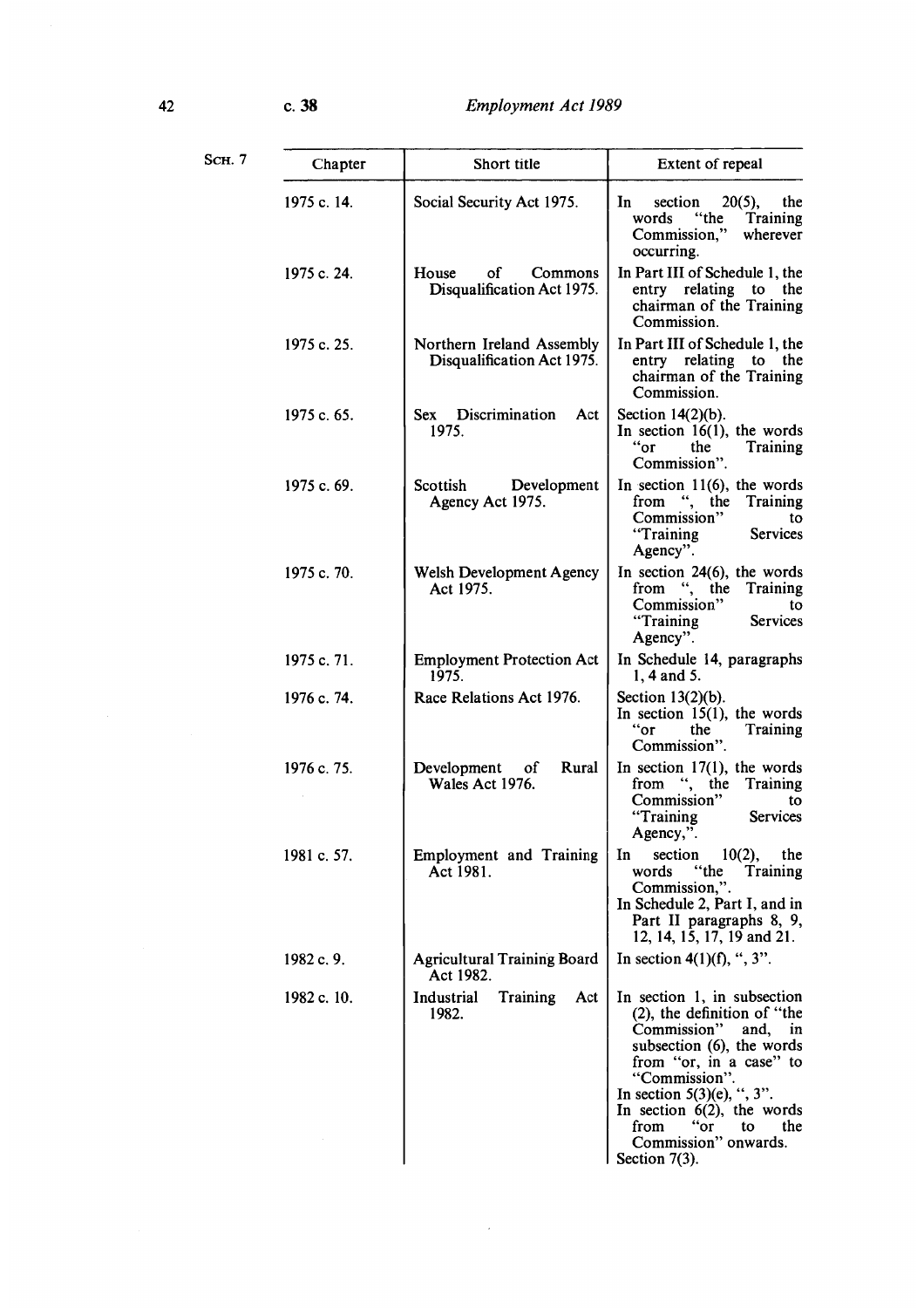| Chapter                  | Short title                                                    | Extent of repeal                                                                                                                                                                                                                                                                                                                                                                                                                                                                                                     | SCH.7 |
|--------------------------|----------------------------------------------------------------|----------------------------------------------------------------------------------------------------------------------------------------------------------------------------------------------------------------------------------------------------------------------------------------------------------------------------------------------------------------------------------------------------------------------------------------------------------------------------------------------------------------------|-------|
| 1982 c.10— <i>cont</i> . | Industrial<br>Training<br>Act<br>$1982 - cont.$                | In section $9(1)$ , the words<br>", after consultation with<br>the Commission,".<br>In section $10(1)$ , the words<br>"of the Commission given"<br>with the approval".<br>In section $11(1)$ , the words<br>"and<br>from<br>the<br>Commission" onwards.<br>In section $13(4)$ , the words<br>"and the Commission".<br>Section $15(3)$ and $(4)$ .<br>In section $16(4)$ , the words<br>from "; but no such"<br>onwards.<br>In Schedule 1, in paragraph<br>7(1), the words $\dddot{ }$ , the<br>Training Commission". |       |
| 1982 c. 30.              | Government<br>Local<br>(Miscellaneous<br>Provisions) Act 1982. | section<br>$45(1)$ ,<br>In<br>the<br>"the<br>Training<br>words<br>Commission or".                                                                                                                                                                                                                                                                                                                                                                                                                                    |       |
| 1982 c. 43.              | Government<br>Local<br>and<br>Planning (Scotland) Act<br>1982. | In section 8, the words "the<br>Training Commission<br>$or$ ".                                                                                                                                                                                                                                                                                                                                                                                                                                                       |       |
| 1988 c. 9.               | Government<br>Local<br>Act<br>1988.                            | In Schedule 6, paragraph<br>$10(5)$ .                                                                                                                                                                                                                                                                                                                                                                                                                                                                                |       |
| 1988 c. 19.              | Employment Act 1988.                                           | Section 24.<br>Section $29(1)$ so far as<br>relating to the Industrial<br>Training Act 1982.<br>In Schedule 2, paragraphs<br>$2(1)(b)$ and 3 to 8.<br>In Schedule 3, in Part II,<br>paragraphs 7 to 10 and<br>$14(2)$ .                                                                                                                                                                                                                                                                                              |       |

## REPEALS COMING INTO FORCE TWO MONTHS AFTER ROYAL ASSENT

| Chapter     | Short title                                                 | Extent of repeal                                                                                                                                                         |
|-------------|-------------------------------------------------------------|--------------------------------------------------------------------------------------------------------------------------------------------------------------------------|
| 1922 c. 35. | Celluloid and Cinematograph<br><b>Film Act 1922.</b>        | In section 1, subsection<br>$(1)(a)$ , and in subsection<br>(2) the words from "the<br>provisions" (where first<br>occurring) to "this Act,<br>and".<br>Section $4(3)$ . |
| 1933 c. 12. | Children<br>Young<br>and<br>Persons Act 1933.               | Section 19.                                                                                                                                                              |
| 1937 c. 37. | Children<br>Young<br>and<br>Persons (Scotland) Act<br>1937. | Section 29.                                                                                                                                                              |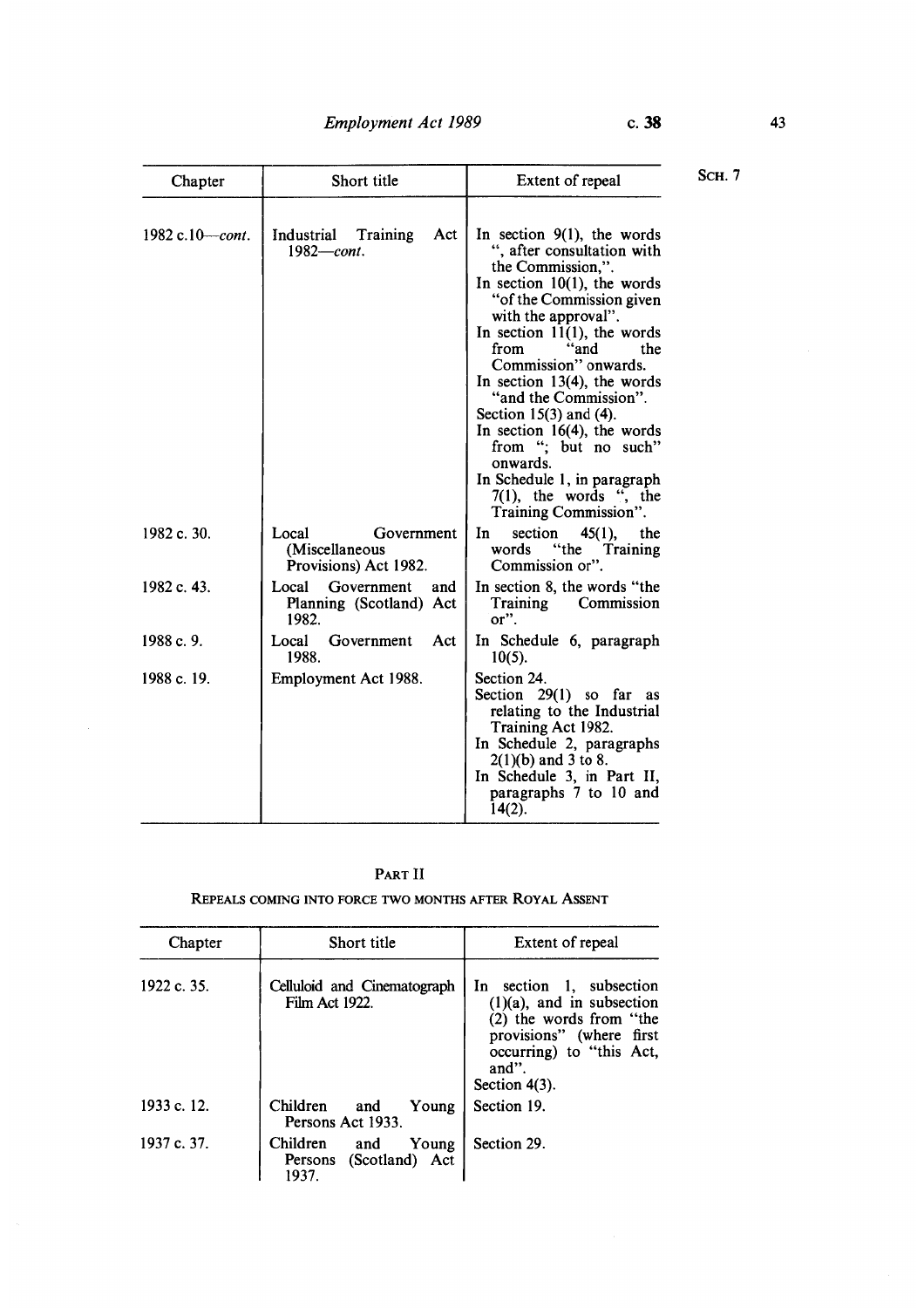$\frac{1}{2}$ 

| Sсн. 7 | Chapter     | Short title                                      | Extent of repeal                                                                                                                                                                                                                                                                                                                                                                                                                              |
|--------|-------------|--------------------------------------------------|-----------------------------------------------------------------------------------------------------------------------------------------------------------------------------------------------------------------------------------------------------------------------------------------------------------------------------------------------------------------------------------------------------------------------------------------------|
|        | 1938 c. 69. | Young Persons (Employment)<br>Act 1938.          | The whole Act.                                                                                                                                                                                                                                                                                                                                                                                                                                |
|        | 1950 c. 28. | Shops Act 1950.                                  | Section 18.<br>Section 20.<br>Section $21(4)$ .<br>Sections 24 to 36.<br>Section 68.<br>In section $71(3)$ , the words<br>from "subsection (2) of<br>section one hundred and<br>forty-two"<br>"given"<br>to<br>age),".<br>Section 72.<br>In section 74, in subsection<br>(1) the definition<br>οf<br>"young person",<br>and<br>subsection (2).<br>Part II of Schedule 3.                                                                      |
|        | 1954 c. 70. | Mines and Quarries Act<br>1954.                  | In sections $42(1)$ , 43 and $44$ ,<br>"male",<br>word<br>the<br>wherever occurring.<br>In section 93, the words<br>"woman or young", in<br>both places where they<br>occur.<br>Section 124(2).<br>Sections 125 to 132.<br>In Schedule 4, the entry<br>relating to the Young<br>Persons<br>(Employment)<br>Act 1938.                                                                                                                          |
|        | 1961 c. 34. | Factories Act 1961.                              | Section $11(1)(a)(iii)$ .<br>In section 20, the words<br>"woman or", in both<br>places where they occur.<br>Section $73(1)$ .<br>Sections 86 to 94.<br>Sections 96 to 109.<br>Sections 112 to 116.<br>Section $117(1)(a)$ .<br>Section $121(1)(f)$ (except the<br>final "and") and $(5)$ .<br>Section 126(2)(f).<br>Section $138(1)(d)$ .<br>Section $140(1)(d)$ .<br>In section $176(4)$ , the words<br>"except<br>that"<br>from<br>onwards. |
|        | 1963 c. 37. | Children<br>Young<br>and<br>Persons Act 1963.    | Section $35(1)$ .                                                                                                                                                                                                                                                                                                                                                                                                                             |
|        | 1963 c. 41. | Offices, Shops and Railway<br>Premises Act 1963. | In section 17, subsection $(3)$ ,<br>subsection<br>$(4)$ the<br>in<br>words from<br>except<br>when any" onwards, and<br>subsection (5).                                                                                                                                                                                                                                                                                                       |
|        | 1964 c. 66. | Young Persons (Employment)<br>Act 1964.          | The whole Act.                                                                                                                                                                                                                                                                                                                                                                                                                                |

 $\hat{\mathcal{L}}$ 

 $\overline{\phantom{a}}$ 

 $\sim 10^{-1}$ 

 $\sim$ 

 $\mathcal{L}_{\mathcal{A}}$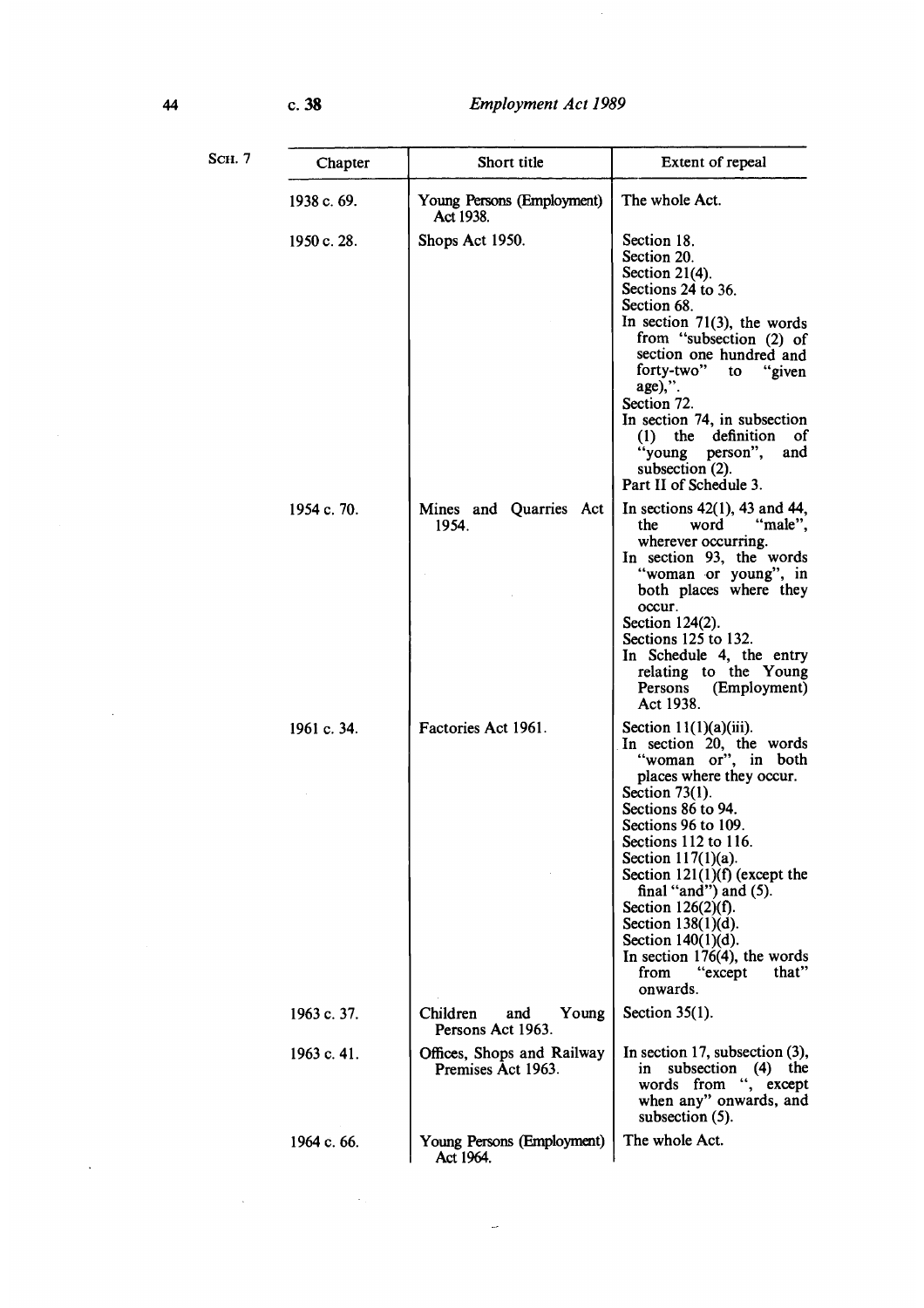## Employment Act 1989 c. 38 c. 38 c. 38 c. 38 c. 38 c. 38 c. 38 c. 38 c. 38 c. 38 c. 38 c. 38 c. 38 c. 38 c. 38 c. 38 c. 38 c. 38 c. 38 c. 38 c. 38 c. 38 c. 38 c. 38 c. 38 c. 38 c. 38 c. 38 c. 38 c. 38 c. 38 c. 38 c. 38 c. 3

| Chapter     | Short title                                           | Extent of repeal                                                                                                                                                                                                                                                                                                                                                    | SCH. 7 |
|-------------|-------------------------------------------------------|---------------------------------------------------------------------------------------------------------------------------------------------------------------------------------------------------------------------------------------------------------------------------------------------------------------------------------------------------------------------|--------|
| 1968 c. 14. | Public<br>Expenditure<br>and<br>Receipts Act 1968.    | In Schedule 3, the entry<br>relating to the Young<br>(Employment)<br><b>Persons</b><br>Act 1938.                                                                                                                                                                                                                                                                    |        |
| 1971 c. 80. | Banking<br>and Financial<br>Dealings Act 1971.        | Section $4(2)$ .<br>In section $5(2)$ , the words<br>", except section $4(2)$ ,".                                                                                                                                                                                                                                                                                   |        |
| 1972 c. 70. | Local<br>Government<br>Act<br>1972.                   | In Schedule 29, paragraph<br>46.                                                                                                                                                                                                                                                                                                                                    |        |
| 1973 c. 24. | Employment of Children<br>Act 1973.                   | Section $1(5)$ .<br>In Schedule 2, the first two<br>entries.                                                                                                                                                                                                                                                                                                        |        |
| 1973 c. 65. | Local Government<br>(Scotland) Act 1973.              | Section 155(4).<br>Section 160.                                                                                                                                                                                                                                                                                                                                     |        |
| 1975 c. 65. | Sex Discrimination<br>Act<br>1975.                    | In section 7, subsection<br>$(2)(f)$ , and in subsection<br>$(4)$ ", $(f)$ ".<br>In section 81, in subsections<br>(1) and (2), "14(2)(d),".                                                                                                                                                                                                                         |        |
| 1976 c. 74. | Race Relations Act 1976.                              | In section 74, in subsection<br>$(2)$ , "13 $(2)(d)$ , 37 $(3)(b)$ ,"<br>and, in subsection (5),<br>" $13(2)(d)$ , $37(3)(b)$ or".                                                                                                                                                                                                                                  |        |
| 1978 c. 44. | Employment<br>Protection<br>(Consolidation) Act 1978. | Sections 104 and 104A.<br>Section 106(4).<br>Section $117(2A)$ and $(2B)$ .<br>$153(1)$ ,<br>In<br>section<br>the<br>definition of "redundancy<br>rebate".<br>Schedule 6.<br>In Schedule 8, the entry<br>relating to section 104 of<br>the Act, and in the entry<br>relating to section 108 of<br>the Act ", (2), (4) and (5)".<br>In Schedule 15, paragraph<br>13. |        |
| 1980 c. 43. | Act<br>Magistrates' Courts<br>1980.                   | In Schedule 7, paragraph<br>174.                                                                                                                                                                                                                                                                                                                                    |        |
| 1982 c. 46. | Employment Act 1982.                                  | In Schedule 2, paragraph<br>$6(3)$ .<br>In Schedule 3, paragraph 5.                                                                                                                                                                                                                                                                                                 |        |
| 1985 c. 65. | Insolvency Act 1985.                                  | In Schedule 8, paragraph<br>$31(4)$ .                                                                                                                                                                                                                                                                                                                               |        |
| 1985 c. 66. | Bankruptcy (Scotland) Act<br>1985.                    | In Schedule 7, paragraph<br>$14(3)$ .                                                                                                                                                                                                                                                                                                                               |        |
| 1986 c. 45. | Insolvency Act 1986.                                  | In Schedule 14, the entry<br>relating to section $125(2)$<br>of the Employment Pro-<br>tection<br>(Consolidation)<br>Act 1978.                                                                                                                                                                                                                                      |        |
| 1986 c. 48. | Wages Act 1986.                                       | Section 27.<br>In Schedule 4, paragraphs 8<br>and 11.<br>In Schedule 6, paragraph 9.                                                                                                                                                                                                                                                                                |        |

 $\mathcal{A}^{\mathcal{A}}$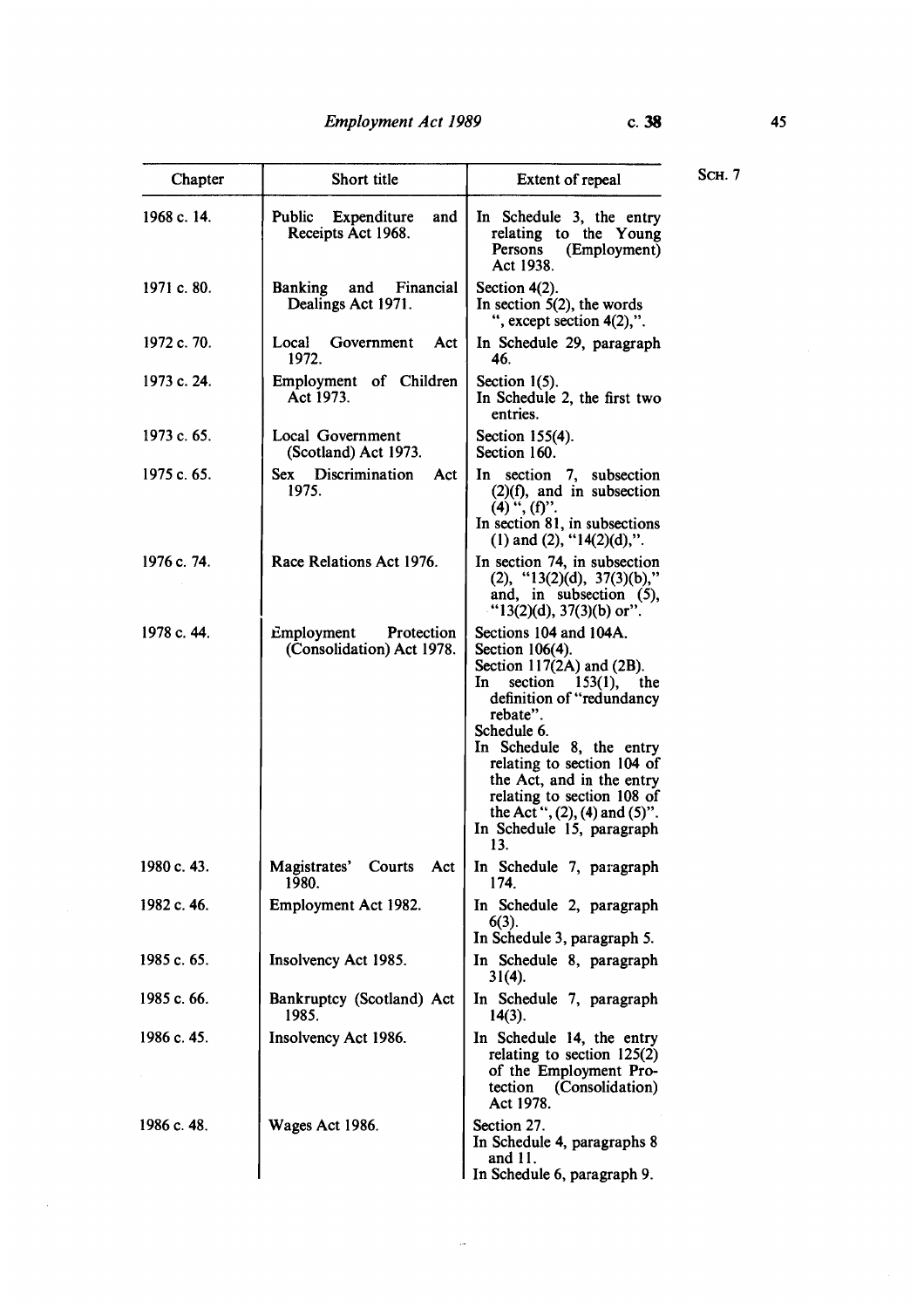| Sсн. 7 | Chapter     | Short title                            | Extent of repeal                                                                                                                                                                                                                |
|--------|-------------|----------------------------------------|---------------------------------------------------------------------------------------------------------------------------------------------------------------------------------------------------------------------------------|
|        | 1986 c. 59. | Discrimination<br>Sex.<br>Act<br>1986. | In section $5(1)$ , the words<br>from ", apart from" to<br>"authority),".<br>Section 7.<br>In section 10, in subsection<br>(3)<br>$7$ ", and<br>in<br>subsection $(5)$ , the words<br>from "except for the<br>purpose" onwards. |
|        | 1986 c. 61. | Education (No.2) Act 1986.             | In Schedule 4, paragraph 6.                                                                                                                                                                                                     |
|        | 1988 c. 19. | Employment Act 1988.                   | In Schedule 3, in Part II,<br>paragraphs $11(1)$<br>and<br>$12(1)$ and $(3)$ .                                                                                                                                                  |

## PART III

 $\hat{\mathcal{A}}$ 

REPEALS COMING INTO FORCE ON A DAY APPOINTED UNDER S. 30(4)

| Chapter     | Short title                                                         | Extent of repeal                                                                                                                                                                                                             |
|-------------|---------------------------------------------------------------------|------------------------------------------------------------------------------------------------------------------------------------------------------------------------------------------------------------------------------|
| 1920 c. 65. | Employment of Women,<br>Young Persons,<br>and<br>Children Act 1920. | Section $1(3)$ .<br>In section $3(1)$ , the words<br>"young persons, or".<br>Part II of the Schedule.                                                                                                                        |
| 1954 c. 70. | Mines and Quarries Act<br>1954.                                     | Section $124(1)$ .                                                                                                                                                                                                           |
| 1961 c. 34. | Factories Act 1961.                                                 | In section $117(1)$ , the words<br>"or transport", the words<br>$\mathbf{a}$ any<br>of<br>the<br>from<br>following" to "that is to<br>say", and paragraph (b)<br>and the "(c)" immediately<br>following it.<br>Section 119A. |
| 1972 c. 28. | Medical<br>Employment<br>Service Act<br>Advisory<br>1972.           | Section $5(1)$ .<br>Section $8(1)$ so far as relating<br>to section 119A of the<br>Factories Act 1961.                                                                                                                       |
| 1973 c. 50. | <b>Employment and Training</b><br>Act 1973.                         | In Schedule 3, paragraph 6.                                                                                                                                                                                                  |
| 1975 c. 65. | Sex Discrimination<br>Act<br>1975.                                  | Section $21(1)$ .                                                                                                                                                                                                            |
| 1980 c. 42. | Employment Act 1980.                                                | In Schedule 1, paragraph 9.                                                                                                                                                                                                  |

 $\hat{\mathcal{A}}$ 

 $\mathcal{L}$ 

 $\ddot{\phantom{a}}$ 

 $\sim$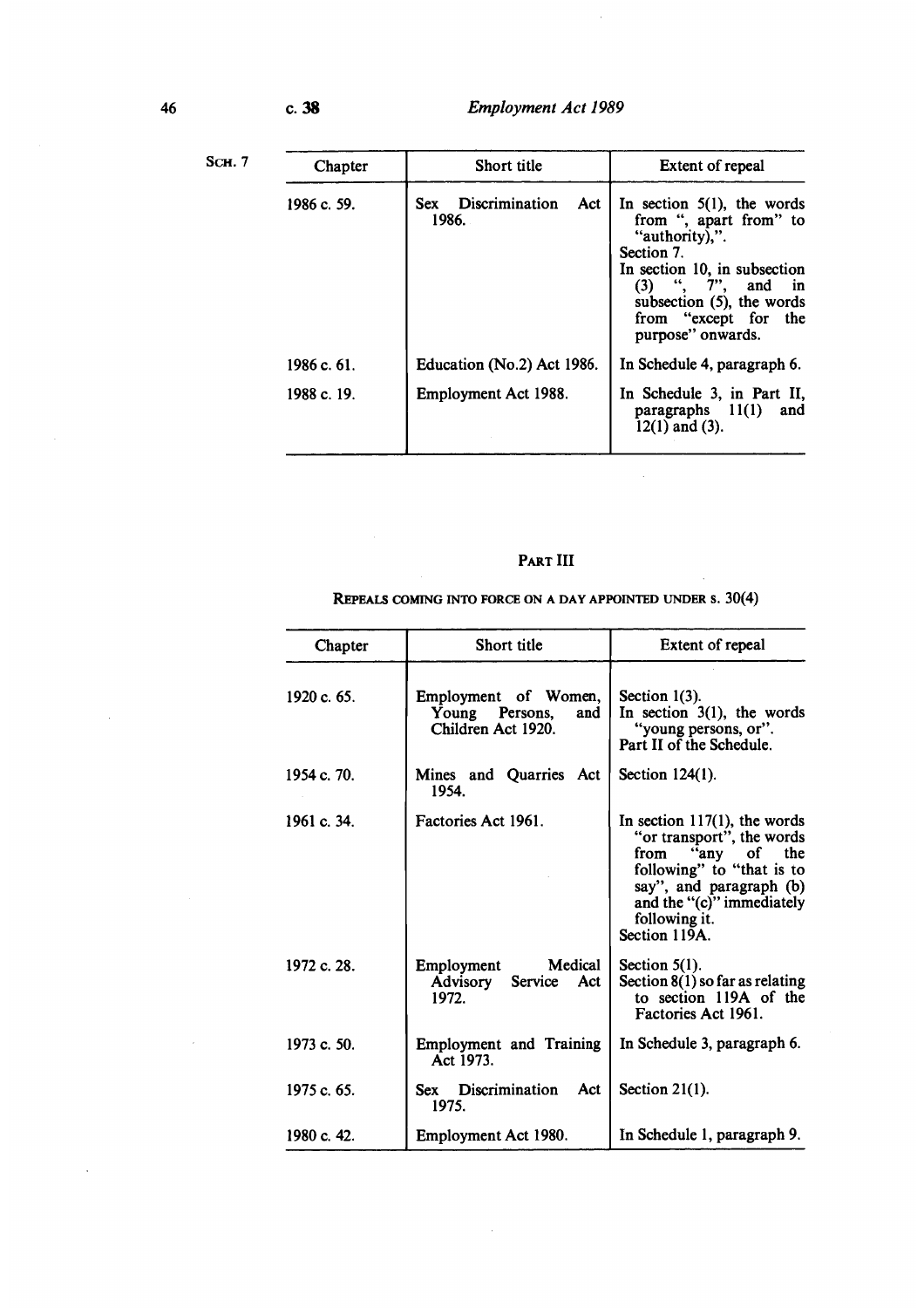## SCHEDULE 8 Section 29(5).

#### INSTRUMENTS REVOKED

| Number                   | Title                                                                                                    | Extent of revocation                                                                                                                                                                                                                                                                            |
|--------------------------|----------------------------------------------------------------------------------------------------------|-------------------------------------------------------------------------------------------------------------------------------------------------------------------------------------------------------------------------------------------------------------------------------------------------|
| $S.R.\&O.$<br>1905/1103. | Regulations dated 17th<br>October 1905 (Spinning<br>by self-acting mules).                               | In Regulation 4(b), the<br>words "woman, young<br>person, or".                                                                                                                                                                                                                                  |
| S.R.d.<br>1917/1035.     | Order dated 5th October<br>1917 (Tin or terne plate)<br>factories).                                      | Article 2.                                                                                                                                                                                                                                                                                      |
| S.R.d.<br>1926/1463.     | Woollen<br>and Worsted<br>Textiles (Lifting of Heavy<br>Weights) Regulations<br>1926.                    | The whole Regulations.                                                                                                                                                                                                                                                                          |
| $S.R.\&O.$<br>.1930/94.  | Cement Works Welfare<br>Order 1930.                                                                      | Article $1(d)$ .                                                                                                                                                                                                                                                                                |
| S.I. 1948/1696.          | Jute (Safety, Health and<br>Welfare) Regulations<br>1948.                                                | Regulation 4.                                                                                                                                                                                                                                                                                   |
| S.I. 1950/65.            | (Health<br>and<br>Pottery<br>Special<br>Welfare)<br>Regulations 1950.                                    | In Regulation 6, paragraphs<br>$(1)(x)$ , $(2)$ , $(5)$ and $(6)$ .<br>Regulation $12(4)$ , the<br>$\ln$<br>words from "; and where"<br>onwards.<br>Regulation 18(7).                                                                                                                           |
| S.I. 1973/37.            | of<br>Abstract<br>Special<br><b>Regulations</b><br>(Pottery)<br>Welfare)<br>Health<br>and<br>Order 1973. | Schedule 1 so far as it<br>reproduces Regulations<br>$6(2)$ and $18(7)$ of the<br>Pottery (Health<br>and<br>Welfare)<br>Special<br>Regulations 1950.<br>Schedule 2 so far as it<br>reproduces Regulations<br>$6(1)(x)$ , $6(2)$ , $6(5)$ , $6(6)$ and<br>18(7) of those Regulations<br>of 1950. |

#### SCHEDULE 9 Section 29(6).

TRANSITIONAL PROVISIONS AND SAVINGS

Sex discrimination

1. Nothing in section 3 of this Act shall render unlawful any act done by any person if—

- (a) it was done before the commencement of that section, or
- (b) it was done before the commencement of section 9(3) of this Act and it was necessary for him to do it in order to comply with section 124(1) of the Mines and Quarries Act 1954. 1954 c. 70.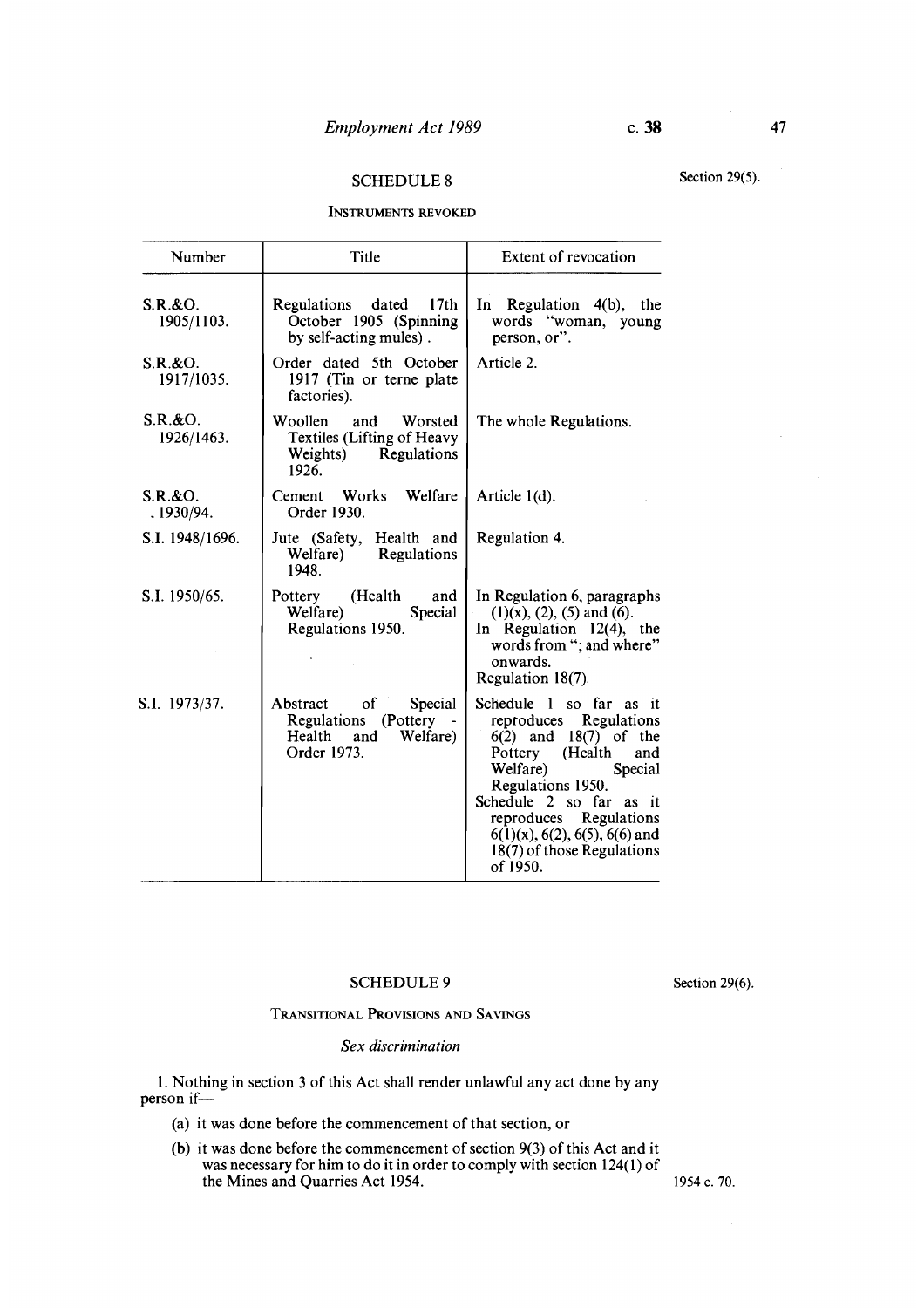#### SCH. 9 Time off for trade union duties

2. Section 14 of this Act shall not affect the continued operation of section 27 of the 1978 Act in a case where—

- (a) permission to take time off under section 27 of that Act was requested before the commencement of section 14 of this Act; and
- (b) the time off in question was to begin not later than the end of the period of six weeks beginning with that commencement.

#### Redundancy payments: assimilation of age limits

3.—( 1) The amendments made by section 16 of this Act shall not have effect in relation to an employee in whose case the relevant date (as defined in subparagraph (2)) falls before the commencement of that section.

(2) In sub-paragraph (1) "the relevant date" means the date which for the purposes of section  $81(4)$  of the 1978 Act is the relevant date in the case of the employee by virtue of any provision of section 90 of that Act.

#### Redundancy rebates

4.—(1) Nothing in this Act shall affect the continued operation of any provision of the 1978 Act for the purposes of, or in connection with, the payment of a redundancy rebate under section 104 of that Act in a case where—

- (a) a claim for the rebate has been made in accordance with regulations under section 104(5) before the commencement of section 17 of this Act, or
- (b) notwithstanding that such a claim has not been so made, the rebate is in respect of any payment falling within section 104(1)(a) or (b) in relation to which the relevant date (as defined in sub-paragraph (2)) falls before the commencement of section 17.
- (2) In sub-paragraph  $(1)(b)$  "the relevant date"—
	- (a) in the case of a payment falling within section  $104(1)(a)$ , means the date which for the purposes of section 81(4) of the 1978 Act is the relevant date in relation to that payment by virtue of any provision of section 90 of that Act, and
	- (b) in the case of a payment falling within section  $104(1)(b)$ , means the date on which the termination of the employee's contract of employment is treated as having taken effect for the purposes of the agreement referred to in that provision.

#### Insolvency payments

5. The amendments made by section 19 of this Act shall not have effect in relation to any payment made in pursuance of section 122 or 123 of the 1978 Act in a case where the employer became insolvent before the commencement of section 19 of this Act.

#### Appointments to industrial training boards

 $6.$   $-$ (1) The amendments by this Act of paragraphs 3 and 6 of Schedule 1 to the <sup>1982</sup>c. 10. Industrial Training Act 1982 shall not apply to an industrial training board during any period during which any member of the board appointed before the passing of this Act remains in office by virtue of that appointment.

> (2) Sub-paragraph (1) above shall not be taken as precluding the Secretary of State during any such period from making appointments to the board in accordance with that Schedule as amended by this Act where they are to take effect at any time after the end of that period.

> > PRINTED IN THE UNITED KINGDOM BY PAUL FREEMAN Controller and Chief Executive of Her Majesty's Stationery Office and<br>Queen's Printer of Acts of Parliament.